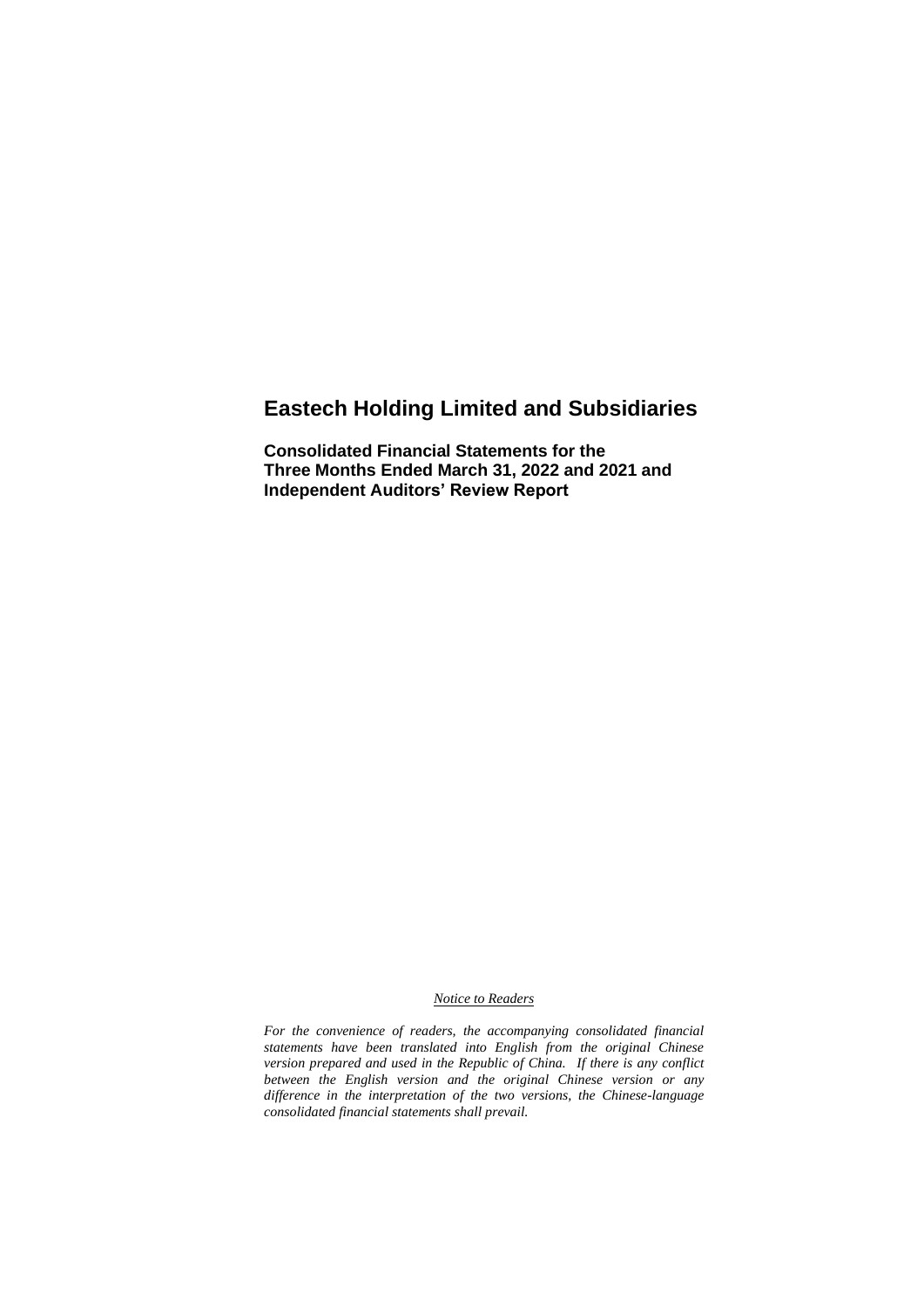#### **INDEPENDENT AUDITORS' REVIEW REPORT**

The Board of Directors and Shareholders Eastech Holding Limited

#### **Introduction**

We have reviewed the accompanying consolidated balance sheets of Eastech Holding Limited ("Eastech") and its subsidiaries (collectively, the "Group") as of March 31, 2022 and the related consolidated statements of comprehensive income, the consolidated statements of changes in equity and cash flows for the three months then ended March 31, 2022 and 2021, and the related notes to the consolidated financial statements, including a summary of significant accounting policies. Management is responsible for the preparation and fair presentation of the consolidated financial statements in accordance with International Accounting Standards 34 "Interim Financial Reporting". Our responsibility is to express a conclusion on the consolidated financial statements based on our reviews.

#### **Scope of Review**

We conducted our reviews in accordance with Statement of Auditing Standards No. 65 "Review of Financial Information Performed by the Independent Auditor of the Entity". A review of consolidated financial statements consists of making inquiries, primarily of persons responsible for financial and accounting matters, and applying analytical and other review procedures. A review is substantially less in scope than an audit and consequently does not enable us to obtain assurance that we would become aware of all significant matters that might be identified in an audit. Accordingly, we do not express an audit opinion.

#### **Conclusion**

Based on our reviews, nothing has come to our attention that caused us to believe that the accompanying consolidated financial statements do not present fairly, in all material respects the consolidated financial position of the Group as of March 31, 2022, and its consolidated financial performance and its consolidated cash flows for the three months then ended March 31, 2022 and 2021 in accordance with International Accounting Standard 34 "Interim Financial Reporting".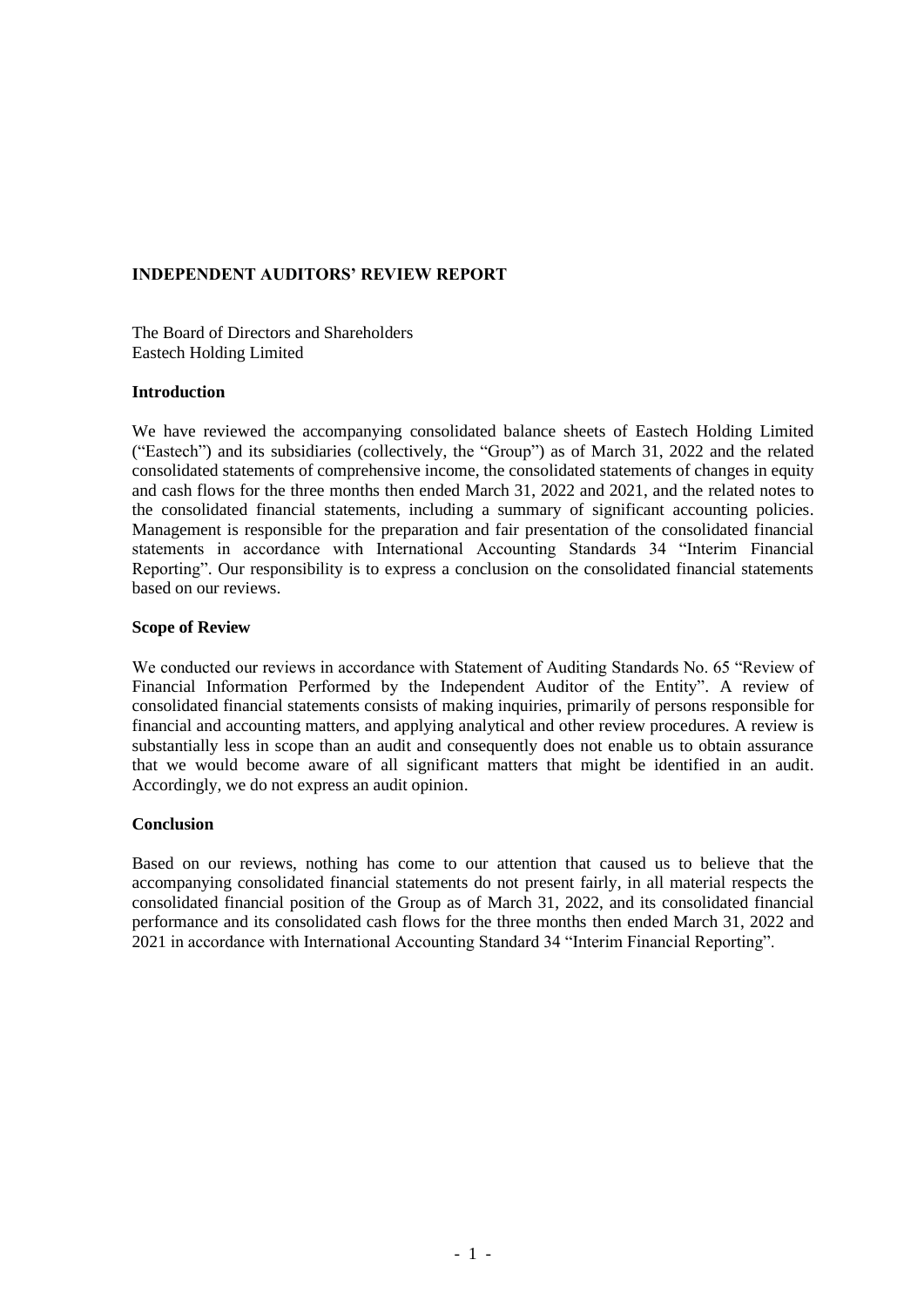The engagement partners on the reviews resulting in this independent auditors' review report are Chin-Chuan Shih and Yung-Ming Chiu.

Deloitte & Touche Taipei, Taiwan Republic of China

May 6, 2022

### *Notice to Readers*

*The accompanying consolidated financial statements are intended only to present the consolidated financial position, financial performance and cash flows in accordance with accounting principles and practices generally accepted in the Republic of China and not those of any other jurisdictions. The standards, procedures and practices to review such consolidated financial statements are those generally applied in the Republic of China.*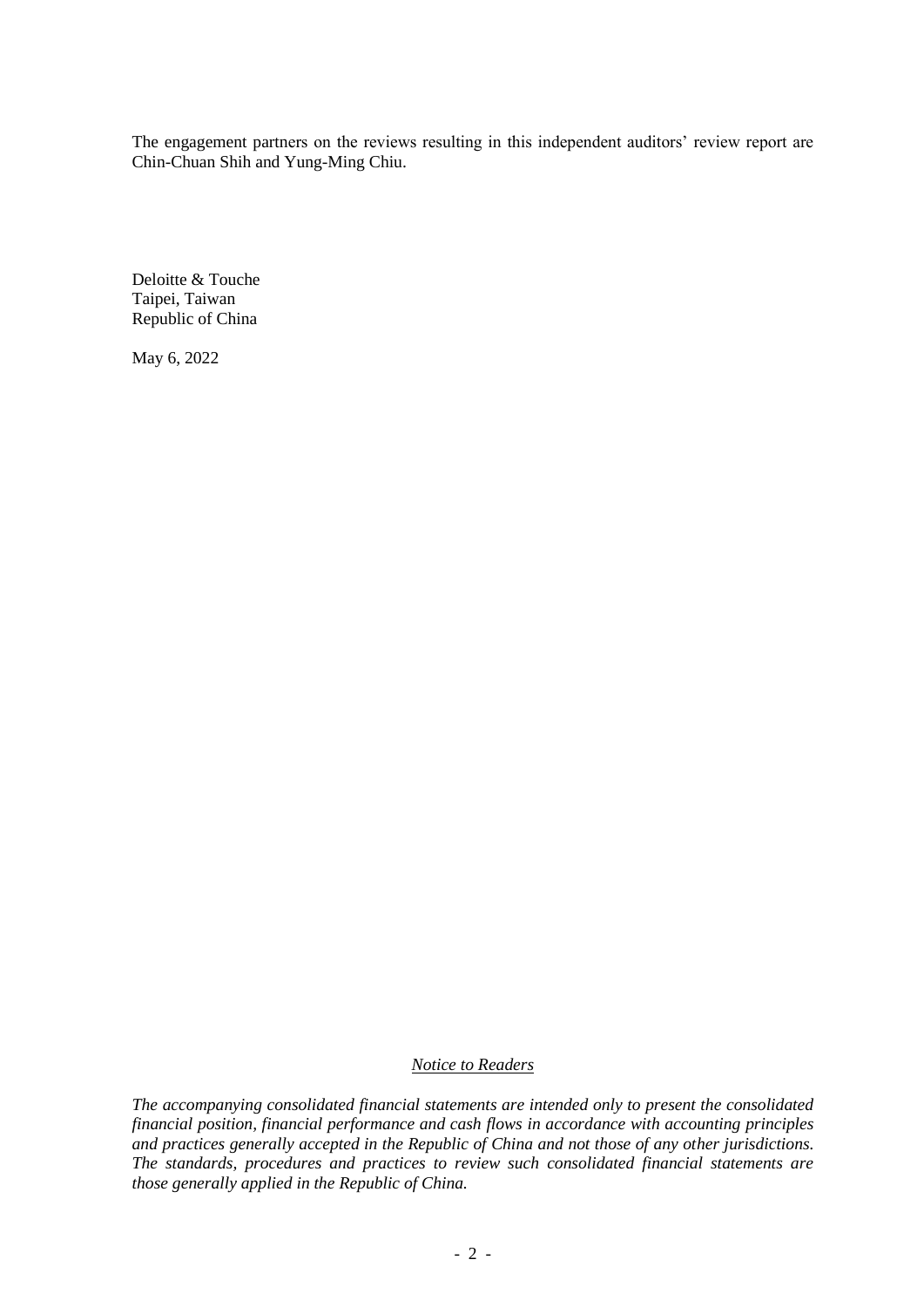#### **CONSOLIDATED BALANCE SHEETS (In Thousands of New Taiwan Dollars)**

| (Audited)<br>$\frac{0}{0}$<br>$\frac{6}{6}$<br><b>ASSETS</b><br><b>Amount</b><br><b>Amount</b><br><b>CURRENT ASSETS</b><br>Cash and cash equivalents (Note 6)<br>\$1,294,489<br>\$<br>528,617<br>8.34<br>19.79<br>Financial assets at fair value through profit or loss (Note 7)<br>0.05<br>1,597<br>0.03<br>3,157<br>Notes and accounts receivable, net (Notes 8, 18 and 22)<br>28.15<br>1,978,358<br>31.21<br>1,841,225<br>Inventories (Notes 10 and 22)<br>1,709,365<br>26.13<br>1,272,731<br>20.08<br>Restricted assets (Notes 6 and 22)<br>41,511<br>0.65<br>Other receivables and prepayments (Note 9)<br>493,212<br>7.54<br>1,334,562<br>21.05<br>81.36<br>Total current assets<br>5,341,448<br>81.66<br>5,157,376<br>NON-CURRENT ASSETS<br>974,186<br>Property, plant and equipment (Notes 11 and 22)<br>14.89<br>948,845<br>14.97<br>Financial assets at fair value through profit or loss - non-current (Note 7)<br>112,506<br>1.72<br>108,912<br>1.72<br>Right-of-use assets (Note 12)<br>71,014<br>1.09<br>78,135<br>1.23<br>Intangible assets (Notes 13 and 22)<br>34,595<br>38,565<br>0.53<br>0.61<br>Deferred tax assets (Note 4)<br>7,373<br>0.11<br>6,844<br>0.11<br>1,199,674<br>18.34<br>1,181,301<br>18.64<br>Total non-current assets<br><b>TOTAL</b><br>\$6,541,122<br>$-100.00$<br>\$6,338,677<br>100.00<br><b>LIABILITIES AND EQUITY</b><br><b>CURRENT LIABILITIES</b><br>\$<br>\$1,135,747<br>Short-term bank borrowings (Note 14)<br>910,429<br>13.92<br>17.92<br>Notes and accounts payable (Note 15)<br>43.97<br>2,876,077<br>2,393,148<br>37.75<br>Lease liabilities - current (Note 12)<br>0.73<br>47,922<br>48,576<br>0.77<br>0.18<br>11,958<br>6,682<br>0.10<br>Current tax liabilities (Note 4)<br>Other payables (Note 15)<br>742,901<br>11.36<br>796,137<br>12.56<br>70.16<br>4,380,290<br>69.10<br>Total current liabilities<br>4,589,287<br>NON-CURRENT LIABILITIES<br>52,145<br>0.80<br>Lease liabilities - non-current (Note 12)<br>59,972<br>0.95<br>Long-term bank borrowings (Note 14)<br>201,568<br>3.08<br>222,890<br>3.52<br>0.11<br>Deferred tax liabilities (Note 4)<br>7,251<br>7,291<br>0.11<br>0.09<br>Other payable - non-current<br>5,930<br>5,887<br>0.09<br>Total non-current liabilities<br>266,894<br>4.08<br>296,040<br>4.67<br><b>Total liabilities</b><br>73.77<br>4,856,181<br>74.24<br>4,676,330<br>EQUITY (Note 17) |
|-----------------------------------------------------------------------------------------------------------------------------------------------------------------------------------------------------------------------------------------------------------------------------------------------------------------------------------------------------------------------------------------------------------------------------------------------------------------------------------------------------------------------------------------------------------------------------------------------------------------------------------------------------------------------------------------------------------------------------------------------------------------------------------------------------------------------------------------------------------------------------------------------------------------------------------------------------------------------------------------------------------------------------------------------------------------------------------------------------------------------------------------------------------------------------------------------------------------------------------------------------------------------------------------------------------------------------------------------------------------------------------------------------------------------------------------------------------------------------------------------------------------------------------------------------------------------------------------------------------------------------------------------------------------------------------------------------------------------------------------------------------------------------------------------------------------------------------------------------------------------------------------------------------------------------------------------------------------------------------------------------------------------------------------------------------------------------------------------------------------------------------------------------------------------------------------------------------------------------------------------------------------------------------------------------------------------------------------------------------------------------------|
|                                                                                                                                                                                                                                                                                                                                                                                                                                                                                                                                                                                                                                                                                                                                                                                                                                                                                                                                                                                                                                                                                                                                                                                                                                                                                                                                                                                                                                                                                                                                                                                                                                                                                                                                                                                                                                                                                                                                                                                                                                                                                                                                                                                                                                                                                                                                                                                   |
|                                                                                                                                                                                                                                                                                                                                                                                                                                                                                                                                                                                                                                                                                                                                                                                                                                                                                                                                                                                                                                                                                                                                                                                                                                                                                                                                                                                                                                                                                                                                                                                                                                                                                                                                                                                                                                                                                                                                                                                                                                                                                                                                                                                                                                                                                                                                                                                   |
|                                                                                                                                                                                                                                                                                                                                                                                                                                                                                                                                                                                                                                                                                                                                                                                                                                                                                                                                                                                                                                                                                                                                                                                                                                                                                                                                                                                                                                                                                                                                                                                                                                                                                                                                                                                                                                                                                                                                                                                                                                                                                                                                                                                                                                                                                                                                                                                   |
|                                                                                                                                                                                                                                                                                                                                                                                                                                                                                                                                                                                                                                                                                                                                                                                                                                                                                                                                                                                                                                                                                                                                                                                                                                                                                                                                                                                                                                                                                                                                                                                                                                                                                                                                                                                                                                                                                                                                                                                                                                                                                                                                                                                                                                                                                                                                                                                   |
|                                                                                                                                                                                                                                                                                                                                                                                                                                                                                                                                                                                                                                                                                                                                                                                                                                                                                                                                                                                                                                                                                                                                                                                                                                                                                                                                                                                                                                                                                                                                                                                                                                                                                                                                                                                                                                                                                                                                                                                                                                                                                                                                                                                                                                                                                                                                                                                   |
|                                                                                                                                                                                                                                                                                                                                                                                                                                                                                                                                                                                                                                                                                                                                                                                                                                                                                                                                                                                                                                                                                                                                                                                                                                                                                                                                                                                                                                                                                                                                                                                                                                                                                                                                                                                                                                                                                                                                                                                                                                                                                                                                                                                                                                                                                                                                                                                   |
|                                                                                                                                                                                                                                                                                                                                                                                                                                                                                                                                                                                                                                                                                                                                                                                                                                                                                                                                                                                                                                                                                                                                                                                                                                                                                                                                                                                                                                                                                                                                                                                                                                                                                                                                                                                                                                                                                                                                                                                                                                                                                                                                                                                                                                                                                                                                                                                   |
|                                                                                                                                                                                                                                                                                                                                                                                                                                                                                                                                                                                                                                                                                                                                                                                                                                                                                                                                                                                                                                                                                                                                                                                                                                                                                                                                                                                                                                                                                                                                                                                                                                                                                                                                                                                                                                                                                                                                                                                                                                                                                                                                                                                                                                                                                                                                                                                   |
|                                                                                                                                                                                                                                                                                                                                                                                                                                                                                                                                                                                                                                                                                                                                                                                                                                                                                                                                                                                                                                                                                                                                                                                                                                                                                                                                                                                                                                                                                                                                                                                                                                                                                                                                                                                                                                                                                                                                                                                                                                                                                                                                                                                                                                                                                                                                                                                   |
|                                                                                                                                                                                                                                                                                                                                                                                                                                                                                                                                                                                                                                                                                                                                                                                                                                                                                                                                                                                                                                                                                                                                                                                                                                                                                                                                                                                                                                                                                                                                                                                                                                                                                                                                                                                                                                                                                                                                                                                                                                                                                                                                                                                                                                                                                                                                                                                   |
|                                                                                                                                                                                                                                                                                                                                                                                                                                                                                                                                                                                                                                                                                                                                                                                                                                                                                                                                                                                                                                                                                                                                                                                                                                                                                                                                                                                                                                                                                                                                                                                                                                                                                                                                                                                                                                                                                                                                                                                                                                                                                                                                                                                                                                                                                                                                                                                   |
|                                                                                                                                                                                                                                                                                                                                                                                                                                                                                                                                                                                                                                                                                                                                                                                                                                                                                                                                                                                                                                                                                                                                                                                                                                                                                                                                                                                                                                                                                                                                                                                                                                                                                                                                                                                                                                                                                                                                                                                                                                                                                                                                                                                                                                                                                                                                                                                   |
|                                                                                                                                                                                                                                                                                                                                                                                                                                                                                                                                                                                                                                                                                                                                                                                                                                                                                                                                                                                                                                                                                                                                                                                                                                                                                                                                                                                                                                                                                                                                                                                                                                                                                                                                                                                                                                                                                                                                                                                                                                                                                                                                                                                                                                                                                                                                                                                   |
|                                                                                                                                                                                                                                                                                                                                                                                                                                                                                                                                                                                                                                                                                                                                                                                                                                                                                                                                                                                                                                                                                                                                                                                                                                                                                                                                                                                                                                                                                                                                                                                                                                                                                                                                                                                                                                                                                                                                                                                                                                                                                                                                                                                                                                                                                                                                                                                   |
|                                                                                                                                                                                                                                                                                                                                                                                                                                                                                                                                                                                                                                                                                                                                                                                                                                                                                                                                                                                                                                                                                                                                                                                                                                                                                                                                                                                                                                                                                                                                                                                                                                                                                                                                                                                                                                                                                                                                                                                                                                                                                                                                                                                                                                                                                                                                                                                   |
|                                                                                                                                                                                                                                                                                                                                                                                                                                                                                                                                                                                                                                                                                                                                                                                                                                                                                                                                                                                                                                                                                                                                                                                                                                                                                                                                                                                                                                                                                                                                                                                                                                                                                                                                                                                                                                                                                                                                                                                                                                                                                                                                                                                                                                                                                                                                                                                   |
|                                                                                                                                                                                                                                                                                                                                                                                                                                                                                                                                                                                                                                                                                                                                                                                                                                                                                                                                                                                                                                                                                                                                                                                                                                                                                                                                                                                                                                                                                                                                                                                                                                                                                                                                                                                                                                                                                                                                                                                                                                                                                                                                                                                                                                                                                                                                                                                   |
|                                                                                                                                                                                                                                                                                                                                                                                                                                                                                                                                                                                                                                                                                                                                                                                                                                                                                                                                                                                                                                                                                                                                                                                                                                                                                                                                                                                                                                                                                                                                                                                                                                                                                                                                                                                                                                                                                                                                                                                                                                                                                                                                                                                                                                                                                                                                                                                   |
|                                                                                                                                                                                                                                                                                                                                                                                                                                                                                                                                                                                                                                                                                                                                                                                                                                                                                                                                                                                                                                                                                                                                                                                                                                                                                                                                                                                                                                                                                                                                                                                                                                                                                                                                                                                                                                                                                                                                                                                                                                                                                                                                                                                                                                                                                                                                                                                   |
|                                                                                                                                                                                                                                                                                                                                                                                                                                                                                                                                                                                                                                                                                                                                                                                                                                                                                                                                                                                                                                                                                                                                                                                                                                                                                                                                                                                                                                                                                                                                                                                                                                                                                                                                                                                                                                                                                                                                                                                                                                                                                                                                                                                                                                                                                                                                                                                   |
|                                                                                                                                                                                                                                                                                                                                                                                                                                                                                                                                                                                                                                                                                                                                                                                                                                                                                                                                                                                                                                                                                                                                                                                                                                                                                                                                                                                                                                                                                                                                                                                                                                                                                                                                                                                                                                                                                                                                                                                                                                                                                                                                                                                                                                                                                                                                                                                   |
|                                                                                                                                                                                                                                                                                                                                                                                                                                                                                                                                                                                                                                                                                                                                                                                                                                                                                                                                                                                                                                                                                                                                                                                                                                                                                                                                                                                                                                                                                                                                                                                                                                                                                                                                                                                                                                                                                                                                                                                                                                                                                                                                                                                                                                                                                                                                                                                   |
|                                                                                                                                                                                                                                                                                                                                                                                                                                                                                                                                                                                                                                                                                                                                                                                                                                                                                                                                                                                                                                                                                                                                                                                                                                                                                                                                                                                                                                                                                                                                                                                                                                                                                                                                                                                                                                                                                                                                                                                                                                                                                                                                                                                                                                                                                                                                                                                   |
|                                                                                                                                                                                                                                                                                                                                                                                                                                                                                                                                                                                                                                                                                                                                                                                                                                                                                                                                                                                                                                                                                                                                                                                                                                                                                                                                                                                                                                                                                                                                                                                                                                                                                                                                                                                                                                                                                                                                                                                                                                                                                                                                                                                                                                                                                                                                                                                   |
|                                                                                                                                                                                                                                                                                                                                                                                                                                                                                                                                                                                                                                                                                                                                                                                                                                                                                                                                                                                                                                                                                                                                                                                                                                                                                                                                                                                                                                                                                                                                                                                                                                                                                                                                                                                                                                                                                                                                                                                                                                                                                                                                                                                                                                                                                                                                                                                   |
|                                                                                                                                                                                                                                                                                                                                                                                                                                                                                                                                                                                                                                                                                                                                                                                                                                                                                                                                                                                                                                                                                                                                                                                                                                                                                                                                                                                                                                                                                                                                                                                                                                                                                                                                                                                                                                                                                                                                                                                                                                                                                                                                                                                                                                                                                                                                                                                   |
|                                                                                                                                                                                                                                                                                                                                                                                                                                                                                                                                                                                                                                                                                                                                                                                                                                                                                                                                                                                                                                                                                                                                                                                                                                                                                                                                                                                                                                                                                                                                                                                                                                                                                                                                                                                                                                                                                                                                                                                                                                                                                                                                                                                                                                                                                                                                                                                   |
|                                                                                                                                                                                                                                                                                                                                                                                                                                                                                                                                                                                                                                                                                                                                                                                                                                                                                                                                                                                                                                                                                                                                                                                                                                                                                                                                                                                                                                                                                                                                                                                                                                                                                                                                                                                                                                                                                                                                                                                                                                                                                                                                                                                                                                                                                                                                                                                   |
|                                                                                                                                                                                                                                                                                                                                                                                                                                                                                                                                                                                                                                                                                                                                                                                                                                                                                                                                                                                                                                                                                                                                                                                                                                                                                                                                                                                                                                                                                                                                                                                                                                                                                                                                                                                                                                                                                                                                                                                                                                                                                                                                                                                                                                                                                                                                                                                   |
|                                                                                                                                                                                                                                                                                                                                                                                                                                                                                                                                                                                                                                                                                                                                                                                                                                                                                                                                                                                                                                                                                                                                                                                                                                                                                                                                                                                                                                                                                                                                                                                                                                                                                                                                                                                                                                                                                                                                                                                                                                                                                                                                                                                                                                                                                                                                                                                   |
|                                                                                                                                                                                                                                                                                                                                                                                                                                                                                                                                                                                                                                                                                                                                                                                                                                                                                                                                                                                                                                                                                                                                                                                                                                                                                                                                                                                                                                                                                                                                                                                                                                                                                                                                                                                                                                                                                                                                                                                                                                                                                                                                                                                                                                                                                                                                                                                   |
|                                                                                                                                                                                                                                                                                                                                                                                                                                                                                                                                                                                                                                                                                                                                                                                                                                                                                                                                                                                                                                                                                                                                                                                                                                                                                                                                                                                                                                                                                                                                                                                                                                                                                                                                                                                                                                                                                                                                                                                                                                                                                                                                                                                                                                                                                                                                                                                   |
|                                                                                                                                                                                                                                                                                                                                                                                                                                                                                                                                                                                                                                                                                                                                                                                                                                                                                                                                                                                                                                                                                                                                                                                                                                                                                                                                                                                                                                                                                                                                                                                                                                                                                                                                                                                                                                                                                                                                                                                                                                                                                                                                                                                                                                                                                                                                                                                   |
|                                                                                                                                                                                                                                                                                                                                                                                                                                                                                                                                                                                                                                                                                                                                                                                                                                                                                                                                                                                                                                                                                                                                                                                                                                                                                                                                                                                                                                                                                                                                                                                                                                                                                                                                                                                                                                                                                                                                                                                                                                                                                                                                                                                                                                                                                                                                                                                   |
|                                                                                                                                                                                                                                                                                                                                                                                                                                                                                                                                                                                                                                                                                                                                                                                                                                                                                                                                                                                                                                                                                                                                                                                                                                                                                                                                                                                                                                                                                                                                                                                                                                                                                                                                                                                                                                                                                                                                                                                                                                                                                                                                                                                                                                                                                                                                                                                   |
|                                                                                                                                                                                                                                                                                                                                                                                                                                                                                                                                                                                                                                                                                                                                                                                                                                                                                                                                                                                                                                                                                                                                                                                                                                                                                                                                                                                                                                                                                                                                                                                                                                                                                                                                                                                                                                                                                                                                                                                                                                                                                                                                                                                                                                                                                                                                                                                   |
|                                                                                                                                                                                                                                                                                                                                                                                                                                                                                                                                                                                                                                                                                                                                                                                                                                                                                                                                                                                                                                                                                                                                                                                                                                                                                                                                                                                                                                                                                                                                                                                                                                                                                                                                                                                                                                                                                                                                                                                                                                                                                                                                                                                                                                                                                                                                                                                   |
| Share capital - common stock<br>614,060<br>9.39<br>614,060<br>9.69                                                                                                                                                                                                                                                                                                                                                                                                                                                                                                                                                                                                                                                                                                                                                                                                                                                                                                                                                                                                                                                                                                                                                                                                                                                                                                                                                                                                                                                                                                                                                                                                                                                                                                                                                                                                                                                                                                                                                                                                                                                                                                                                                                                                                                                                                                                |
| Capital surplus<br>11.54<br>11.83<br>754,550<br>749,535                                                                                                                                                                                                                                                                                                                                                                                                                                                                                                                                                                                                                                                                                                                                                                                                                                                                                                                                                                                                                                                                                                                                                                                                                                                                                                                                                                                                                                                                                                                                                                                                                                                                                                                                                                                                                                                                                                                                                                                                                                                                                                                                                                                                                                                                                                                           |
| (0.37)<br>Treasury shares<br>(24, 019)<br>(24,019)<br>(0.38)                                                                                                                                                                                                                                                                                                                                                                                                                                                                                                                                                                                                                                                                                                                                                                                                                                                                                                                                                                                                                                                                                                                                                                                                                                                                                                                                                                                                                                                                                                                                                                                                                                                                                                                                                                                                                                                                                                                                                                                                                                                                                                                                                                                                                                                                                                                      |
| Exchange differences on translating the financial statements of foreign operations<br>(25, 868)<br>(0.40)<br>(79, 767)<br>(1.26)                                                                                                                                                                                                                                                                                                                                                                                                                                                                                                                                                                                                                                                                                                                                                                                                                                                                                                                                                                                                                                                                                                                                                                                                                                                                                                                                                                                                                                                                                                                                                                                                                                                                                                                                                                                                                                                                                                                                                                                                                                                                                                                                                                                                                                                  |
| (29,950)<br>(0.46)<br>Unrealized losses on financial assets at fair value through other comprehensive income<br>(29,950)<br>(0.47)                                                                                                                                                                                                                                                                                                                                                                                                                                                                                                                                                                                                                                                                                                                                                                                                                                                                                                                                                                                                                                                                                                                                                                                                                                                                                                                                                                                                                                                                                                                                                                                                                                                                                                                                                                                                                                                                                                                                                                                                                                                                                                                                                                                                                                                |
| Retained earnings                                                                                                                                                                                                                                                                                                                                                                                                                                                                                                                                                                                                                                                                                                                                                                                                                                                                                                                                                                                                                                                                                                                                                                                                                                                                                                                                                                                                                                                                                                                                                                                                                                                                                                                                                                                                                                                                                                                                                                                                                                                                                                                                                                                                                                                                                                                                                                 |
| 5,898<br>0.09<br>Legal reserve<br>5,898<br>0.09                                                                                                                                                                                                                                                                                                                                                                                                                                                                                                                                                                                                                                                                                                                                                                                                                                                                                                                                                                                                                                                                                                                                                                                                                                                                                                                                                                                                                                                                                                                                                                                                                                                                                                                                                                                                                                                                                                                                                                                                                                                                                                                                                                                                                                                                                                                                   |
| Unappropriated earnings<br>390,270<br>5.97<br>426,590<br>6.73                                                                                                                                                                                                                                                                                                                                                                                                                                                                                                                                                                                                                                                                                                                                                                                                                                                                                                                                                                                                                                                                                                                                                                                                                                                                                                                                                                                                                                                                                                                                                                                                                                                                                                                                                                                                                                                                                                                                                                                                                                                                                                                                                                                                                                                                                                                     |
| Total equity<br>1,684,941<br>25.76<br>1,662,347<br>26.23                                                                                                                                                                                                                                                                                                                                                                                                                                                                                                                                                                                                                                                                                                                                                                                                                                                                                                                                                                                                                                                                                                                                                                                                                                                                                                                                                                                                                                                                                                                                                                                                                                                                                                                                                                                                                                                                                                                                                                                                                                                                                                                                                                                                                                                                                                                          |

#### TOTAL 100.00 5 6,541,122 100.00 5 6,338,677 100.00

The accompanying notes are an integral part of the consolidated financial statements.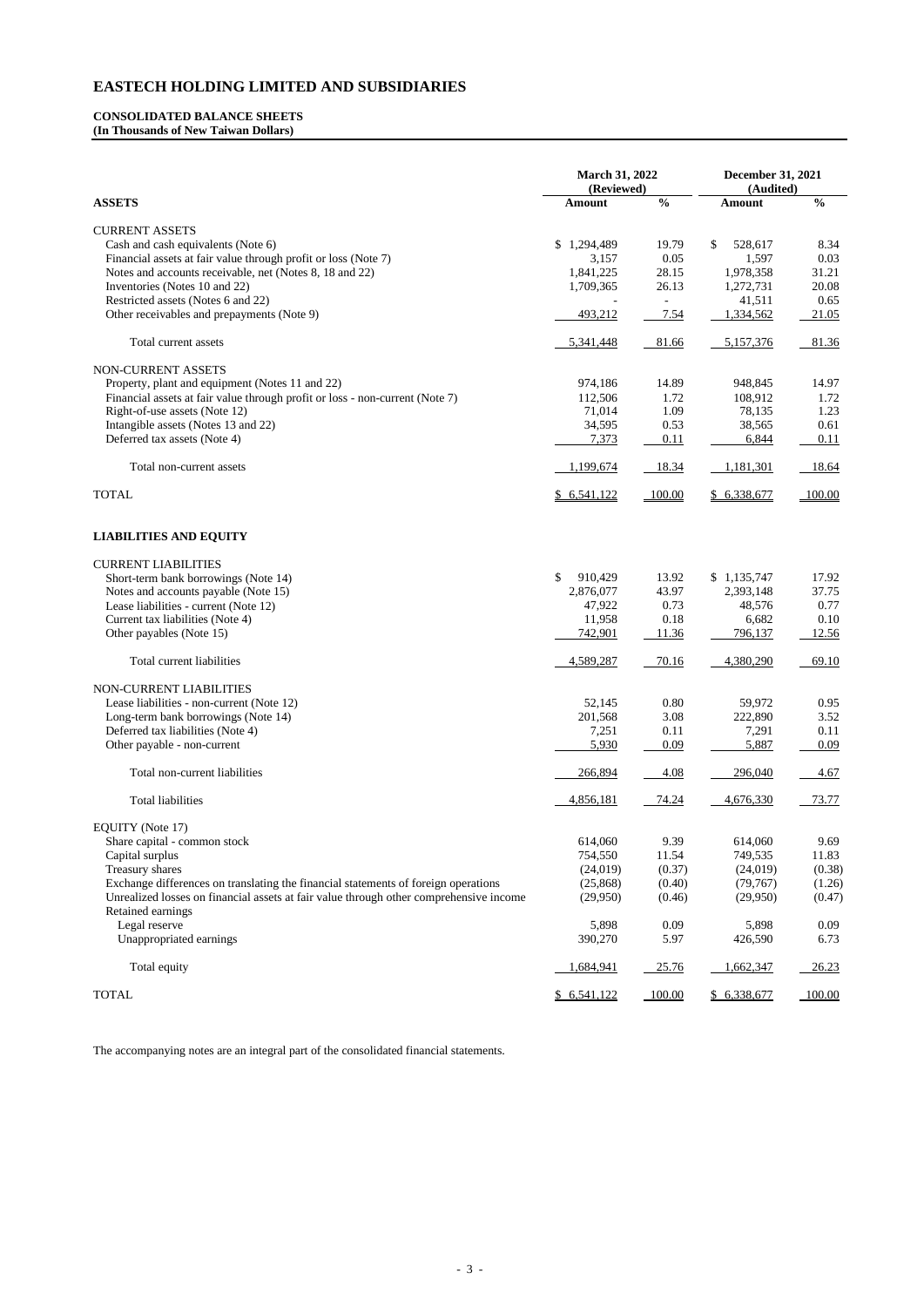#### **CONSOLIDATED STATEMENTS OF COMPREHENSIVE INCOME (In Thousands of New Taiwan Dollars) (Reviewed, Not Audited)**

|                                                                   | For the Three Months Ended March 31 |               |                             |                       |  |
|-------------------------------------------------------------------|-------------------------------------|---------------|-----------------------------|-----------------------|--|
|                                                                   | 2022                                |               | 2021                        |                       |  |
|                                                                   | <b>Amount</b>                       | $\frac{0}{0}$ | <b>Amount</b>               | $\frac{0}{0}$         |  |
| <b>NET REVENUE</b> (Note 18)                                      | \$2,577,241                         | 100.00        | 1,908,528<br>$\mathbb{S}$   | 100.00                |  |
| <b>COST OF REVENUE (Note 10)</b>                                  | 2,374,151                           | 92.12         | 1,805,180                   | 94.59                 |  |
| <b>GROSS PROFIT</b>                                               | 203,090                             | 7.88          | 103,348                     | 5.41                  |  |
| <b>OPERATING EXPENSES</b>                                         |                                     |               |                             |                       |  |
| Selling and distribution                                          | 54,166                              | 2.10          | 41,703                      | 2.19                  |  |
| General and administrative                                        | 149,455                             | 5.80          | 187,675                     | 9.83                  |  |
| Total operating expenses                                          | 203,621                             | 7.90          | 229,378                     | 12.02                 |  |
| <b>LOSS FROM OPERATIONS</b>                                       | (531)                               | (0.02)        | (126,030)                   | (6.61)                |  |
| NON-OPERATING INCOME AND<br><b>EXPENSES</b>                       |                                     |               |                             |                       |  |
| Other income (Note 18)                                            | 22,110                              | 0.86          | 20,151                      | 1.06                  |  |
| Foreign exchange loss, net (Note 24)                              | (6,315)                             | (0.25)        | (11, 816)                   | (0.62)                |  |
| Finance costs (Note 18)                                           | (9,611)                             | (0.37)        | (9,276)                     | (0.49)                |  |
| Other losses (Note 18)                                            | (75)                                | -             | (15,504)                    | (0.81)                |  |
|                                                                   |                                     |               |                             |                       |  |
| Total non-operating income and                                    |                                     |               |                             |                       |  |
| expense                                                           | 6,109                               | 0.24          | (16, 445)                   | (0.86)                |  |
| INCOME (LOSS) BEFORE INCOME TAX                                   | 5,578                               | 0.22          | (142, 475)                  | (7.47)                |  |
| <b>INCOME TAX EXPENSE</b> (Notes 4 and 19)                        | (5,054)                             | (0.20)        | (2,558)                     | (0.13)                |  |
| NET INCOME (LOSS) FOR THE PERIOD                                  | 524                                 | 0.02          | (145, 033)                  | (7.60)                |  |
| OTHER COMPREHENSIVE INCOME (NET<br>OF INCOME TAX)                 |                                     |               |                             |                       |  |
| Items that may be reclassified subsequently<br>to profit or loss: |                                     |               |                             |                       |  |
| Exchange differences on translating                               |                                     |               |                             |                       |  |
| foreign operations                                                | 53,899                              | 2.09          | 14,625                      | 0.77                  |  |
| TOTAL COMPREHENSIVE INCOME                                        |                                     |               |                             |                       |  |
| (LOSS) FOR THE PERIOD                                             | 54,423<br>$\frac{1}{2}$             | <u>2.11</u>   | (130, 408)<br>$\frac{1}{2}$ | (6.83)<br>(Continued) |  |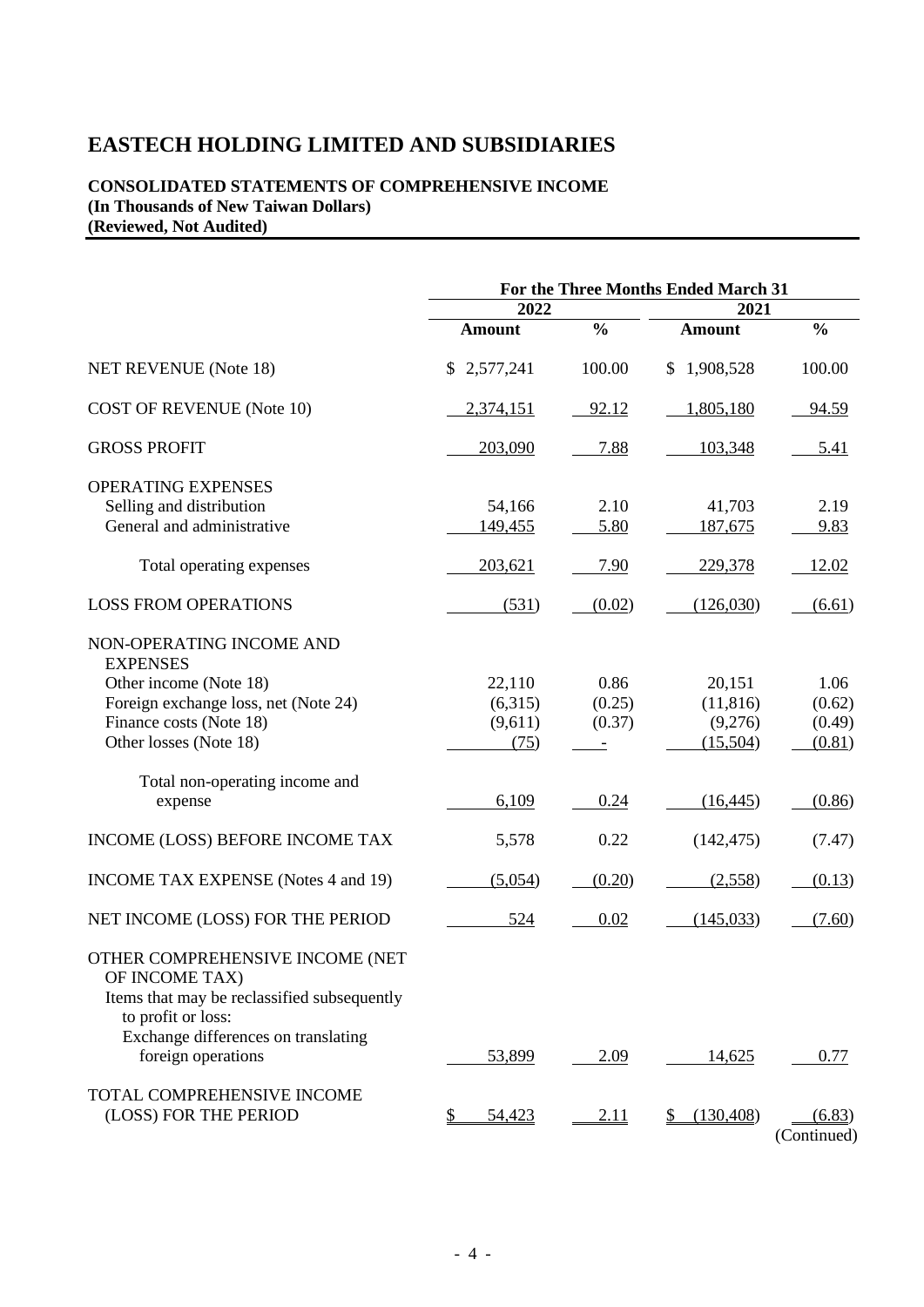#### **CONSOLIDATED STATEMENTS OF COMPREHENSIVE INCOME (In Thousands of New Taiwan Dollars) (Reviewed, Not Audited)**

|                                                                                     | For the Three Months Ended March 31 |               |              |               |  |
|-------------------------------------------------------------------------------------|-------------------------------------|---------------|--------------|---------------|--|
|                                                                                     | 2021                                |               |              | 2020          |  |
|                                                                                     | Amount                              | $\frac{6}{9}$ | Amount       | $\frac{6}{9}$ |  |
| EARNINGS (LOSS) PER SHARE (Note 21)<br>Basic earnings (loss) per share after income |                                     |               |              |               |  |
| tax                                                                                 | \$0.01                              |               | $$^{(2.38)}$ |               |  |
| Diluted earnings (loss) per share after income<br>tax                               | \$0.01                              |               |              |               |  |

The accompanying notes are an integral part of the consolidated financial statements. (Concluded)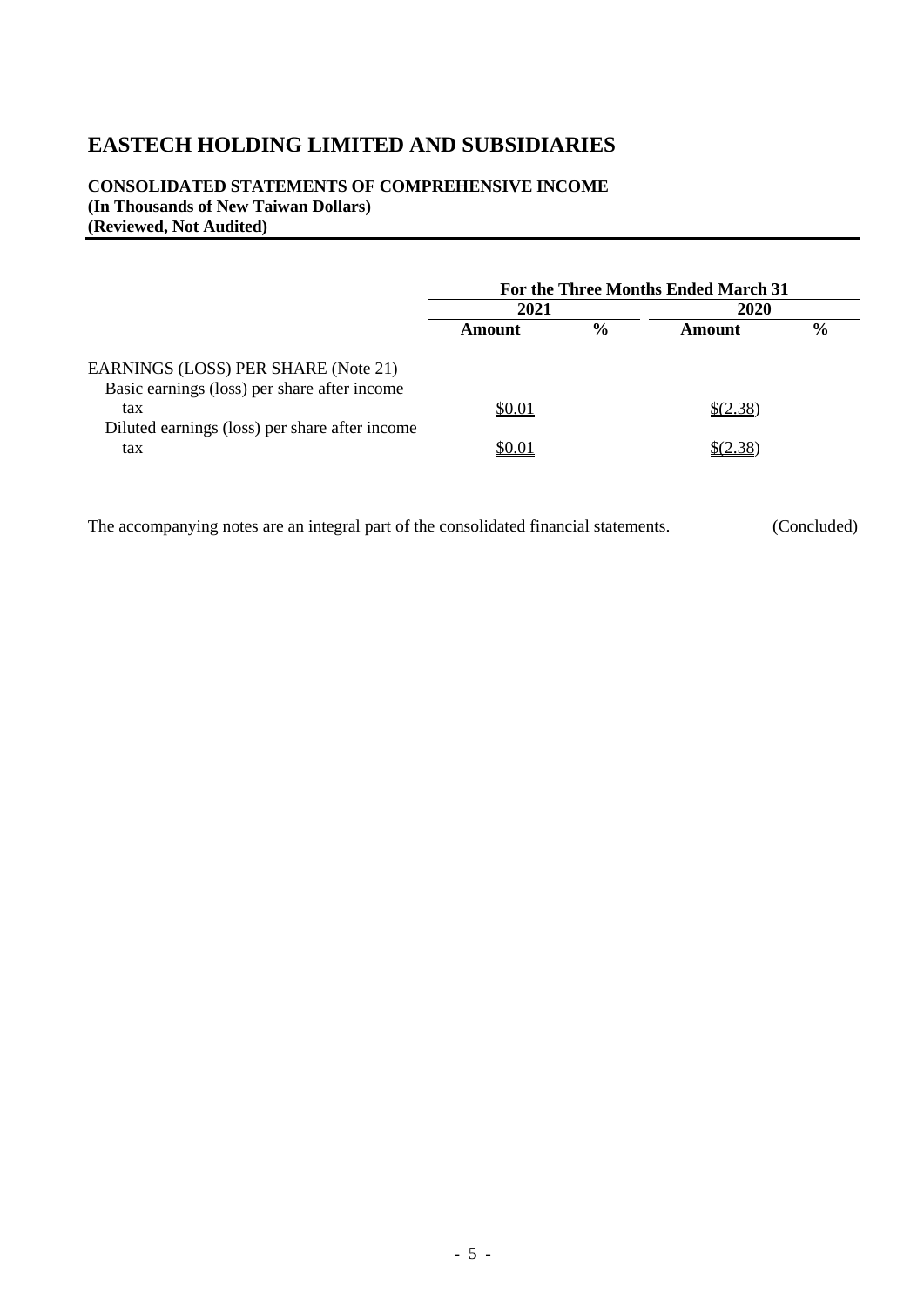#### **CONSOLIDATED STATEMENTS OF CHANGES IN EQUITY (In Thousands of New Taiwan Dollars) (Reviewed, Not Audited)**

|                                                                                             |                                               |                           |                             | <b>Exchange</b><br>Differences on<br><b>Translating the</b><br>Financial<br><b>Statements of</b> |                                            | Unrealized<br><b>Losses on</b><br><b>Financial Assets</b><br>at Fair value<br><b>Through Other</b> |                         | <b>Retained Earnings</b>          | <b>Equity Directly</b><br><b>Associated with</b><br>Non-current |                          |
|---------------------------------------------------------------------------------------------|-----------------------------------------------|---------------------------|-----------------------------|--------------------------------------------------------------------------------------------------|--------------------------------------------|----------------------------------------------------------------------------------------------------|-------------------------|-----------------------------------|-----------------------------------------------------------------|--------------------------|
|                                                                                             | <b>Share Capital -</b><br><b>Common Stock</b> | <b>Capital Surplus</b>    | <b>Treasury Shares</b>      | Foreign<br><b>Operations</b>                                                                     | <b>Employee</b><br><b>Unearned Benefit</b> | Comprehensive<br><b>Income</b>                                                                     | <b>Legal Reserve</b>    | Unappropriated<br><b>Earnings</b> | <b>Assets Held for</b><br><b>Sale</b>                           | <b>Total Equity</b>      |
| <b>BALANCE AT JANUARY 1, 2021</b>                                                           | 614,550<br><sup>\$</sup>                      | 779,951<br>$\mathbb{S}^-$ | $\mathbb{S}$<br>(24,019)    | \$(186,751)                                                                                      | (2,490)<br><sup>S</sup>                    | (29,950)<br>\$                                                                                     | 65,002<br><sup>\$</sup> | \$<br>(34,512)                    | -S                                                              | \$1,181,781              |
| Reclassification of the equity directly associated with<br>non-current assets held for sale |                                               |                           | $\overline{\phantom{a}}$    | 114,395                                                                                          |                                            |                                                                                                    | (59, 104)               |                                   | (55,291)                                                        | $\overline{\phantom{a}}$ |
| Cancellation of restricted shares for employees                                             | (370)                                         | (780)                     |                             |                                                                                                  | 1,150                                      |                                                                                                    |                         |                                   |                                                                 | $\sim$                   |
| Reversal of restricted shares plan for employees                                            | $\overline{\phantom{a}}$                      | $\overline{\phantom{a}}$  |                             | $\overline{\phantom{a}}$                                                                         | (407)                                      |                                                                                                    |                         |                                   |                                                                 | (407)                    |
| Reversal of compensation costs of employee stock options                                    | $\overline{\phantom{a}}$                      | (2,015)                   |                             |                                                                                                  |                                            |                                                                                                    |                         |                                   |                                                                 | (2,015)                  |
| Net loss for the three months ended March 31, 2021                                          |                                               |                           |                             |                                                                                                  |                                            |                                                                                                    |                         | (145, 033)                        |                                                                 | (145, 033)               |
| Other comprehensive income for the three months ended<br>March 31, 2021                     |                                               |                           |                             | 14,625                                                                                           |                                            |                                                                                                    |                         |                                   |                                                                 | 14,625                   |
| Total comprehensive loss for the three months ended<br>March 31, 2021                       |                                               |                           |                             | 14,625                                                                                           |                                            |                                                                                                    |                         | (145, 033)                        |                                                                 | (130, 408)               |
| <b>BALANCE AT MARCH 31, 2021</b>                                                            | 614,180                                       | \$777,156                 | (24,019)                    | (57, 731)<br>S.                                                                                  | (1,747)                                    | (29,950)                                                                                           | 5,898                   | (179,545)                         | (55,291)<br>\$                                                  | \$1,048,951              |
| <b>BALANCE AT JANUARY 1, 2022</b>                                                           | 614,060                                       | \$749,535                 | (24, 019)<br>$\mathbb{S}^-$ | (79, 767)<br>\$                                                                                  |                                            | (29,950)<br><sup>\$</sup>                                                                          | 5,898<br><sup>\$</sup>  | \$<br>426,590                     | £.                                                              | \$1,662,347              |
| Appropriation of 2021 earnings<br>Cash dividends                                            |                                               |                           |                             |                                                                                                  |                                            |                                                                                                    |                         | (36, 844)                         |                                                                 | (36, 844)                |
| Cancellation of restricted shares for employees                                             |                                               |                           |                             |                                                                                                  |                                            |                                                                                                    |                         |                                   |                                                                 |                          |
| Provision for restricted shares plan for employees                                          | $\sim$                                        | 5,015                     |                             |                                                                                                  |                                            |                                                                                                    |                         |                                   |                                                                 | 5,015                    |
| Provision for compensation costs of employee stock options                                  | $\sim$                                        |                           |                             |                                                                                                  |                                            |                                                                                                    |                         |                                   |                                                                 |                          |
| Net loss for the three months ended March 31, 2022                                          |                                               |                           |                             |                                                                                                  |                                            |                                                                                                    |                         | 524                               |                                                                 | 524                      |
| Other comprehensive income for the three months ended<br>March 31, 2022                     |                                               |                           |                             | 53,899                                                                                           |                                            |                                                                                                    |                         |                                   |                                                                 | 53,899                   |
| Total comprehensive loss for the three months ended<br>March 31, 2022                       |                                               |                           |                             | 53,899                                                                                           |                                            |                                                                                                    |                         | 524                               |                                                                 | 54,423                   |
| <b>BALANCE AT MARCH 31, 2022</b>                                                            | 614,060                                       | \$754,550                 | (24,019)                    | (25,868)                                                                                         |                                            | $\frac{(29,950)}{2}$                                                                               | 5,898                   | \$390,270                         |                                                                 | \$ 1,684,941             |

The accompanying notes are an integral part of the consolidated financial statements.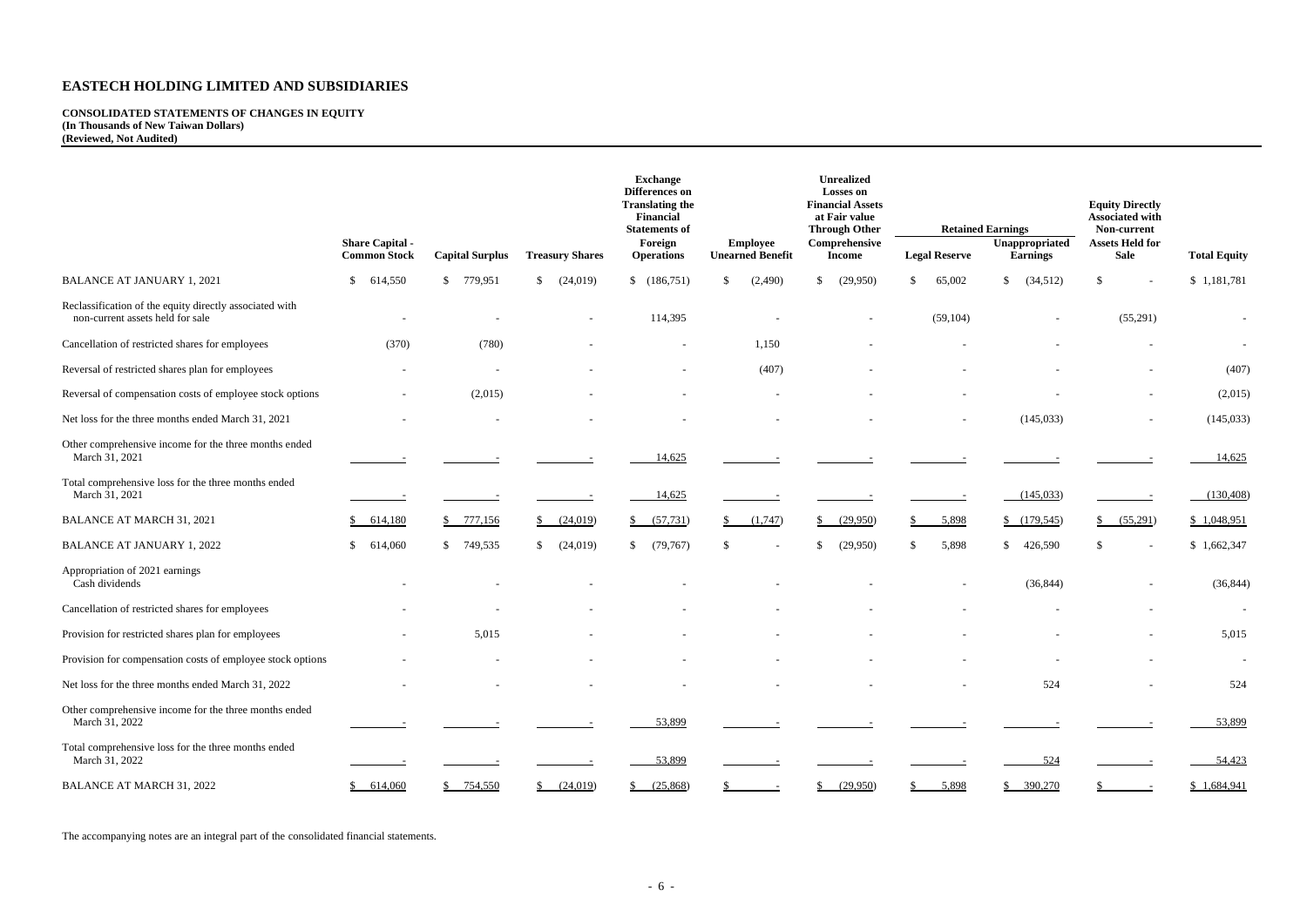#### **CONSOLIDATED STATEMENTS OF CASH FLOWS (In Thousands of New Taiwan Dollars) (Reviewed, Not Audited)**

|                                                                      | <b>For the Three Months Ended</b><br>March 31 |            |    |             |
|----------------------------------------------------------------------|-----------------------------------------------|------------|----|-------------|
|                                                                      |                                               | 2022       |    | 2021        |
| CASH FLOWS FROM OPERATING ACTIVITIES                                 |                                               |            |    |             |
| Income (loss) before income tax                                      | \$                                            | 5,578      | \$ | (142, 475)  |
| Adjustments for:                                                     |                                               |            |    |             |
| Amortization - other intangible assets                               |                                               | 5,356      |    | 18,570      |
| Allowance for inventories provision and inventories write-off        |                                               | 5,004      |    | 10,541      |
| Depreciation expenses of property, plant and equipment               |                                               | 33,063     |    | 45,104      |
| Depreciation expenses of right-of-use assets                         |                                               | 10,089     |    | 8,032       |
| (Profit) loss on disposal of property, plant and equipment           |                                               | (106)      |    | 2,469       |
| Loss on written off other intangible assets                          |                                               |            |    | 396         |
| Interest expense                                                     |                                               | 9,611      |    | 9,276       |
| Interest income                                                      |                                               | (317)      |    | (1,156)     |
| Reversal of compensation costs of employees restricted shares        |                                               |            |    | (407)       |
| Provision for (reversal of) compensation costs of employee stock     |                                               |            |    |             |
| options                                                              |                                               | 5,015      |    | (2,015)     |
| Provision for impairment loss on bad debt                            |                                               | 513        |    | 1,176       |
| (Profit) loss on fair value changes of financial instruments at fair |                                               |            |    |             |
| value through profit or loss                                         |                                               | (3,437)    |    | 12,645      |
| Operating cash flows before working capital changes                  |                                               | 70,369     |    | (37, 844)   |
| Changes in operating assets and liabilities                          |                                               |            |    |             |
| Notes and accounts receivable                                        |                                               | 136,620    |    | 273,380     |
| Other receivables and prepayments                                    |                                               | (51, 535)  |    | 94,586      |
| Inventories                                                          |                                               | (441, 636) |    | (79,209)    |
| Notes and accounts payable                                           |                                               | 482,929    |    | (680, 345)  |
| Other payables                                                       |                                               | (90,037)   |    | 99,853      |
| Cash generated from (used in) operations                             |                                               | 106,710    |    | (329, 579)  |
| Interest paid                                                        |                                               | (9,611)    |    | (9,276)     |
| Interest received                                                    |                                               | 317        |    | 1,156       |
| Income tax paid                                                      |                                               | (567)      |    | (2,582)     |
| Net cash generated from (used in) operating activities               |                                               | 96,849     |    | (340, 281)  |
| CASH FLOWS FROM INVESTING ACTIVITIES                                 |                                               |            |    |             |
| Payments for acquiring property, plant and equipment                 |                                               | (28,071)   |    | (48, 713)   |
| Disposal of property, plant and equipment                            |                                               | 131        |    | 285         |
| Increase in other intangible assets                                  |                                               | (414)      |    | (26, 820)   |
| Decrease in restricted assets                                        |                                               | 41,511     |    | 7,025       |
| Net cash inflows from disposal of subsidiaries                       |                                               | 892,885    |    |             |
| Net cash generated from (used in) investing activities               |                                               | 906,042    |    | (68, 223)   |
|                                                                      |                                               |            |    | (Continued) |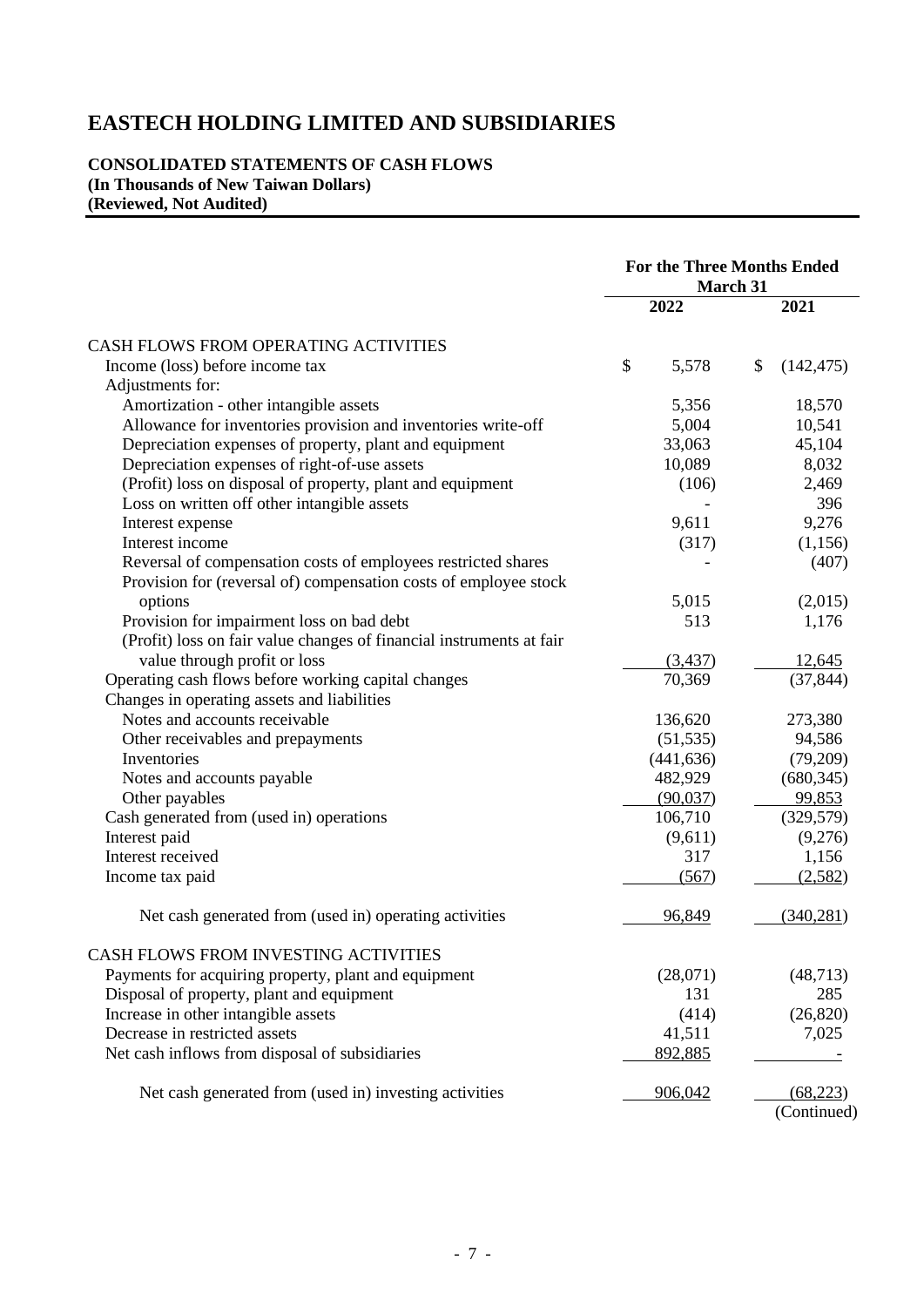#### **CONSOLIDATED STATEMENTS OF CASH FLOWS (In Thousands of New Taiwan Dollars) (Reviewed, Not Audited)**

|                                                                                                                                                                                        | <b>For the Three Months Ended</b><br><b>March 31</b> |                                                  |
|----------------------------------------------------------------------------------------------------------------------------------------------------------------------------------------|------------------------------------------------------|--------------------------------------------------|
|                                                                                                                                                                                        | 2022                                                 | 2021                                             |
| <b>CASH FLOWS FROM FINANCING ACTIVITIES</b><br>Proceeds from bank borrowings<br>Repayments of bank borrowings<br>Repayments of the principal portion of lease liabilities              | 1,025,096<br>S.<br>(1,329,430)<br>(12,758)           | \$1,097,177<br>(892,078)<br>(7,016)              |
| Net cash (used in) generated from financing activities                                                                                                                                 | (317,092)                                            | 198,083                                          |
| EFFECT OF EXCHANGE RATE CHANGES                                                                                                                                                        | 80,073                                               | 17,090                                           |
| NET INCREASE (DECREASE) IN CASH AND CASH<br><b>EQUIVALENTS</b>                                                                                                                         | 765,872                                              | (193, 331)                                       |
| CASH AND CASH EQUIVALENTS AT THE BEGINNING OF THE<br><b>PERIOD</b>                                                                                                                     | 528,617                                              | 1,109,289                                        |
| CASH AND CASH EQUIVALENTS AT THE END OF THE PERIOD                                                                                                                                     | .294,489                                             | 915,958                                          |
| CASH AND CASH EQUIVALENTS AS FOLLOWS:<br>Cash and bank deposits<br>Cash and bank deposits included in non-current assets held for sale<br>Pledge deposits<br>Cash and cash equivalents | 1,294,489<br>\$.<br>.294,48                          | \$<br>683,330<br>246,650<br>(14, 022)<br>915,958 |

The accompanying notes are an integral part of the consolidated financial statements. (Concluded)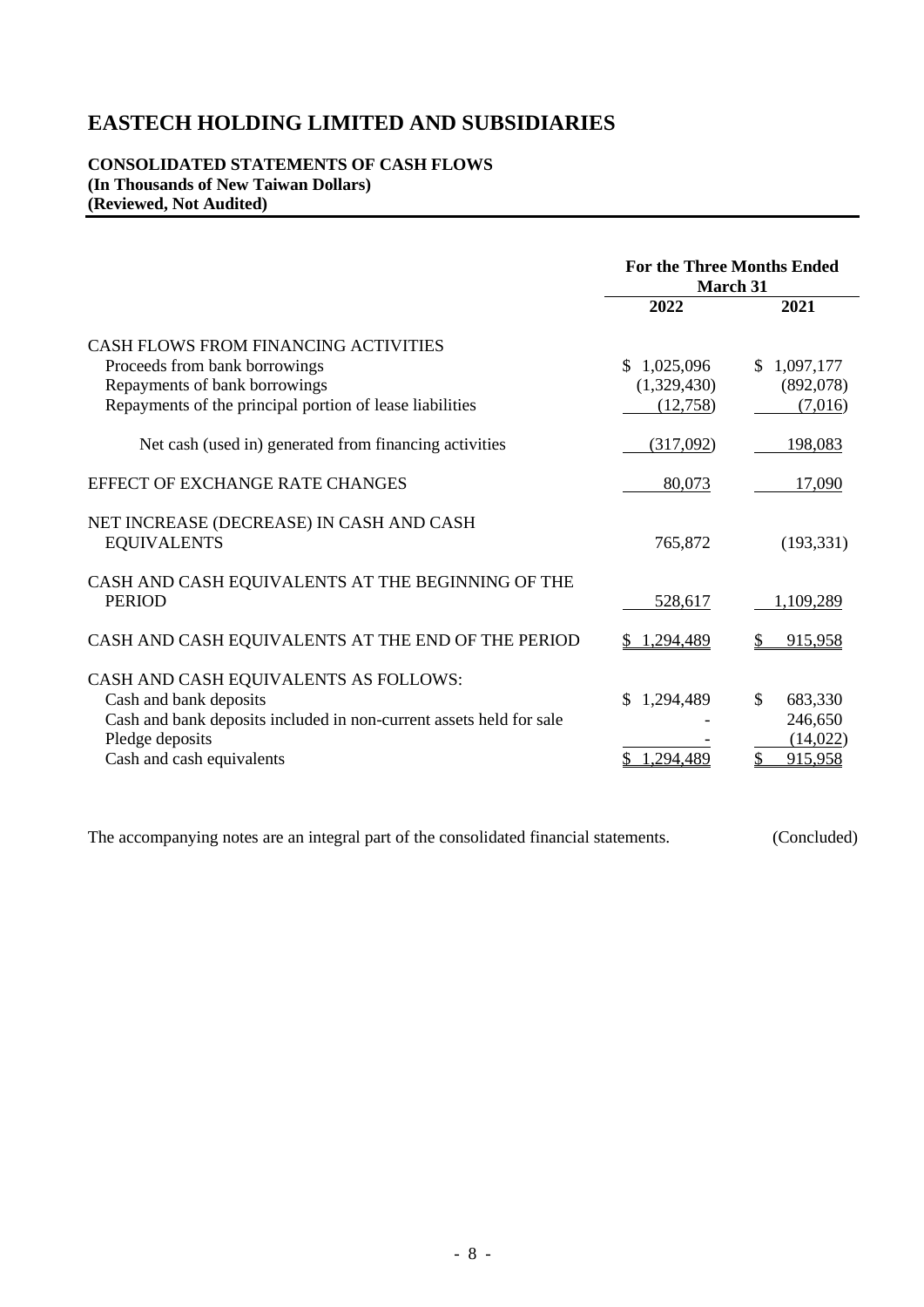**NOTES TO CONSOLIDATED FINANCIAL STATEMENTS FOR THE THREE MONTHS ENDED MARCH 31, 2022 AND 2021 (In Thousands of New Taiwan Dollars, Unless Stated Otherwise) (Reviewed, Not Audited)**

#### **1. GENERAL INFORMATION**

Eastech Holding Limited (the "Company") is an investment holding company incorporated in Cayman Islands on February 1, 2011.

The Company was set up to acquire Eastern Asia Technology (HK) Limited (the "EAH") and its subsidiaries (the "EAH Group") and to list on the Taiwan Stock Exchange. EAH Group was originally a subsidiary under Eastern Asia Technology Limited (the "EATL", a company formerly listed on Singapore Stock Exchange and delisted in February 2011) and was principally engaged in the production and sales of speaker systems and headphones. Through restructuring, the Company acquired 100% interests in EAH Group from EATL with a consideration determined based on the carrying amount of EAH Group as at March 31, 2011. After the acquisition, the Company (as EAH Group) applied primary listing on the Taiwan Stock Exchange, and the shares of the Company commenced trading on the Taiwan Stock Exchange from November 5, 2012.

For the integration between the speaker systems and 3C electronic appliances to boost the sales, EAH acquired 99.98% interests in Eastech Electronics (Taiwan) Inc. ("ETT") and its subsidiaries ("ETT Group") from Luster Green Limited in January 2015. The principal activities of ETT Group are to design, production and sales of smart speakers and audio/video ("AV") electronics home entertainment systems.

In order to maximize the allocation and to diffuse the risk of cost inflation and tariff on the current main production base, EAH established a wholly-owned subsidiary - Eastech (VN) Company Limited in Vietnam on January 25, 2019, as second production base, with the accumulated registered capital of US\$8 million.

In order to expand the sales of headphones, EAH established a wholly-owned subsidiary - Eastech Microacoustics (HK) Limited, with the registered capital of HK\$100,000 on August 30, 2019.

In order to develop new technology and design the product, EAH established a wholly-owned subsidiary - EASTECH Innovations (TW) Inc., with registered capital of NT\$30 million on July 2, 2020.

In order to expand the sales, EAH established a wholly-owned subsidiary - Eastech Trading (VN) Company Limited, with registered capital of US\$200 thousand on July 6, 2021.

The Company's and its subsidiaries (collectively as the "Group") principal places of operation are located in Taiwan, Hong Kong and Huizhou, Guangdong Province, China and Hai Duong Vietnam.

#### **2. APPROVAL OF FINANCIAL STATEMENTS**

The consolidated financial statements were approved by the Company's board of directors on May 6, 2022.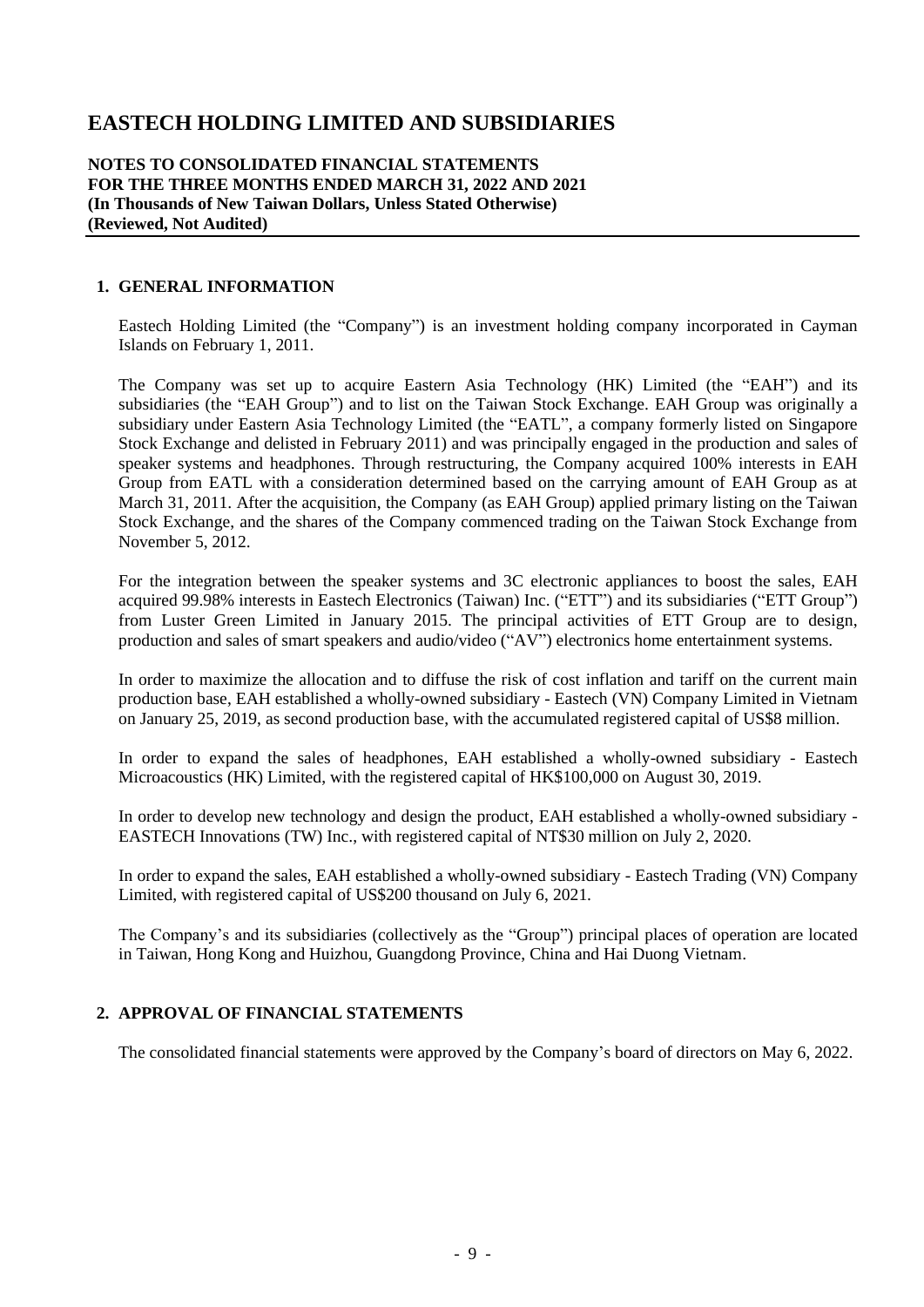#### **3. APPLICATION OF NEW, AMENDED AND REVISED STANDARDS AND INTERPRETATIONS**

a. Standards and interpretations effective for the year

The Group has adopted all new, revised and amended International Financial Reporting Standards (IFRS), International Accounting Standards (IAS), Interpretations of IFRS (IFRIC) and Interpretations of IAS (SIC) (collectively, the "IFRSs") issued into effect after fiscal year beginning on January 1, 2022. Except for the following, whenever applied, the initial application of the amendments to the IFRSs issued into effect would not have any material impact on the Group's consolidated financial statements for the three months ended March 31, 2022.

b. New IFRSs in issue but not yet endorsed and issued into effect by the FSC

|                                                                                                | <b>Effective Date</b>             |
|------------------------------------------------------------------------------------------------|-----------------------------------|
| <b>New IFRSs</b>                                                                               | <b>Announced by IASB (Note 1)</b> |
|                                                                                                |                                   |
| Amendments to IFRS 10 and IAS 28 "Sale or Contribution of Assets                               | To be determined by IASB          |
| between An Investor and Its Associate or Joint Venture"                                        |                                   |
| <b>IFRS 17 "Insurance Contracts"</b>                                                           | January 1, 2023                   |
| Amendments to IFRS 17                                                                          | January 1, 2023                   |
| Amendments to IFRS 17 "Initial application of IFRS 17 and IFRS 9 -<br>comparative information" | January 1, 2023                   |
| Amendments to IAS 1 "Classification of Liabilities as Current or<br>Non-current"               | January 1, 2023                   |
| Amendments to IAS 1 "Disclosure of Accounting Policies"                                        | January 1, 2023 (Note 2)          |
| Amendments to IAS 8 "Definition of Accounting Estimates"                                       | January 1, 2023 (Note 3)          |
| Amendments to IAS 12 "Deferred income tax relating to assets and                               | January 1, 2022 (Note 4)          |
| liabilities arising from a single transaction"                                                 |                                   |

- Note 1: Unless stated otherwise, the above New IFRSs are effective for annual reporting periods beginning on or after their respective effective dates.
- Note 2: The amendments will be applied prospectively for annual reporting periods beginning on or after January 1, 2023.
- Note 3: The amendments are applicable to changes in accounting estimates and changes in accounting policies that occur on or after the beginning of the annual reporting period beginning on or after January 1, 2023.
- Note 4: Except for the recognition of deferred income tax for temporary differences in lease and decommissioning obligations on January 1, 2022, the amendments are applicable to transactions after January 1, 2022.

As of the date the consolidated financial statements were authorized for issue, the Group is continuously assessing the possible impact that the application of the aforementioned standards and interpretations will have on the Group's financial position and financial performance and will disclose the relevant impact when the assessment is completed.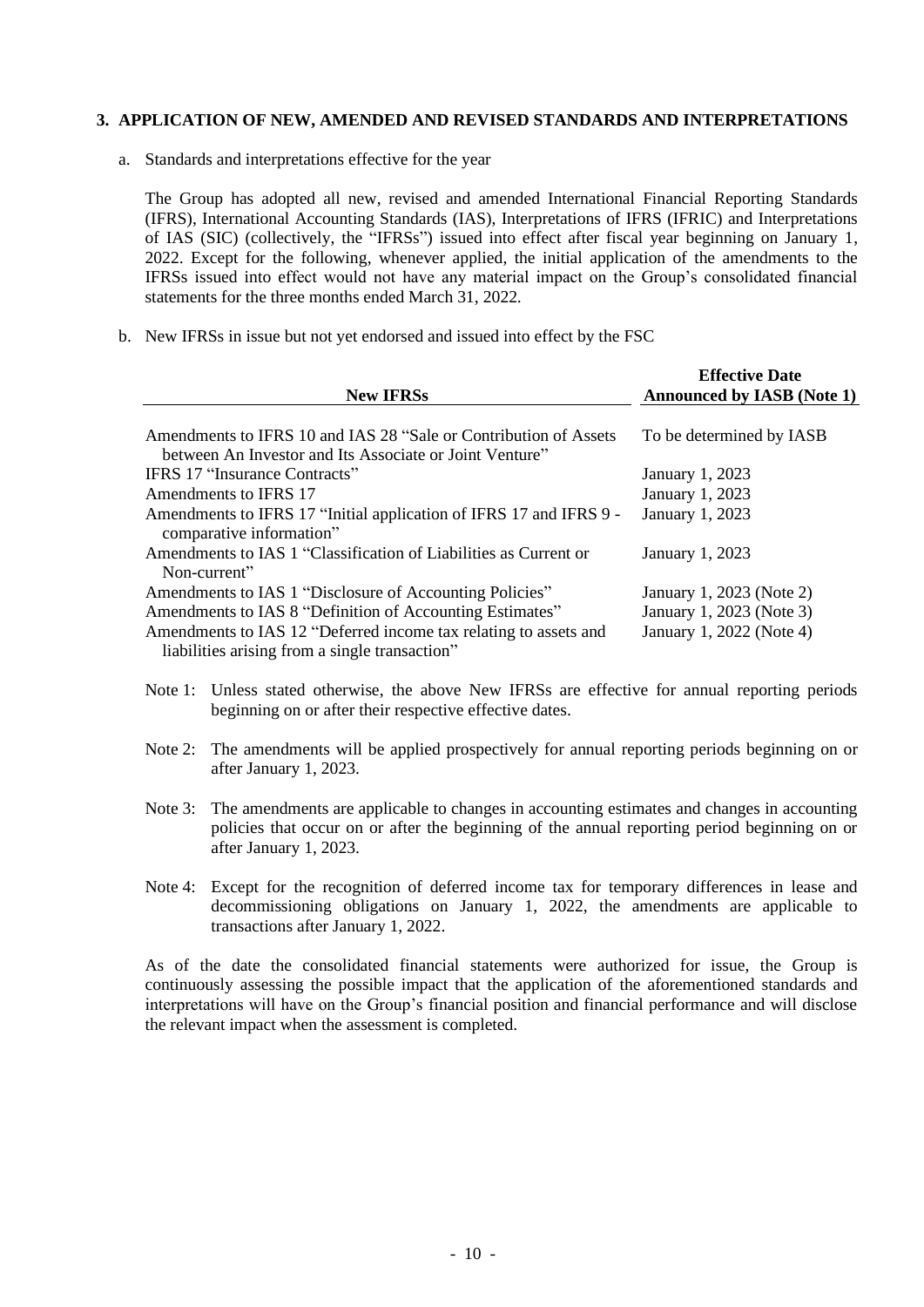#### **4. SUMMARY OF SIGNIFICANT ACCOUNTING POLICIES**

a. Statement of compliance

The consolidated financial statements have been prepared in accordance with the International Accounting Standards 34 "Interim Financial Reporting" and Rule No. 10200546801 issued by the Financial Supervisory Commission (the "FSC"). The consolidated financial statements do not include all IFRS disclosures required by the full annual financial report. Moreover, the IFRSs applicable to these consolidated financial statements have no difference with the IFRS, IAS, interpretations as well as interpretation announcement.

- b. Basis of preparation
	- 1) The basis of consolidated financial statements are consistent with those applied in the consolidated financial statement for the year ended December 31, 2021.
	- 2) The consolidated financial statements had been originally presented in the functional currency of the Company - NTD.
	- 3) Pursuant to the above basis of preparation of the consolidated financial statements, the detail information of the subsidiaries was as follows:

|                            |                                                                                                                        |                                                                                                                                                         |                   | <b>Percentage of Ownership</b><br><b>Interest</b> |                                                                                                                                                                    |  |
|----------------------------|------------------------------------------------------------------------------------------------------------------------|---------------------------------------------------------------------------------------------------------------------------------------------------------|-------------------|---------------------------------------------------|--------------------------------------------------------------------------------------------------------------------------------------------------------------------|--|
| Name of<br><b>Investor</b> | <b>Name of Investee</b>                                                                                                | <b>Main Business</b>                                                                                                                                    | March 31,<br>2022 | December 31,<br>2021                              | <b>Descriptions</b>                                                                                                                                                |  |
| The Company                | Eastern Asia Technology<br>(HK) Limited ("EAH")                                                                        | Sales of speaker systems and<br>headphones                                                                                                              | 100.00            | 100.00                                            | The Company acquired EAH<br>100% ownership interest on<br>March 31, 2011 and thereby<br>obtained 100% controlling<br>power over EAH and its<br>subsidiaries.       |  |
| EAH                        | Eastech Systems (Huiyang)<br>Co., Ltd. ("ESHY")                                                                        | Production and sales of speaker<br>systems                                                                                                              | 100.00            | 100.00                                            | $^{\prime\prime}$                                                                                                                                                  |  |
| EAH                        | Eastech (Huizhou) Co., Ltd.<br>(Formerly known as<br><b>Eastech Microacoustics</b><br>(Huiyang) Co., Ltd.<br>("EAHZ")  | Production, assembly and sales of<br>speaker systems and<br>accessories, headphones, smart<br>speakers and AV electronics<br>home entertainment systems | 100.00            | 100.00                                            | $\prime\prime$                                                                                                                                                     |  |
| EAH                        | Eastech (SZ) Co., Ltd.<br>(Formerly known as<br>Shenzhen MaliMaliBox<br><b>Trading Corporation</b><br>Limited ("ESZ")) | Import and export trading of<br>audio and headphones<br>products, accessories, and<br>machinery equipment                                               | 100.00            | 100.00                                            | ESZ was established by EAH on<br>November 13, 2013.                                                                                                                |  |
| EAH                        | Scan-Speak A/S ("ScS")                                                                                                 | Research and development,<br>production and sales of<br>high-end speakers                                                                               | 100.00            | 100.00                                            | EAH acquired ScS 100%<br>ownership interest on April 1,<br>2014.                                                                                                   |  |
| EAH                        | Eastech (VN) Company<br>Limited ("EAVN")                                                                               | Production, assembly and sales of<br>transducer speakers, Bluetooth<br>speakers and headphones                                                          | 100.00            | 100.00                                            | EAVN was established by EAH<br>on January 25, 2019.                                                                                                                |  |
| EAH                        | Eastech Trading (VN)<br>Company Limited<br>("ETV")                                                                     | Sales of speaker systems and<br>headphones                                                                                                              | 100.00            | 100.00                                            | ETV was established by EAH on<br>July 10, 2021.                                                                                                                    |  |
| EAH                        | Eastech (SG) Pte. Ltd.<br>("ESG")                                                                                      | Research and development of<br>system architecture/new<br>product concept/state-of-the-art<br>products/sound and acoustics<br>advance technology        | 100.00            | 100.00                                            | ESG was established by ETH in<br>October 2017 and was<br>transferred 100% ownership<br>from ETH to EAH in July<br>2019.                                            |  |
| EAH                        | <b>Eastech Microacoustics</b><br>(HK) Limited ("EMH")                                                                  | Sales of headphones and AV<br>products                                                                                                                  | 100.00            | 100.00                                            | EMH was established by EAH<br>on August 30, 2019.                                                                                                                  |  |
| EAH                        | <b>Eastech Electronics</b><br>(Taiwan) Inc. ("ETT")                                                                    | Design and sales of smart<br>speakers and AV electronics<br>home entertainment systems                                                                  | 99.98             | 99.98                                             | As mentioned in Note 1, EAH<br>acquired ETT 99.98%<br>ownership interest in January<br>2015, and thereby acquired its<br>100% owned subsidiaries,<br>ETH and ETHY. |  |
| EAH                        | Eastech Electronics (HK)<br>Limited ("ETH")                                                                            | Sales of smart speakers and AV<br>electronics home entertainment<br>systems                                                                             | 100.00            | 100.00                                            | Note 1                                                                                                                                                             |  |
| EAH                        | <b>EASTECH</b> Innovations<br>$(TW)$ Inc. ("ETW")                                                                      | Technology research and<br>development, and product<br>design                                                                                           | 100.00            | 100.00                                            | ETW was established by EAH<br>on July 2, 2020                                                                                                                      |  |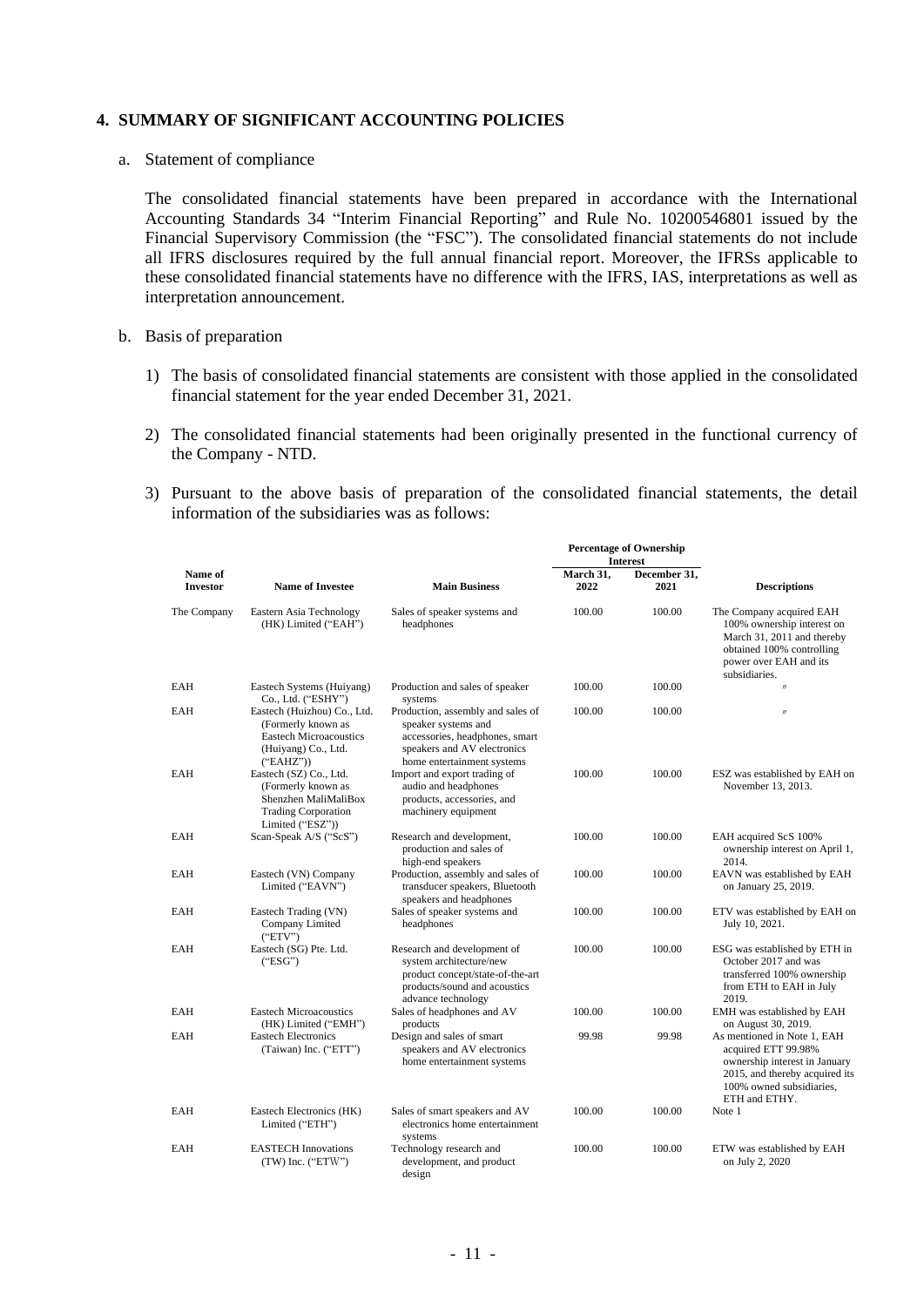- Note 1: On January 22, 2021, ETH made a cash capital increase of HK\$40,000 thousand (equivalent to NT\$143,680 thousand), which was fully subscribed by EAH, with a shareholding ratio of 65.22%. The shareholding ratio of ETT was reduced to 34.78%. ETT sold all remaining shares to EAH in September 2021.
- Note 2: On March 15, 2021, the board of directors approved the disposal of Eastech (Huiyang) Co., Ltd. and Eastech Electronics (Huiyang) Co., Ltd., and the Group has completed the transfer of ownership on December 21, 2021.
- c. Other significant accounting policies

Except for the following, please refer to Note 4 of the consolidated financial statements for the year ended December 31, 2021.

1) Taxation

Income tax expense represents the sum of the tax currently payable and deferred tax. Interim period income taxes are assessed on an annual basis and calculated by applying to an interim period's pre-tax income the tax rate that would be applicable to expected total annual earnings.

2) Explanatory about the seasonality of interim operations

The Group's majority of clients are internationally renowned audio-visual brand enterprises. In line with the relevant European and American customers' Christmas holiday sales, the Group's production and sales is focus on the third quarter of the year to make sure stock availability before Christmas holiday. The first half of the year is typically the case of the off-season operation; therefore, the Group has a seasonal cycle of operations.

d. Basis of preparation

The consolidated financial statements have been prepared on the historical cost basis except for financial instruments which are measured at fair value. Historical cost is usually determined by the fair value of the consideration paid upon obtaining of the assets.

#### **5. CRITICAL ACCOUNTING JUDGMENTS AND KEY SOURCES OF ESTIMATION UNCERTAINTY**

The same critical accounting judgments and key sources of estimates and assumptions have been followed in these consolidated financial statements as were applied in the preparation of the Group's consolidated financial statements for the year ended December 31, 2021. Please refer to Note 5 of the consolidated financial statements for the year ended December 31, 2021.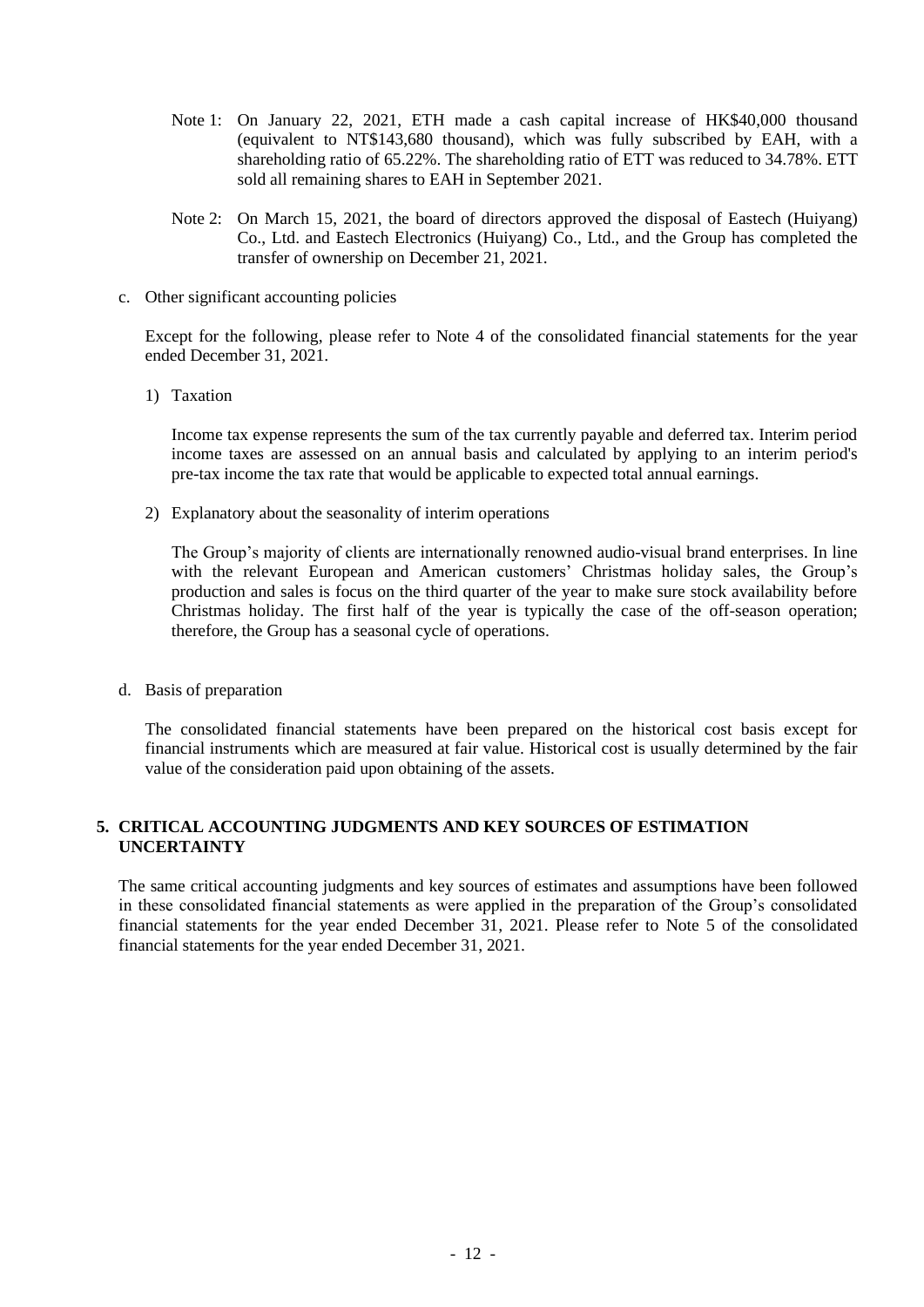### **6. CASH AND CASH EQUIVALENTS**

|                        | <b>March 31, 2022</b><br>(Reviewed) | December 31,<br>2021 (Audited) |  |
|------------------------|-------------------------------------|--------------------------------|--|
| Cash on hand           | \$<br>1,567                         | \$<br>1,527                    |  |
| Cash at bank           | 1,244,803                           | 527,090                        |  |
| Fixed deposits         | 48,119                              | 41,511                         |  |
|                        | 1,294,489                           | 570,128                        |  |
| Less: Pledged deposits |                                     | (41,511)                       |  |
|                        | 1,294,489                           | 528,617                        |  |

Cash equivalents comprise term deposits within 3 months, which are highly liquid and are readily convertible into cash with low risk of changes in value. Pledged deposits are pledged to secure the loan facilities granted by bank to the Group (please refer to Note 22), and is recognized under restricted assets.

### **7. FINANCIAL INSTRUMENTS AT FAIR VALUE THROUGH PROFIT OR LOSS**

|                                                                                                                                   | <b>March 31, 2022</b><br>(Reviewed) | December 31,<br>2021 (Audited) |
|-----------------------------------------------------------------------------------------------------------------------------------|-------------------------------------|--------------------------------|
| Financial assets - current                                                                                                        |                                     |                                |
| Derivative financial assets (unspecified risk)<br>Forward foreign exchange contract<br>Non-derivative financial assets            | \$<br>2,957                         | \$<br>1,371                    |
| Foreign-listed stocks                                                                                                             | 200                                 | 226<br>\$                      |
|                                                                                                                                   | 3,157                               | 1,597                          |
| Financial assets non - current                                                                                                    |                                     |                                |
| Mandatorily classified as at FVTPL<br>Non-derivative financial assets                                                             |                                     |                                |
| Domestic unlisted stocks                                                                                                          | 112,506                             | 108,912                        |
| At the end of the reporting period, outstanding foreign exchange forward contracts not under hedge<br>accounting were as follows: |                                     |                                |
| March 31, 2022                                                                                                                    |                                     |                                |

|                                    | <b>Currency</b>   | <b>Term</b>                         | <b>Amount (In Thousands)</b> |
|------------------------------------|-------------------|-------------------------------------|------------------------------|
| Sales of forward exchange contract | USD to RMB        | April 7, 2022 to<br>June 7, 2022    | USD8,000/RMB51,560           |
| December 31, 2021                  |                   |                                     |                              |
|                                    | <b>Currency</b>   | Term                                | <b>Amount (In Thousands)</b> |
| Sales of forward exchange contract | <b>USD</b> to RMB | January 10, 2022 to<br>June 7, 2022 | USD15,000/RMB96,421          |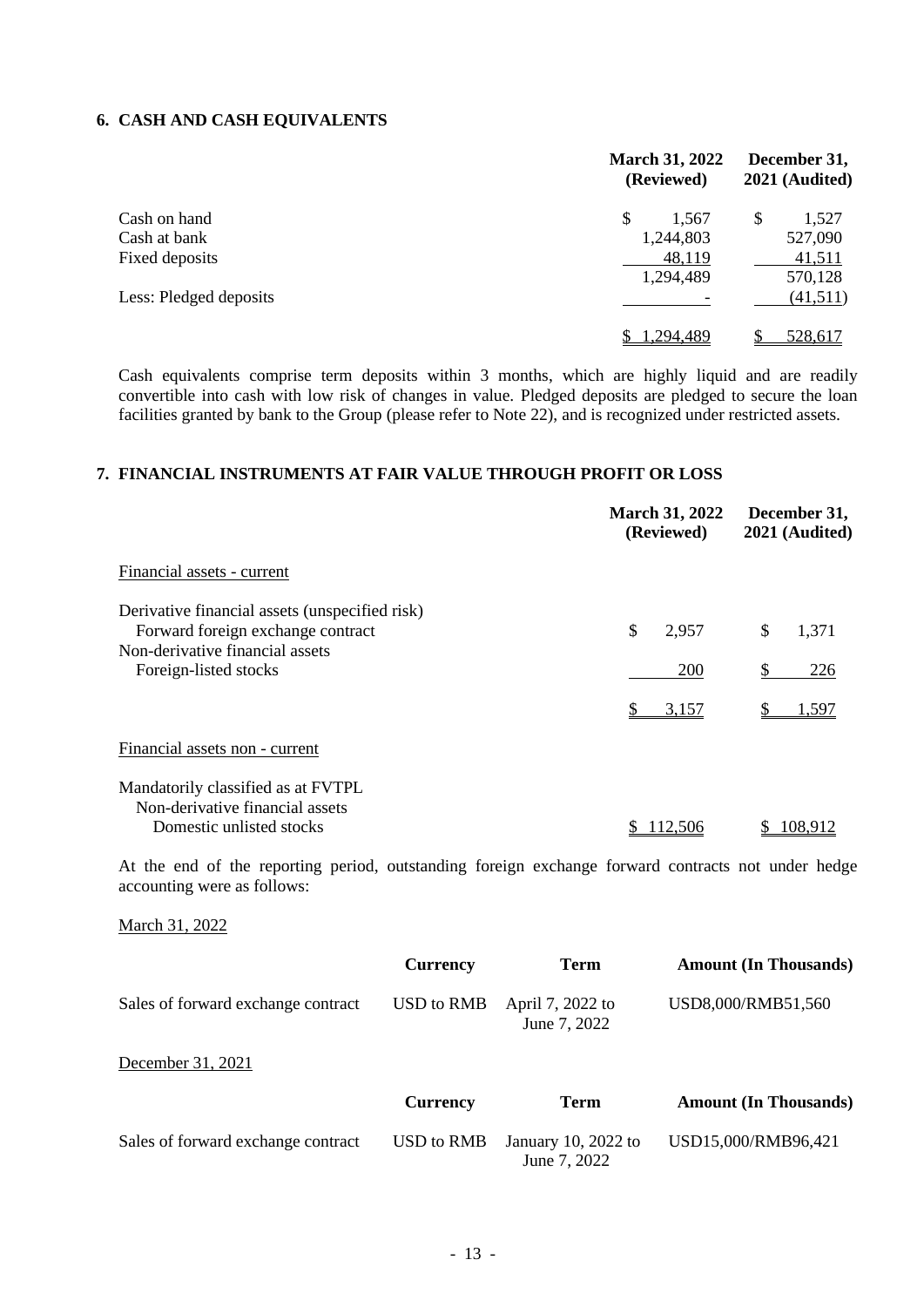The Group entered into foreign exchange forward contracts to manage exposures to exchange rate fluctuations of foreign currency denominated assets and liabilities.

#### **8. NOTES AND ACCOUNTS RECEIVABLE**

|                                     | <b>March 31, 2022</b><br>(Reviewed) | December 31,<br>2021 (Audited) |  |
|-------------------------------------|-------------------------------------|--------------------------------|--|
| Notes receivable                    | 14.978<br>\$.                       | 10.572<br>\$.                  |  |
| Accounts receivable                 | 1,849,801                           | 1,991,273                      |  |
| Less: Allowance for impairment loss | (23, 554)                           | (23, 487)                      |  |
|                                     | 1.841.225                           | 1.978.358                      |  |

The Group's average credit period of sales of goods was 68 days (77 days in 2021). No interest was charged on notes and accounts receivable. The Group uses other publicly available financial information or its own trading records to rate its major customers. The Group's exposure and the credit ratings of its counterparties are continuously monitored and the aggregate value of transactions concluded is spread amongst approved counterparties. Credit exposure is controlled by counterparty limits that are reviewed and approved by the risk management committee annually.

The Group measures the loss allowance for notes and accounts receivable at an amount equal to lifetime ECLs (excluding notes and accounts receivable that recognizes loss allowance at full amount). The expected credit losses on notes and accounts receivable are estimated using a provision matrix by reference to the past default experience of the debtor and an analysis of the debtor's current financial position and adjusted for general economic conditions of the industry in which the debtors operate. As the Group's historical credit loss experience does not show significantly different loss patterns for different customer segments, the provision for loss allowance based on past due status is not further distinguished according to the Group's different customer base.

The Group writes off the notes and accounts receivable when there is information indicating that the debtor is in severe financial difficulty and there is no realistic prospect of recovery, e.g. when the debtor has been placed under liquidation, or when the notes and accounts receivable are over 180 days past due, whichever occurs earlier.

The following table details the loss allowance of trade receivables based on the Group's provision matrix.

#### March 31, 2022

|                                         | Not Past Due 1 to 180 Days |     |                          |               | 181 to 365<br><b>Days</b> |              | <b>Over One</b><br>Year | <b>Total</b> |
|-----------------------------------------|----------------------------|-----|--------------------------|---------------|---------------------------|--------------|-------------------------|--------------|
| Gross carrying amount<br>Loss allowance | \$1,777,856                | \$. | 63,369                   | $\mathcal{S}$ | 7,778                     | <sup>S</sup> | 15,776                  | \$1,864,779  |
| (Lifetime ECLs)                         |                            |     | $\overline{\phantom{0}}$ |               | (7,778)                   |              | (15,776)                | (23, 554)    |
| Amortized cost                          | 1,777,856                  |     | 63.369                   |               |                           |              |                         | \$ 1,841,225 |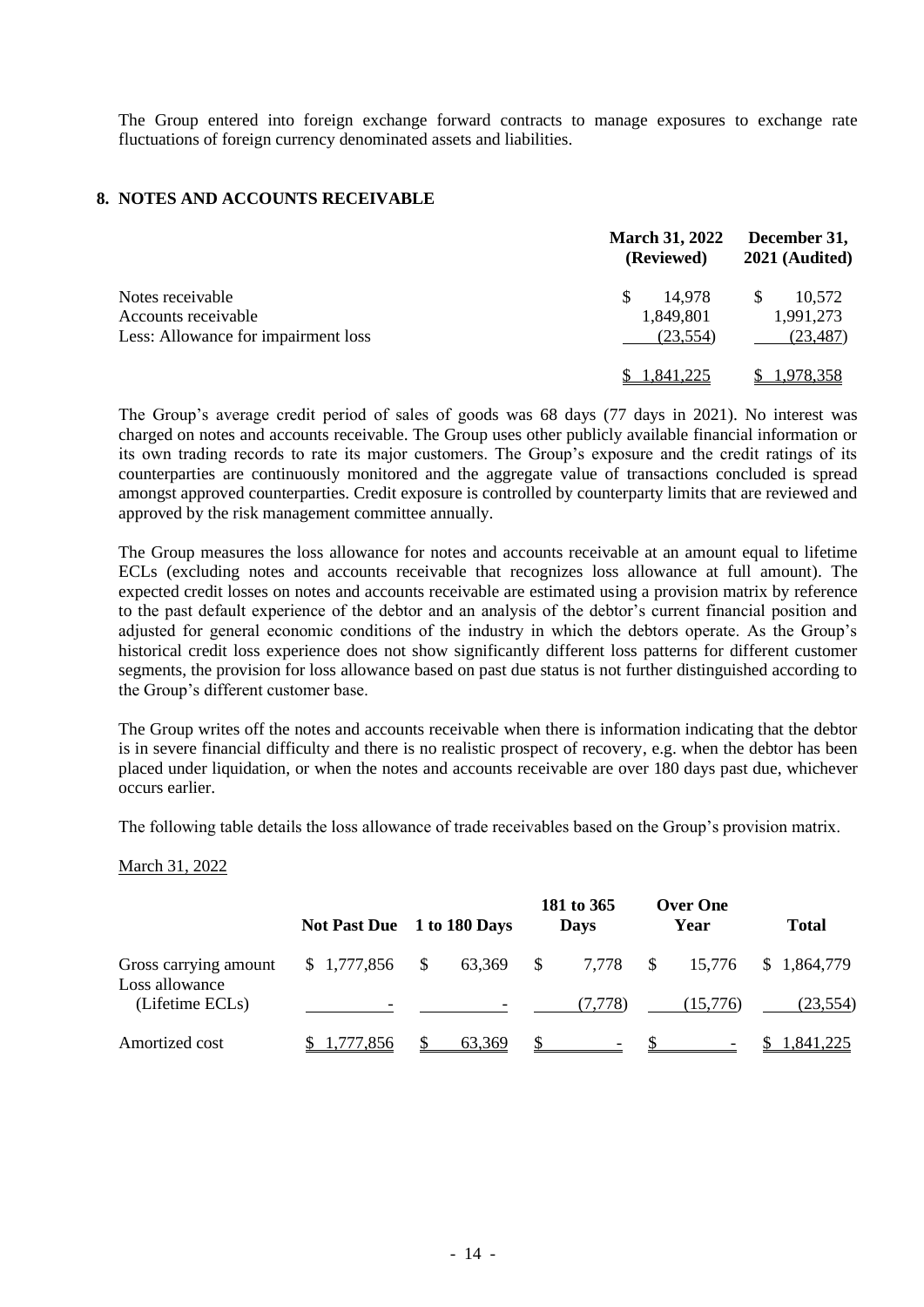#### December 31, 2021

|                                         | <b>Not Past Due</b> |    | 1 to 180 Days |              | 181 to 365<br><b>Days</b> |   | <b>Over One</b><br>Year | <b>Total</b> |
|-----------------------------------------|---------------------|----|---------------|--------------|---------------------------|---|-------------------------|--------------|
| Gross carrying amount<br>Loss allowance | \$1,887,953         | S. | 90,668        | $\mathbb{S}$ | 6,816                     | S | 16,408                  | \$ 2,001,845 |
| (Lifetime ECLs)                         |                     |    | (263)         |              | (6,816)                   |   | (16, 408)               | (23, 487)    |
| Amortized cost                          | 1,887,953           |    | 90,405        |              |                           |   |                         | 1,978,358    |

The movements of the loss allowance of notes and accounts receivable were as follows:

|                                                 | For the Three<br><b>Months Ended</b><br><b>March 31, 2022</b><br>(Reviewed) | For the Year<br><b>Ended</b><br>December 31,<br>2021 (Audited) |  |
|-------------------------------------------------|-----------------------------------------------------------------------------|----------------------------------------------------------------|--|
| Balance at the beginning of the period          | \$23,487                                                                    | 46,877<br>S.                                                   |  |
| Add: Impairment losses recognized               | 513                                                                         | 104                                                            |  |
| Less: Amounts recovered                         | (1,284)                                                                     | (13)                                                           |  |
| Less: Amounts written off                       |                                                                             | (22, 725)                                                      |  |
| Effect of foreign currency exchange differences | 838                                                                         | (756)                                                          |  |
| Balance at the end of the period                | 23,554                                                                      | 23,487                                                         |  |

The notes and accounts receivable (with recourse) pledged as collateral for bank borrowings are set out in Notes 22 and 24 (h).

#### **9. OTHER RECEIVABLES AND PREPAYMENTS**

|                                                 | <b>March 31, 2022</b><br>(Reviewed) | December 31,<br>2021 (Audited) |
|-------------------------------------------------|-------------------------------------|--------------------------------|
| Other receivables, net                          | \$<br>110,168                       | 944,645                        |
| Prepayments for purchases                       | 116,853                             | 149,473                        |
| Prepayments                                     | 6.157                               | 6,205                          |
| Prepayments for purchases of equipment and mold | 54,477                              | 34,063                         |
| Value-added tax recoverable and refundable      | 191,302                             | 183,014                        |
| Guarantee deposits                              | 14,255                              | 17,162                         |
|                                                 | 493,212                             | 1.334.562                      |

Other receivables of the Group mainly consist of the followings:

- a. Other receivables relating to litigations (including guarantee deposits) as described in Note 23 (a) were fully set aside for loss. There was no changes for the three months ended March 31, 2022.
- b. As of March 31, 2022 and December 31, 2021, the amounts of temporary payments as described in Note 15 (b) were \$70,902 thousand and \$57,573 thousand, respectively.
- c. The consideration receivables from the disposal of subsidiaries (cash and cash equivalents held in the custodian account) as described in Note 21 (c) amounting to \$800,915 thousand on December 31, 2021 was recognized as other receivables mentioned above. The aforementioned other receivables were fully received on March 25, 2022.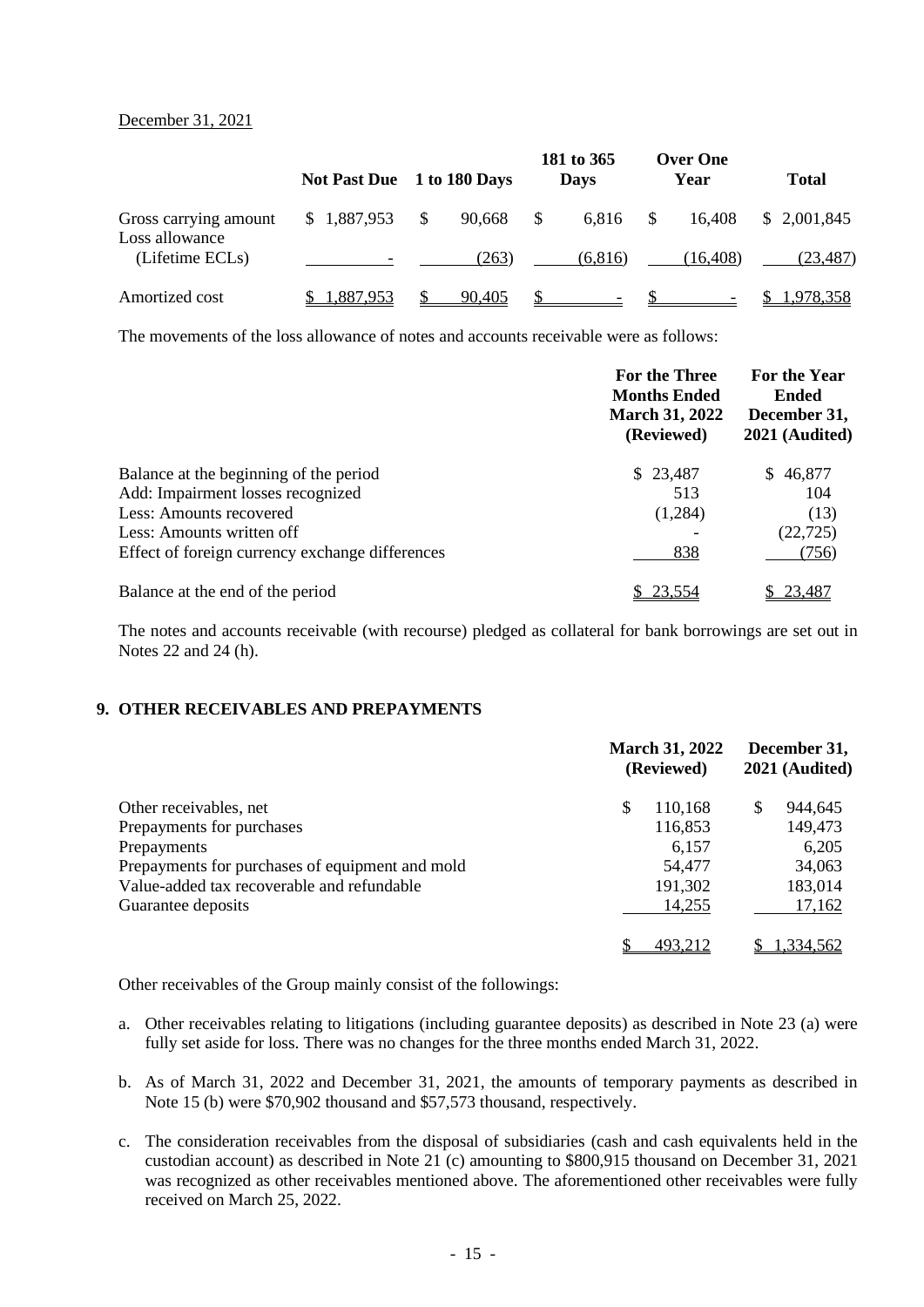#### **10. INVENTORIES**

| Raw materials    | <b>March 31, 2022</b><br>(Reviewed) | December 31,<br>2021 (Audited) |  |  |
|------------------|-------------------------------------|--------------------------------|--|--|
|                  | 918,696<br>\$                       | 759,406                        |  |  |
| Work-in-process  | 545,334                             | 290,735                        |  |  |
| Finished goods   | 175,120                             | 121,856                        |  |  |
| Goods in transit | 70,215                              | 100,734                        |  |  |
|                  | 1,709,365                           | 1,272,731                      |  |  |

The cost of inventories recognized as cost of goods sold for the three months ended March 31, 2022 and 2021 was \$2,374,151 thousand and \$1,805,180 thousand, respectively, which included \$5,004 thousand and \$10,541 thousand, allowance for inventories provision and inventories write-off, respectively.

The inventories pledged as collateral for bank borrowing are set out in Note 22.

#### **11. PROPERTY, PLANT AND EQUIPMENT**

a. Details of property, plant and equipment were as follows:

|                                                                                     | <b>March 31, 2022</b><br>(Reviewed) | December 31,<br>2021 (Audited)    |
|-------------------------------------------------------------------------------------|-------------------------------------|-----------------------------------|
| Cost<br>Accumulated depreciation and impairment                                     | 1,351,694<br>S.<br>(377, 508)       | 1,288,568<br>S.<br>(339, 723)     |
| Carrying amount                                                                     | 974,186                             | 948,845                           |
| Land and buildings<br>Machinery and office equipment<br>Property under construction | 270,512<br>S<br>659,128<br>44,546   | S<br>264,636<br>643,757<br>40,452 |
| Carrying amount                                                                     | 974,186                             | 948,845                           |

b. Changes in real estate, plant and equipment are as follows:

|                                |    | Land and<br><b>Buildings</b> | <b>Machinery</b><br>and Office<br>Equipment | <b>Property</b><br>under<br><b>Construction</b> |           | <b>Total</b> |             |
|--------------------------------|----|------------------------------|---------------------------------------------|-------------------------------------------------|-----------|--------------|-------------|
| Cost                           |    |                              |                                             |                                                 |           |              |             |
| Balance at January 1, 2021     | \$ | 696,557                      | 1,408,192<br>\$.                            | \$                                              | 54,799    |              | \$2,159,548 |
| <b>Additions</b>               |    | 2,916                        | 111,140                                     |                                                 | 31,569    |              | 145,625     |
| Disposals                      |    | (27,996)                     | (109,065)                                   |                                                 | (4,797)   |              | (141, 858)  |
| Reclassification               |    | 149,115                      | (215, 234)                                  |                                                 | (40, 856) |              | (106, 975)  |
| Disposal of subsidiaries       |    | (549, 792)                   | (218,589)                                   |                                                 |           |              | (768, 381)  |
| Effect of exchange rate change |    | 1,997                        | (1, 125)                                    |                                                 | (263)     |              | 609         |
| Balance at December 31, 2021   |    | 272,797                      | 975,319                                     |                                                 | 40,452    |              | 1,288,568   |
|                                |    |                              |                                             |                                                 |           |              | (Continued) |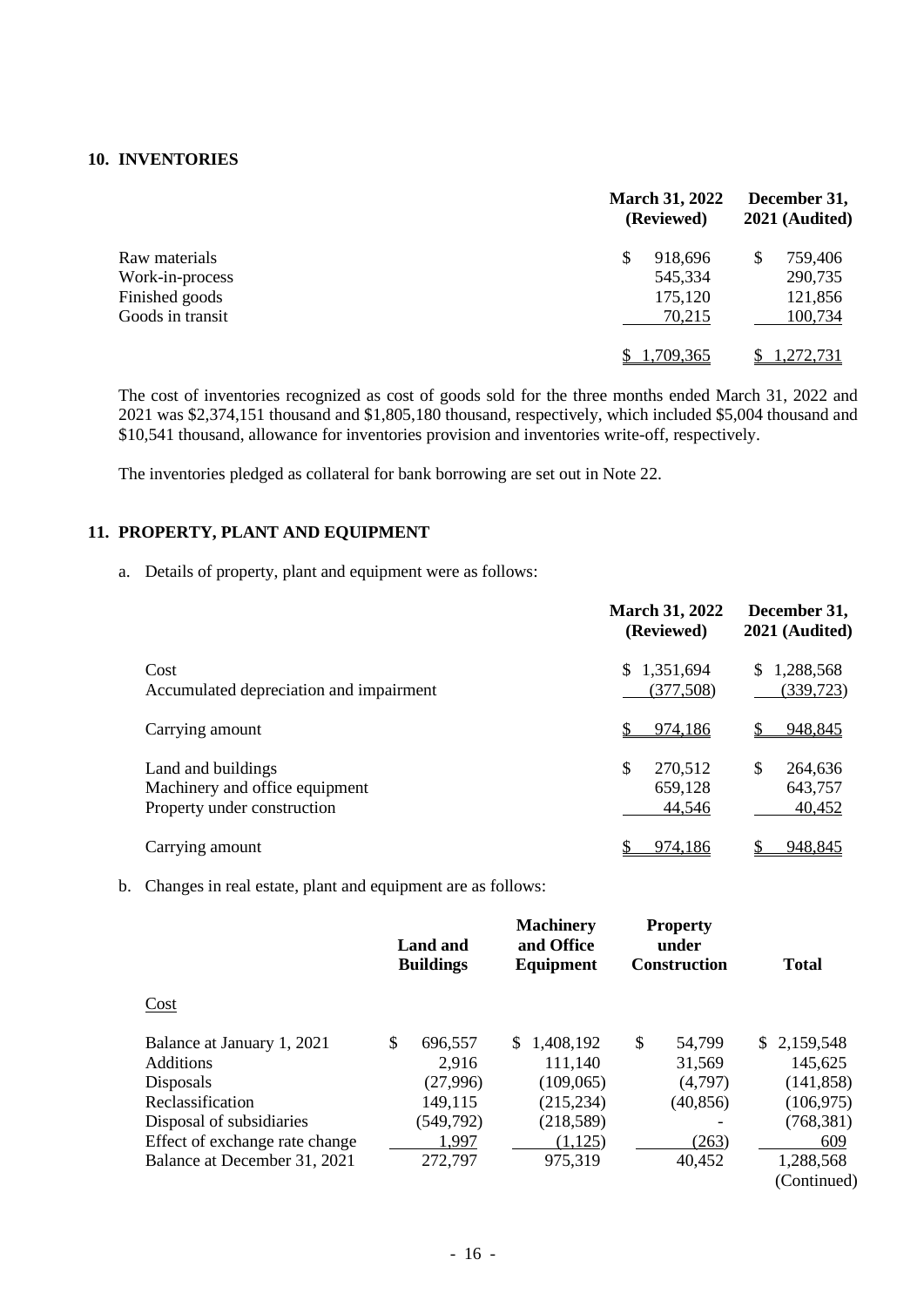|                                            | <b>Land and</b><br><b>Buildings</b> |            | <b>Machinery</b><br>and Office<br>Equipment | <b>Property</b><br>under<br>Construction | <b>Total</b> |                        |  |
|--------------------------------------------|-------------------------------------|------------|---------------------------------------------|------------------------------------------|--------------|------------------------|--|
| <b>Additions</b>                           | \$                                  |            | \$<br>22,659                                | \$<br>5,412                              | \$           | 28,071                 |  |
| Disposals                                  |                                     |            | (3,365)                                     |                                          |              | (3,365)                |  |
| Reclassification                           |                                     |            | 2,378                                       | (2,511)                                  |              | (133)                  |  |
| Effect of exchange rate change             |                                     | 7,786      | 29,574                                      | 1,193                                    |              | 38,553                 |  |
| Balance at March 31, 2022                  | \$                                  | 280,583    | \$<br>1.026,565                             | \$<br>44,546                             |              | ,351,694               |  |
| Accumulated depreciation and<br>impairment |                                     |            |                                             |                                          |              |                        |  |
| Balance at January 1, 2021                 | \$                                  | 400,516    | \$<br>706,294                               | \$                                       | \$           | 1,106,810              |  |
| Depreciation                               |                                     | 9,864      | 134,989                                     |                                          |              | 144,853                |  |
| Disposals                                  |                                     | (5,897)    | (75,888)                                    |                                          |              | (81, 785)              |  |
| Disposal of subsidiaries                   |                                     | (553, 363) | (170,612)                                   |                                          |              | (723, 975)             |  |
| Reclassification                           |                                     | 154,793    | (261, 768)                                  |                                          |              | (106, 975)             |  |
| Effect of exchange rate changes            |                                     | 2,248      | (1, 453)                                    |                                          |              | 795                    |  |
| Balance at December 31, 2021               |                                     | 8,161      | 331,562                                     |                                          |              | 339,723                |  |
| Depreciation                               |                                     | 1,624      | 31,439                                      |                                          |              | 33,063                 |  |
| Disposals                                  |                                     |            | (3,340)                                     |                                          |              | (3,340)                |  |
| Effect of exchange rate change             |                                     | 286        | 7,776                                       |                                          |              | 8,062                  |  |
| Balance at March 31, 2022                  | \$                                  | 10,071     | 367,437                                     | \$                                       |              | 377,508<br>(Concluded) |  |

For the effect from the coronavirus pandemic, the management has conducted an impairment test. Since the sales orders from main customers are still existed and shipments are just deferred, hence, the recoverable amount is still higher than net book value based on the aforementioned test result. No impairment loss is recognized as of March 31, 2022 and December 31, 2021 accordingly.

c. The above items of property, plant and equipment are depreciated on a straight-line basis over their estimated useful lives as follows:

| Land and buildings  | Buildings in Mainland China were 20 years, buildings in Hong Kong and<br>Taiwan were 40 years; building in Vietnam were 40 to 55 years; and |
|---------------------|---------------------------------------------------------------------------------------------------------------------------------------------|
|                     | building improvements were depreciated over 2 to 10 years.                                                                                  |
| Machinery equipment | 5 to 10 years                                                                                                                               |
| Office equipment    | 1 to 10 years                                                                                                                               |

d. Property, plant and equipment pledged as collateral for bank borrowings are set out in Note 22.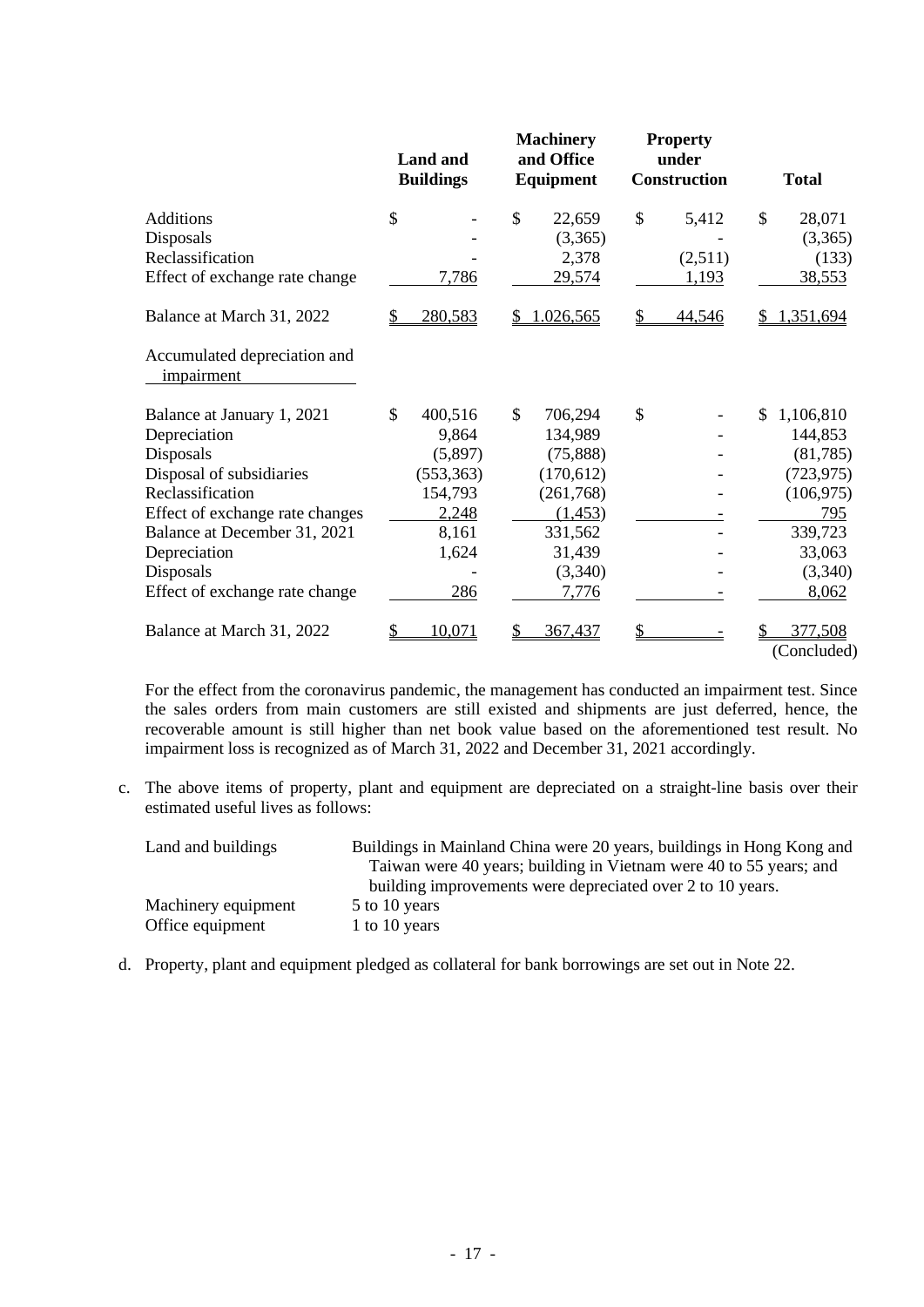#### **12. LEASE ARRANGEMENTS**

a. Right-of-use assets

|                                                                                                     | <b>March 31, 2022</b><br>(Reviewed)    | December 31,<br>2021 (Audited) |
|-----------------------------------------------------------------------------------------------------|----------------------------------------|--------------------------------|
| Carrying amounts                                                                                    |                                        |                                |
| Land and buildings<br>Machinery and office equipment                                                | \$68,387<br>2,627                      | \$75,689<br>2,446              |
|                                                                                                     | 71,014<br>S.                           | 78,135<br>S.                   |
|                                                                                                     | For the Three Months Ended<br>March 31 |                                |
|                                                                                                     | 2022                                   | 2021                           |
| Additions to right-of-use assets                                                                    | 930                                    | 11,027                         |
| Depreciation charge for right-of-use assets<br>Land and buildings<br>Machinery and office equipment | \$<br>7,257<br>2,832                   | \$<br>7,437<br>595             |
|                                                                                                     | 10,089                                 | 8,032<br>\$                    |

Except for the aforementioned addition and recognized depreciation, the Group did not have significant sublease or impairment of right-of-use assets during the three months ended March 31, 2022 and for the year ended December 31, 2021.

b. Lease liabilities

|                                                              | <b>March 31, 2022</b><br>(Reviewed)     | December 31,<br>2021 (Audited)          |
|--------------------------------------------------------------|-----------------------------------------|-----------------------------------------|
| Carrying amounts                                             |                                         |                                         |
| Current<br>Non-current                                       | \$<br>47,922<br>52,145<br>100,067<br>S. | \$<br>48,576<br>59,972<br>108,548<br>S. |
| Range of discount rate for lease liabilities was as follows: |                                         |                                         |
|                                                              | <b>March 31, 2022</b><br>(Reviewed)     | December 31,<br>2021 (Audited)          |

| Land and buildings             | 2.42%-4.23% | 2.51%-4.23% |
|--------------------------------|-------------|-------------|
| Machinery and office equipment | 2.42%-4.63% | 2.51%-4.63% |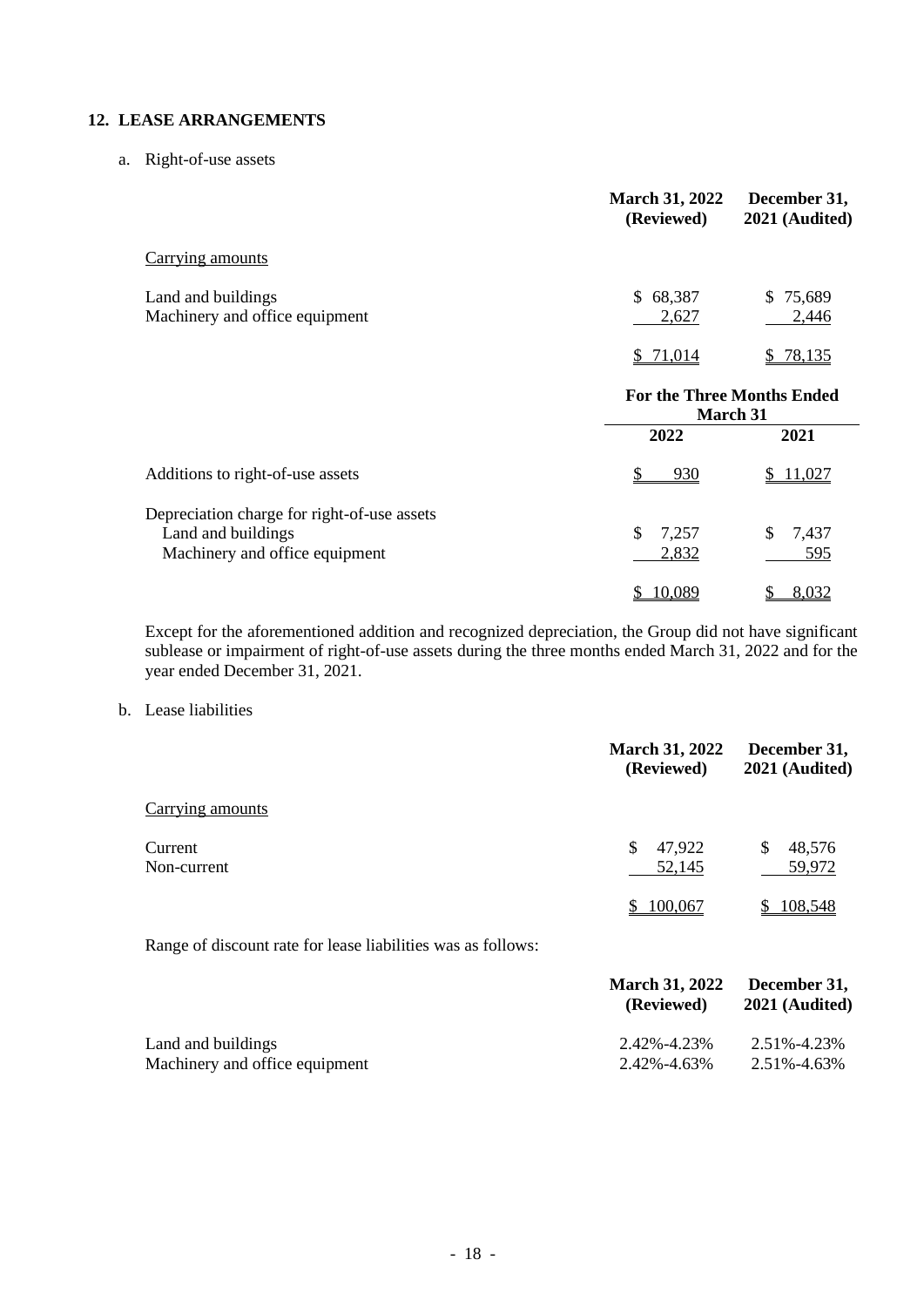c. Material lease-in activities and terms

The Group leases lands, office, and other operating assets for the operations and manufacturing purpose. The Group does not have bargain purchase options to acquire the leased assets at the end of the lease terms. In addition, since land use right in respect of lands at Vietnam were obtained by way of lease as they could not be directly acquired subject to restrictions of laws, the Group's land use rights in Vietnam have been paid in full at the inception of the lease. The details of land use right held by the Group were as follows:

| Company<br><b>Name</b> | Location                                                                                                        | <b>Description</b>                                                                                              | <b>Tenure/Unexpired Term</b>             |
|------------------------|-----------------------------------------------------------------------------------------------------------------|-----------------------------------------------------------------------------------------------------------------|------------------------------------------|
| <b>EAVN</b>            | B <sub>2</sub> -4, Cong Hoa Industrial<br>Park, Cong Hoa Ward, Chi<br>Linh City, Hai Duong<br>Province, Vietnam | 41,227.5 sq. ft. land (the land Lease for a term of 40<br>use right is recognized<br>under right-of-use assets) | years from January<br>2019 to April 2058 |

#### March 31, 2022 and December 31, 2021

d. Other lease information

|                                        | <b>March 31, 2022</b><br>(Reviewed) | December 31,<br>2021 (Audited) |  |
|----------------------------------------|-------------------------------------|--------------------------------|--|
| Expenses relating to short-term leases | \$3,551                             | 5.860<br>$\mathcal{S}$         |  |
| Total cash outflow for leases          | \$(17,029)                          | \$(13,626)                     |  |

The Group leases certain motor vehicles, employee dormitories and etc. which qualify as short-term leases. The Group has elected to apply the recognition exemption and thus, did not recognize right-of-use assets and lease liabilities for these leases.

#### **13. INTANGIBLE ASSETS**

|                                                             | <b>March 31, 2022</b><br>(Reviewed) | December 31,<br>2021 (Audited) |
|-------------------------------------------------------------|-------------------------------------|--------------------------------|
| Technical knowledge (including capitalized costs of $R&D$ ) | \$ 34,595                           | \$38,565                       |

a. Intangible assets with finite useful life are amortized on a straight-line basis over their estimated useful lives as follow:

Technical acknowledge (including capitalized costs at development stage) 2-15 years

- b. The intangible assets pledged as collateral for bank borrowing are set out in Note 22.
- c. The assessed recoverable amount of goodwill in 2021 was less than the carrying amount, so the Group recognized impairment of goodwill. Please refer to Note 13 (a) in the Group's 2021 financial report for relevant explanations.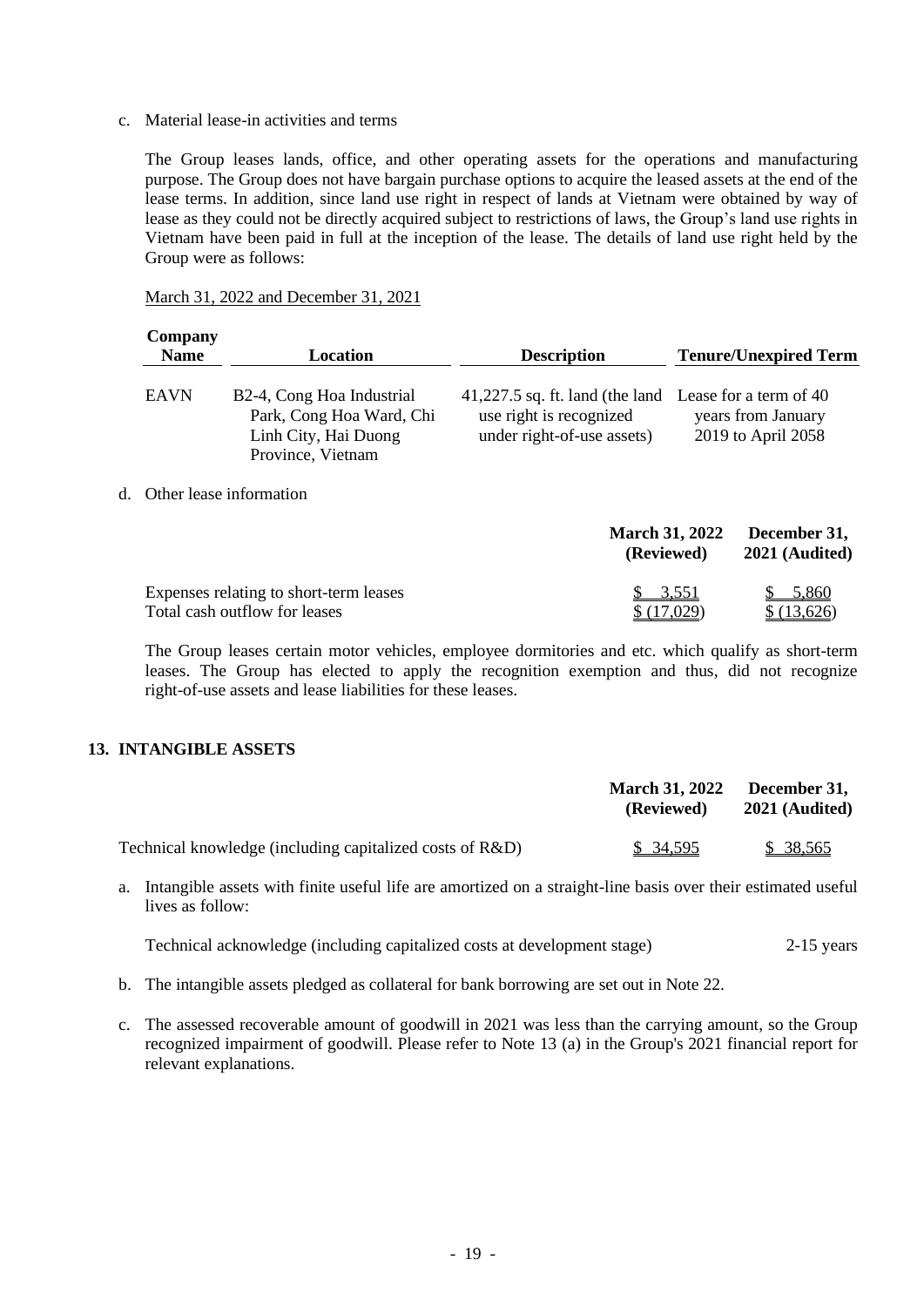#### **14. BANK BORROWINGS**

#### a. Short-term bank borrowings

|                                           |                                  | March 31, 2022 (Reviewed)      | December 31, 2021 (Audited) |                         |  |
|-------------------------------------------|----------------------------------|--------------------------------|-----------------------------|-------------------------|--|
|                                           | <b>Interest Rate</b>             | <b>Interest Rate</b><br>Amount |                             | Amount                  |  |
| Secured borrowings                        |                                  |                                |                             |                         |  |
| Factoring<br><b>Bank borrowings</b>       | 1.72%-2.30%<br>$1.42\% - 3.60\%$ | 158,473<br>S<br>664,226        | 1.55%-2.06%<br>1.42%-3.25%  | 152,088<br>S<br>890,313 |  |
| Long-term borrowings due<br>within 1 year | 1.19%-2.70%                      | 87,730                         | 1.19%-4.54%                 | 93,346                  |  |
|                                           |                                  | 910,429                        |                             | 1,135,747               |  |

The above amounts represent revolving facility (for operating capital demand) of bank loan, commercial paper and current portion of long-term bank borrowings.

#### b. Long-term bank borrowings

|                                                   | <b>March 31, 2022 (Reviewed)</b> |                | December 31, 2021 (Audited) |                |  |
|---------------------------------------------------|----------------------------------|----------------|-----------------------------|----------------|--|
|                                                   | <b>Interest Rate</b>             | Amount         | <b>Interest Rate</b>        | <b>Amount</b>  |  |
| Long-term bank borrowings<br>Less: long-term bank | 1.19%-2.70%                      | \$289,298      | 1.19%-4.54%                 | \$316,236      |  |
| borrowings due within 1 year                      |                                  | (87,730)       |                             | (93, 346)      |  |
|                                                   |                                  | <u>201,568</u> |                             | <u>222,890</u> |  |

For acquiring equipment and long-term operating capital demand, the Group draws down the borrowings from banks. The repayments of the bank borrowings are due quarterly.

The maturity dates for long-term bank borrowings were as follows:

|                         | March 31, 2022 December 31,<br>(Reviewed) | 2021 (Audited) |
|-------------------------|-------------------------------------------|----------------|
| Due within 2 to 5 years | \$201,568                                 | \$222,890      |

c. The detail of the Group's pledged assets for the aforementioned bank borrowings please refer to Note 22.

#### **15. NOTES AND ACCOUNTS PAYABLE AND OTHER PAYABLES**

a. Notes and accounts payable were mainly due to the suppliers. The Group's payment terms were from 30 to 120 days. No interest is charged by notes and accounts payable in general. The Group has financial risk management policies to ensure settlement of all payables within payment term.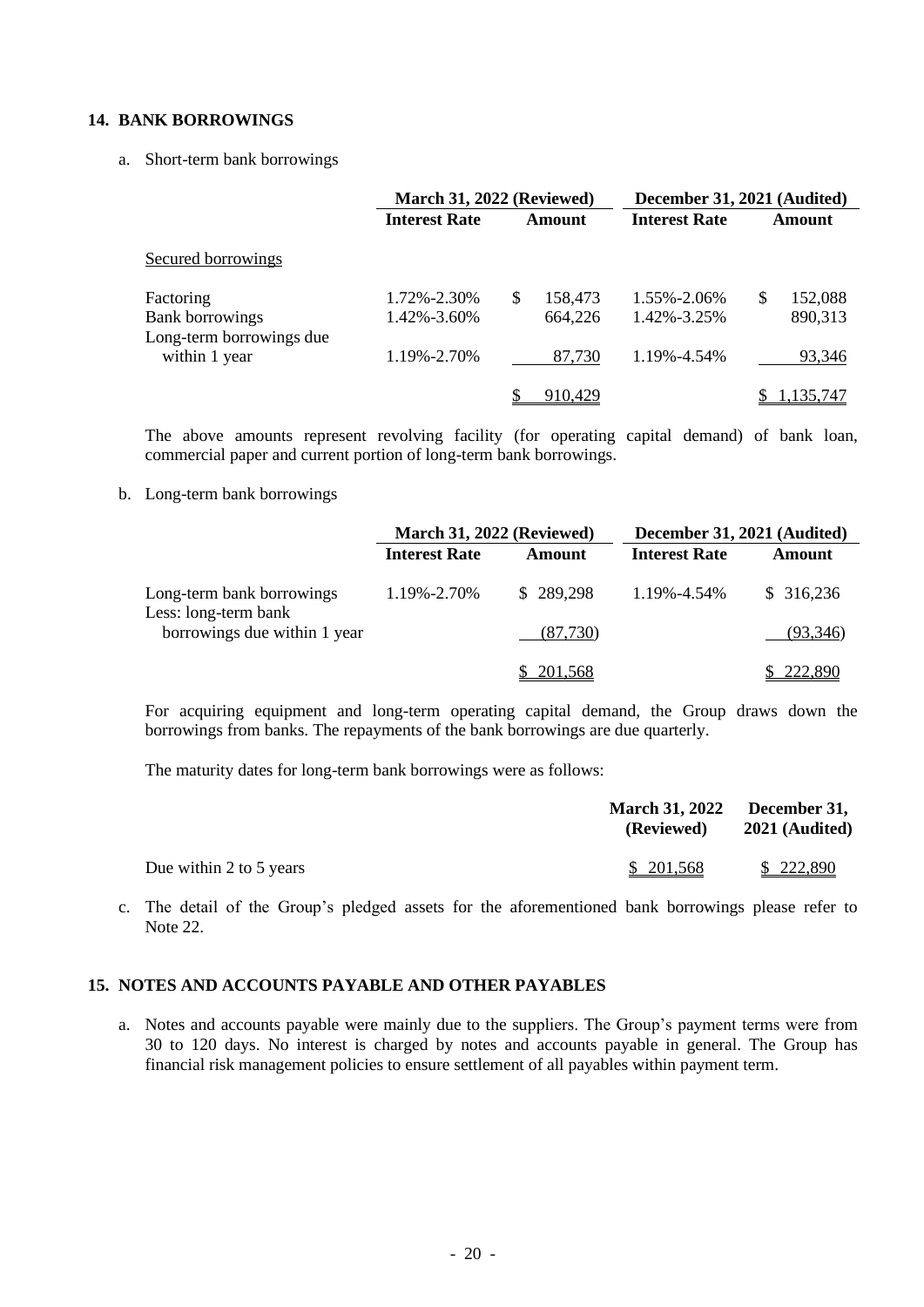b. Details of other payables were as follows:

|                                  | <b>March 31, 2022</b><br>(Reviewed) | December 31,<br>2021 (Audited) |  |
|----------------------------------|-------------------------------------|--------------------------------|--|
| <b>Accrued salaries</b>          | 83,126                              | \$158,944                      |  |
| Dividends payable                | 36,844                              |                                |  |
| Temporary receivables (Note)     | 95,546                              | 107,776                        |  |
| Accrued employee's severance pay | 317,416                             | 313,056                        |  |
| Other payables                   | 209,969                             | 216,361                        |  |
|                                  | 742,901                             | 796,137                        |  |

Note: Temporary receivables are mainly sample fee, test fee, safety certification fee, etc. received in advance. Since the Group produces customized audio-visual electronic products for individual customer demand, related costs associated with the customized audio-visual electronic products, payment on behalf and installment prepayments based on agreements negotiated by both parties, are recorded in temporary payments (please refer to Note 9) and temporary receivables, respectively. After completion of the project (customer confirmed), the Group will reverse the aforementioned temporary payments and temporary receivables at the same time and the differences are recorded as income.

#### **16. RETIREMENT BENEFIT PLANS**

#### **Defined Contribution Plans**

ETT and ETW adopt a pension plan under the Labor Pension Act (the "LPA"), which is a state-managed defined contribution plan. Under the LPA, an entity makes monthly contributions to employees' individual pension accounts at 6% of monthly salaries and wages.

The employees of the Group's subsidiaries in Hong Kong, the PRC, Singapore, Denmark and Vietnam are members of a state-managed retirement benefit plan operated by the government of Hong Kong, the PRC, Singapore, Denmark and Vietnam. The subsidiaries are required to contribute a specified percentage of payroll costs to the retirement benefit scheme to fund the benefits. The only obligation of the Group with respect to the retirement benefit plan is to make the specified contributions.

#### **17. EQUITY**

a. Share capital

The initial setup capital of the Company is NT\$1,000 thousand (registered capital is denominated in NTD). After several capital increments, the ordinary share capital of the Company as of March 31, 2022 and December 31, 2021 were both NT\$614,060, divided into 61,406 thousand shares, with a nominal amount of NT\$10 per share. All of the shares are ordinary shares, each carrying the rights to vote and receive dividend.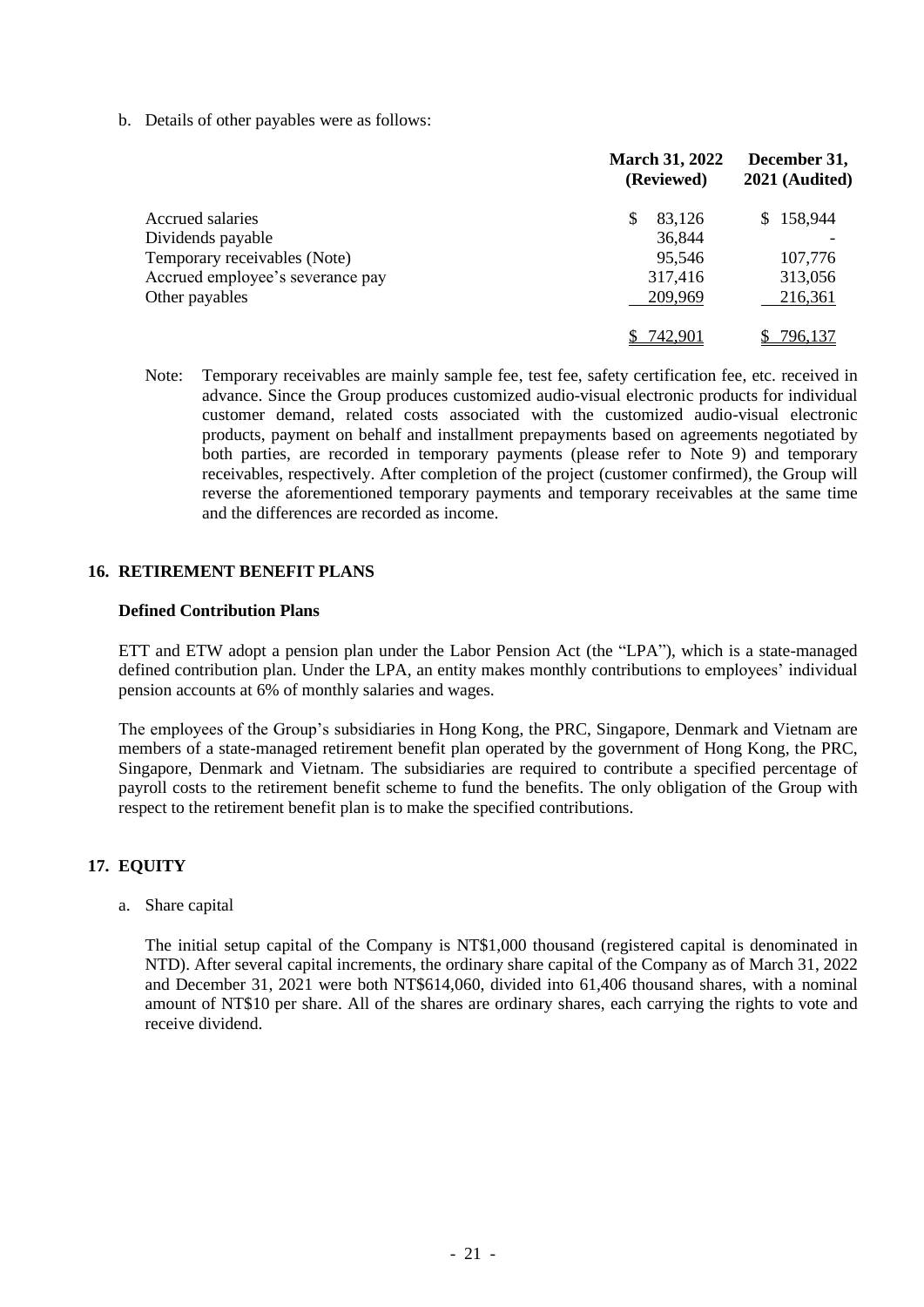The movements of the shares issued and outstanding were as follows:

#### **(In Thousands of Shares)**

|                                                                        | Number of<br><b>Shares</b> |
|------------------------------------------------------------------------|----------------------------|
| January 1, 2021<br>Write-off of restricted shares<br>December 31, 2021 | 61,455<br>(49)<br>61,406   |
| March 31, 2022                                                         | 61,406                     |

b. Treasury shares

As of March 31, 2022 and December 31, 2021, the details of treasury shares are as follows:

| <b>Purpose of Buy-back</b>      | Number of<br><b>Shares</b> |
|---------------------------------|----------------------------|
| Shares held by its subsidiaries | 453                        |

For the purpose of short-term investment, related information regarding shares of the Company held by its subsidiaries on the balance sheet date was as follows:

#### March 31, 2022 (reviewed)

|                   | Number of<br><b>Shares Held</b> |                    |                     |
|-------------------|---------------------------------|--------------------|---------------------|
| <b>Subsidiary</b> | (In Thousands)<br>of Shares)    | Carrying<br>Amount | <b>Market Value</b> |
| <b>ETT</b>        | 453                             | 24.019             | .280                |

Under the Securities and Exchange Act, the Company shall neither pledge treasury shares nor exercise shareholders' rights on these shares, such as the rights to dividends and to vote. The subsidiaries holding treasury shares, however, are bestowed shareholders' rights, except the rights to participate in any share issuance for cash and to vote.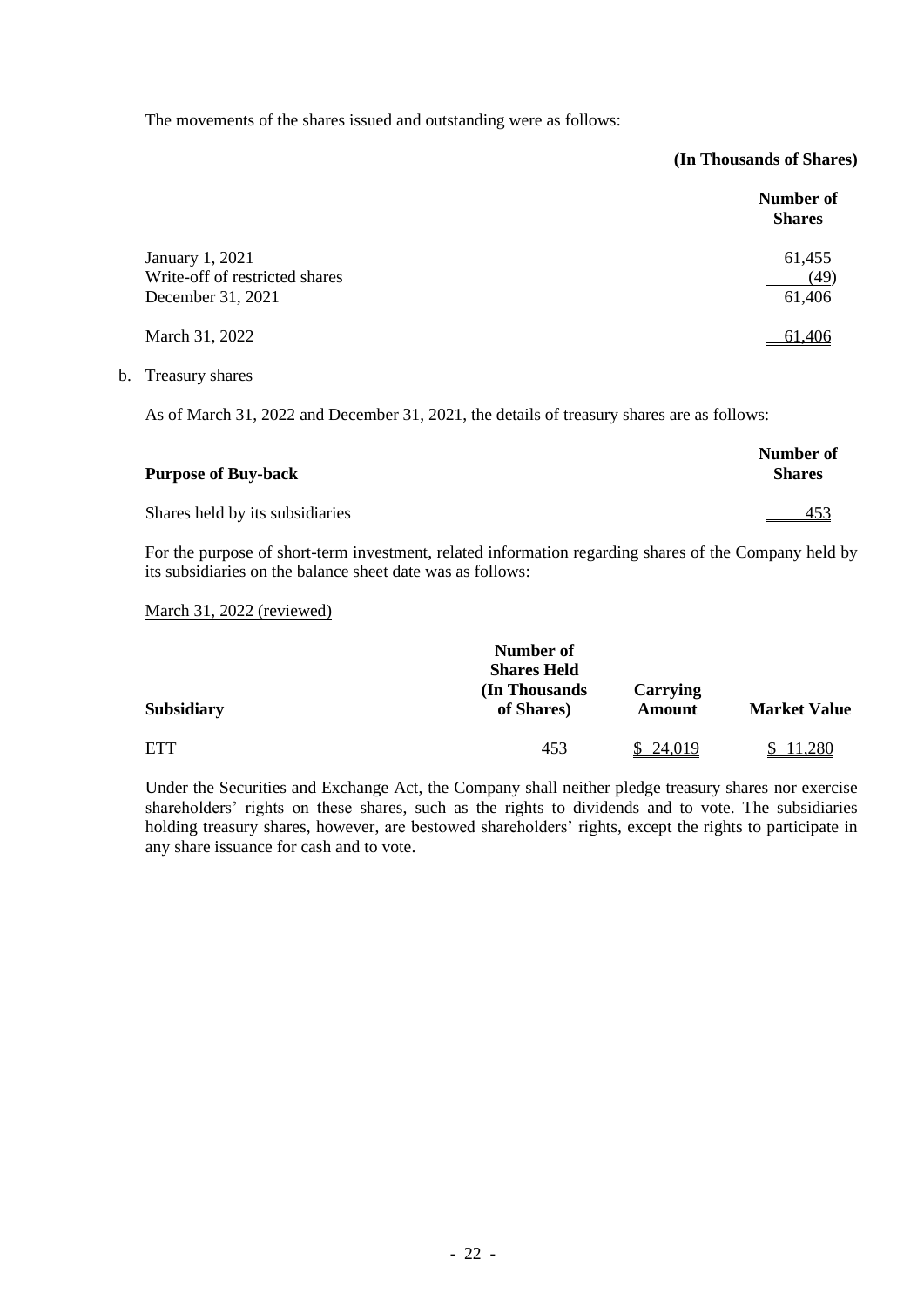#### c. Capital surplus

Capital surplus arising from issuance of common shares may be used to offset a deficit; in addition, when the Company has no deficit, such capital surplus may be distributed as cash dividends or transferred to share capital limited to 10% of the Company's capital annually. As of March 31, 2022 and December 31, 2021, the capital surplus of the Company are as follows:

|                                                                                                    | <b>March 31, 2022</b><br>(Reviewed) | December 31,<br>2021 (Audited) |
|----------------------------------------------------------------------------------------------------|-------------------------------------|--------------------------------|
| May be used to offset a deficit, distributed as cash dividends, or<br>transferred to share capital |                                     |                                |
| Arising from issuance of common share                                                              | \$686,926                           | \$686,926                      |
| May not be used for any purpose                                                                    |                                     |                                |
| Arising from employee restricted shares<br>Arising from employee stock options                     | 26,409<br>41,215                    | 26,409<br>36,200               |
|                                                                                                    | 754,550                             | 749,535                        |

#### d. Retained earnings and dividend policy

Under the dividend policy as set forth in the Company Articles, where the Company made profit in a fiscal year, the profit shall be first utilized for paying taxes, offsetting losses of previous years, setting aside or reversing a special reserve in accordance with the laws and regulations, and then any remaining net profit together with any undistributed retained earnings shall be used by the Company's board of directors as the basis for proposing a distribution plan, which should be resolved in the shareholders' meeting for the distribution of dividends and bonuses to shareholders. The remaining net profit in a fiscal year could be distributed by the Company, subject to the following requirements:

The dividends/bonus distribution to the shareholders under this clause shall not be less than 10% of the remaining net profit for the period, and the cash dividend shall not be less than 50% of the total dividends/bonus distribution and the remaining distribution may be in shares dividends. However, if the Company only distributes cash dividend, it can be resolved by special resolution of the board of the directors. For information about the accrual basis of the employees' and directors' remuneration and the actual appropriations, please refer to Note 18 (d) for details.

In the board of directors' meeting on February 26, 2021, the company decided not distribute cash dividends due to the accumulated deficits in 2020; Shareholders' meeting also decided making use of capital surplus \$34,512 thousand to offset accumulated deficits on July 15, 2021.

The appropriations of earnings for 2021 were proposed by the board of directors on February 25, 2022. Details of the dividends per share of the earnings appropriations for 2021 of the Company were as follows:

**2021**

Special reserve NT\$109,717 thousand

Ordinary share dividends - cash NT\$0.6 per share, totaling NT\$36,844 thousand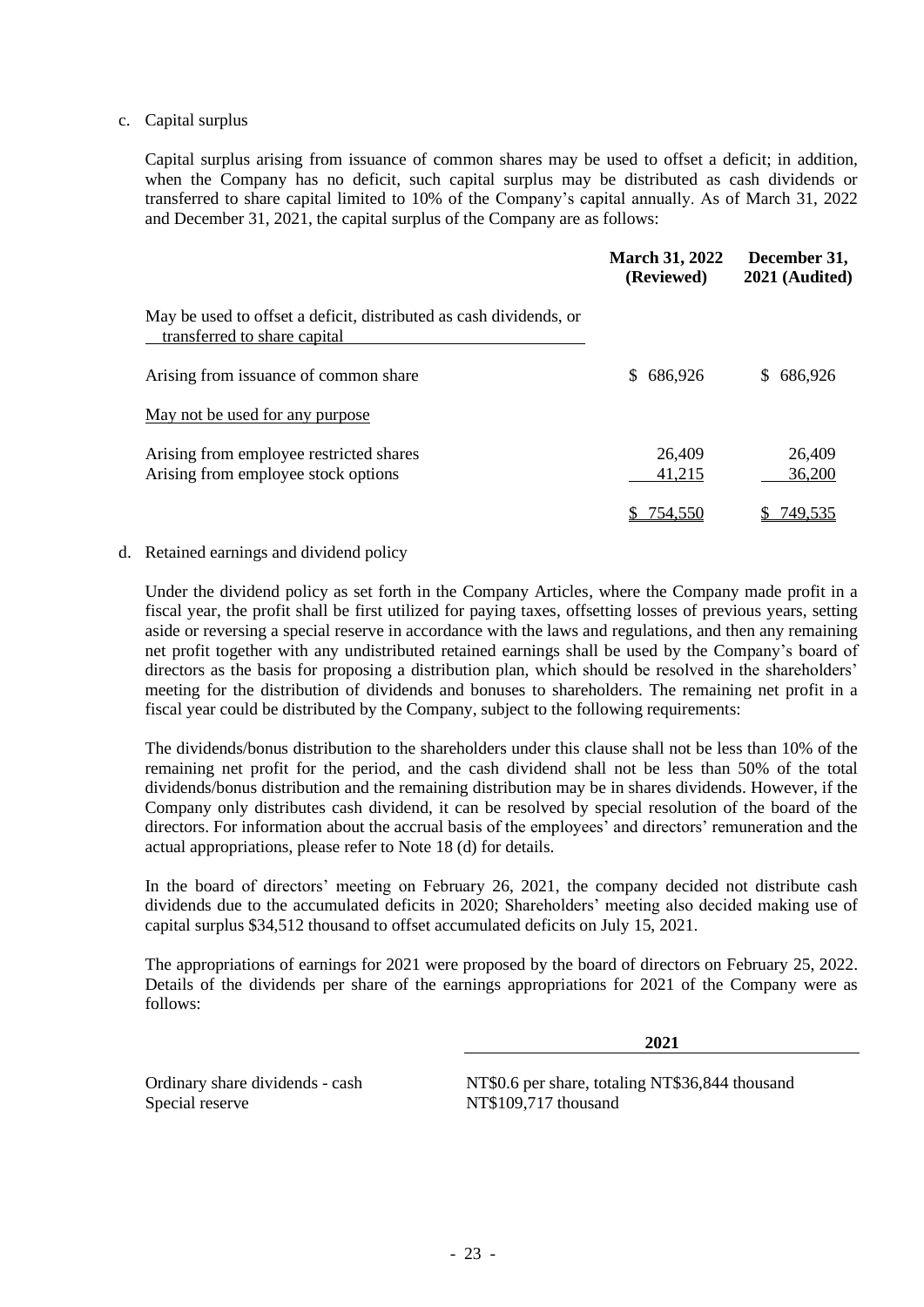#### Legal reserve

Subsidiaries in China shall appropriate reserve fund (recognized under legal reserves) and provide employees' award and benefit fund (recognized under liabilities items) from the profit after tax in accordance to Section 58 of the "Rules for the Implementation of the Law of the People's Republic of China on Foreign-funded Enterprises", subject to a proportion of no less than 10% of the profit after tax. No appropriation shall be made when the accumulated amount reaches 50% of the registered capital. The provision in respect of employees' award and benefit fund shall be determined by the Company upon passing of directors' resolution; however, it has not yet been approved as of March 31, 2022.

Appropriation of earnings to legal reserve shall be made until the legal reserve equals ETT and ETW's paid-in capital. Legal reserve may be used to offset deficit. If ETT and ETW have no deficit and each of their legal reserve has exceeded 25% of each paid-in capital, the excess may be transferred to capital or distributed in cash.

- e. Share-based payment arrangements
	- 1) Information on restricted shares plan for employees

Information on restricted shares plan for employees was as below:

| <b>Approved Date</b> | <b>Grant Shares</b><br>(Thousand) | <b>Grant Date</b> | <b>Issued Date</b> | <b>Issued Shares</b><br>(Thousand) |    | <b>Issued Price</b>      | <b>Fair Value</b> |
|----------------------|-----------------------------------|-------------------|--------------------|------------------------------------|----|--------------------------|-------------------|
| 2015/05/12           | 252                               | 2015/06/02        | 2015/06/02         | 252                                | -S | $\overline{\phantom{a}}$ | 60.60             |
| 2016/05/11           | 500                               | 2016/12/20        | 2016/12/20         | 500                                |    | $\overline{\phantom{0}}$ | 31.45             |
| 2017/06/08           | 500                               | 2017/11/20        | 2017/11/20         | 500                                |    | $\overline{\phantom{0}}$ | 29.50             |

To meet the vesting conditions, an employee has to meet performance and other conditions over the vesting period, as follows:

- a) Remain employed by the Company within one year after the grant date; and performance rating of "A" - 25% of restricted shares will be vested;
- b) Remain employed by the Company within two years after the grant date; and performance rating of "A" - 25% of restricted shares will be vested;
- c) Remain employed by the Company within three years after the grant date; and performance rating of "A" - 25% of restricted shares will be vested.
- d) Remain employed by the Company within four years after the grant date; and performance rating of "A" - 25% of restricted shares will be vested;

In addition to the vesting conditions, the limitations are as follows:

- a) Employees, except for inheritance, should not sell, transfer, pledge, donate or dispose of the shares in any other way.
- b) The shares should be held in trust.
- c) Except for the above two restrictions, other rights of restricted shares plan for employees, including but not limited to, dividends, stock options of cash capital and voting rights of shareholders, etc. are the same as the Group's issued ordinary shares.
- d) When employees do not reach the vesting conditions of restricted shares plan for employees, the Company will retrieve and cancel the shares.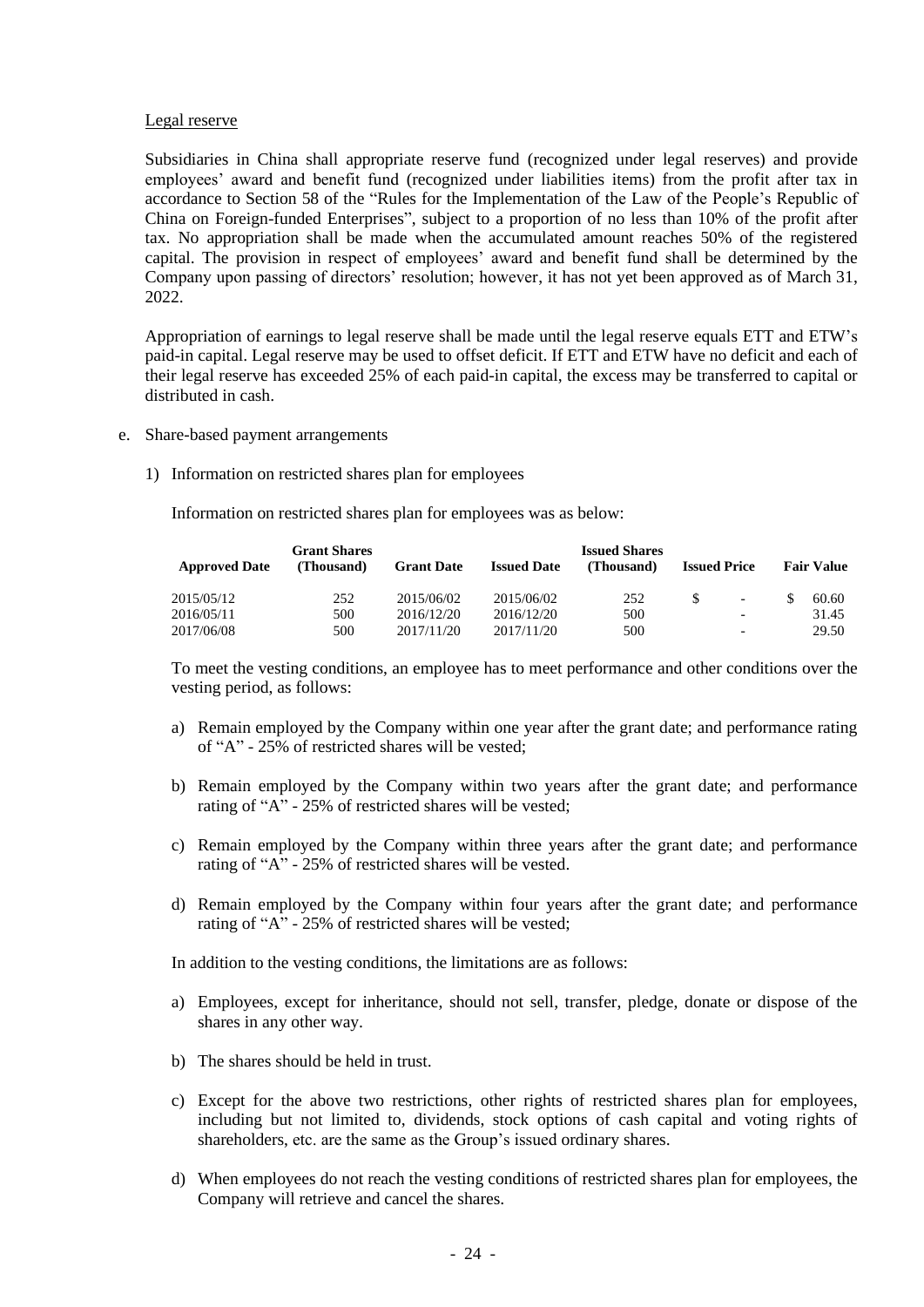Information on restricted shares plan for employees was as follows:

|                                        | <b>Number of Shares (In Thousands)</b>                        |                                                       |  |
|----------------------------------------|---------------------------------------------------------------|-------------------------------------------------------|--|
|                                        | For the Three<br><b>Months Ended</b><br><b>March 31, 2022</b> | For the Years<br><b>Ended</b><br>December 31,<br>2021 |  |
| Balance at the beginning of the period |                                                               | 130                                                   |  |
| Vested                                 |                                                               | (81)                                                  |  |
| Forfeited                              |                                                               | (49)                                                  |  |
| Balance at the end of the period       |                                                               |                                                       |  |

Information on the costs of restricted shares plans for employees was as follows:

|                                                | For the Three Months Ended<br><b>March</b> 31 |                    |  |
|------------------------------------------------|-----------------------------------------------|--------------------|--|
|                                                | 2022<br>(Reviewed)                            | 2021<br>(Reviewed) |  |
| Costs of restricted shares plans for employees |                                               | 407)               |  |

2) Employee stock options

| <b>Grant Date</b> | <b>Issued Shares</b>                                             | <b>Vesting Date</b>                      | <b>Exercisable</b><br><b>Price</b> |
|-------------------|------------------------------------------------------------------|------------------------------------------|------------------------------------|
| 2018.09.28        | 1,200 unit (equivalent to $1,000$                                | Within 4 years after the                 | \$22.30                            |
|                   | outstanding shares per unit)                                     | granted date                             | (Note)                             |
| 2019.06.10        | 4,747 unit (equivalent to 1,000)<br>outstanding shares per unit) | Within 4 years after the<br>granted date | \$30.80<br>(Note)                  |
| 2020.05.19        | 2,760 units (equivalent 1,000 outstanding                        | Within 4 years after the                 | \$24.60                            |
|                   | shares per unit)                                                 | grant date                               | (Note)                             |
| 2020.08.06        | 82 units (equivalent 1,000 outstanding                           | Within 4 years after the                 | \$24.70                            |
|                   | shares per unit)                                                 | grant date                               | (Note)                             |
| 2021.04.27        | 219 units (equivalent 1,000 outstanding                          | Within 4 years after the                 | \$21.00                            |
|                   | shares per unit)                                                 | grant date                               | (Note)                             |
| 2021.08.20        | 2,460 units (equivalent 1,000 outstanding                        | Within 4 years after the                 | \$18.90                            |
|                   | shares per unit)                                                 | grant date                               | (Note)                             |
| 2022.01.21        | 1,030 units (equivalent 1,000 outstanding                        | Within 4 years after the                 | \$20.20                            |
|                   | shares per unit)                                                 | grant date                               | (Note)                             |
|                   |                                                                  |                                          |                                    |

Note: The exercise price of the employee stock options is equal to the closing price on the grant date. After the options are granted, upon the occurrence of certain events relating to the change in the number of common shares of the Company and distribute cash dividend, the exercise price shall be adjusted in accordance with the regulated formula.

The Company granted the employee stock options for the qualified employees of the Company or any of its subsidiaries. The options become exercisable after the three years from the grant date by subscribing new shares.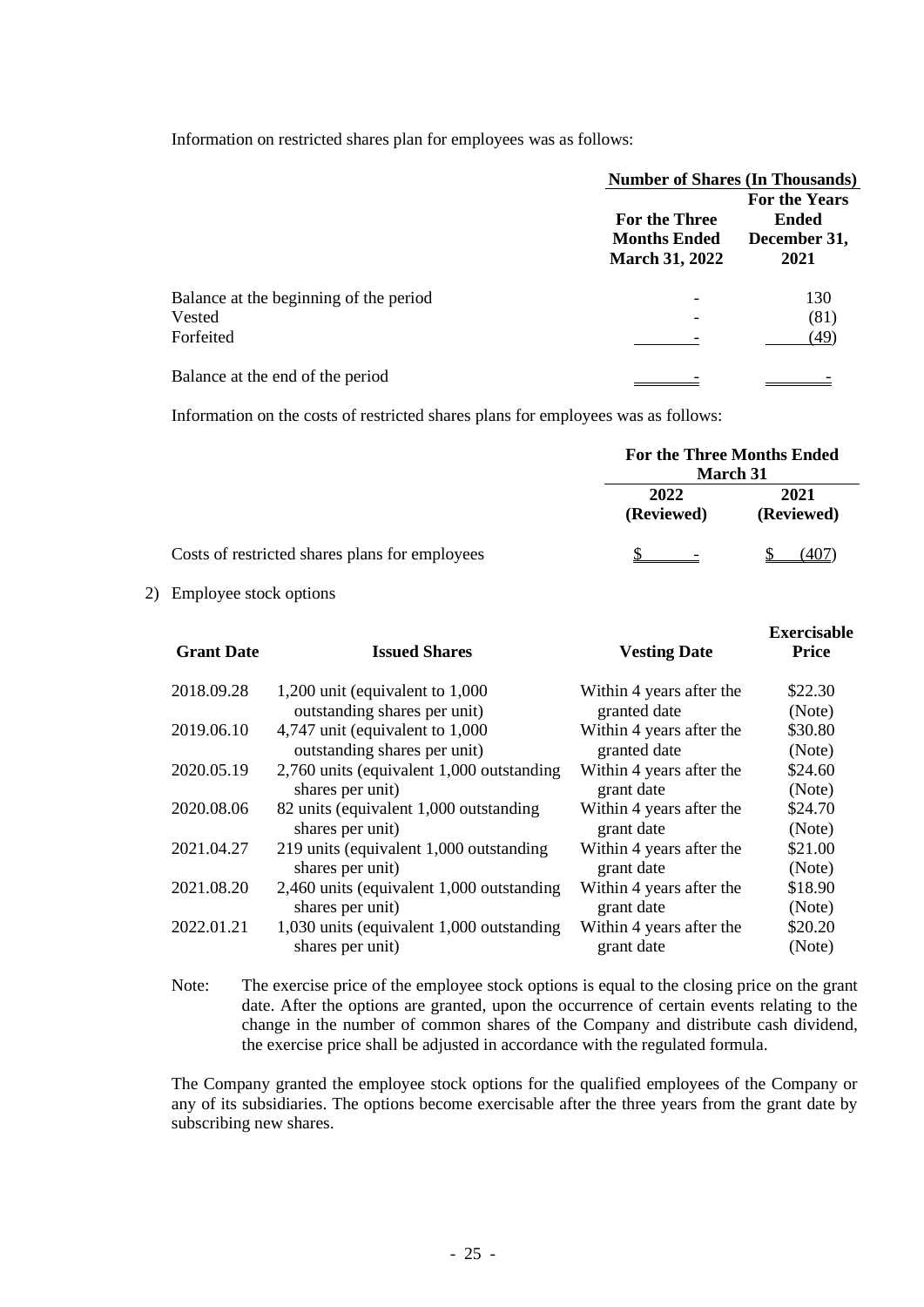Information on employee stock options is as follows:

|                                                            | <b>For the Three Months</b><br>Ended March 31, 2022 |                                                                   |                             | <b>For the Year Ended</b><br><b>December 31, 2021</b>             |  |
|------------------------------------------------------------|-----------------------------------------------------|-------------------------------------------------------------------|-----------------------------|-------------------------------------------------------------------|--|
| <b>Employee Stock Options</b>                              | Number of<br><b>Options</b>                         | Weighted-<br>average<br><b>Exercise</b><br><b>Price</b><br>(NT\$) | Number of<br><b>Options</b> | Weighted-<br>average<br><b>Exercise</b><br><b>Price</b><br>(NT\$) |  |
| Balance at the beginning of period<br>Granted<br>Write-off | 8,053<br>1,030<br>(40)                              | \$25.52<br>20.20<br>18.90                                         | 8,719<br>2,679<br>(3,345)   | \$28.49<br>19.63<br>28.54                                         |  |
| Balance at end period                                      | 9,043                                               | 24.30                                                             | 8,053                       | 25.52                                                             |  |
| Options exercisable, end of period                         | 930                                                 |                                                                   | <u>930</u>                  |                                                                   |  |
| Weighted-average fair value of<br>options granted (NT\$)   | 6.79                                                |                                                                   | 6.43                        |                                                                   |  |

Information about outstanding options was as follows:

|                   | <b>March 31, 2022</b>                              |                                                                                | <b>December 31, 2021</b>                    |                                                                                |
|-------------------|----------------------------------------------------|--------------------------------------------------------------------------------|---------------------------------------------|--------------------------------------------------------------------------------|
| <b>Grant Date</b> | <b>Range of</b><br><b>Exercise price</b><br>(NT\$) | Weighted-<br>average<br><b>Remaining</b><br><b>Contractual</b><br>life (Years) | Range of<br><b>Exercise Price</b><br>(NT\$) | Weighted-<br>average<br><b>Remaining</b><br><b>Contractual</b><br>Life (Years) |
| 2018.09.28        | \$<br>22.30                                        | 0.50                                                                           | \$<br>23.00                                 | 0.75                                                                           |
| 2019.06.10        | 30.80                                              | 1.21                                                                           | 31.70                                       | 1.46                                                                           |
| 2020.05.19        | 24.60                                              | 2.13                                                                           | 25.30                                       | 2.38                                                                           |
| 2020.08.06        | 24.70                                              | 2.33                                                                           | 25.45                                       | 2.58                                                                           |
| 2021.04.27        | 21.00                                              | 3.08                                                                           | 21.65                                       | 3.33                                                                           |
| 2021.08.20        | 18.90                                              | 3.42                                                                           | 19.45                                       | 3.67                                                                           |
| 2022.01.21        | 20.20                                              | 3.81                                                                           |                                             | $\overline{\phantom{a}}$                                                       |

Employee stock options granted on January 21, 2022, August 20, 2021, April 27, 2021, August 6, 2020, May 19, 2020, June 10, 2019 and September 28, 2018 were priced using the black-scholes pricing model and the inputs to the model were as follows:

|                               | January 21.<br>2022 | <b>August 20, 2021</b> | April 27, 2021 | <b>August 6, 2020</b>    | May 19, 2020             | June 10, 2019 | September 28.<br>2018 |
|-------------------------------|---------------------|------------------------|----------------|--------------------------|--------------------------|---------------|-----------------------|
| Grant-date share price (NT\$) | 20.85               | 19.45                  | 21.65          | 25.45                    | 25.30                    | 33.05         | 23.95                 |
| Exercise price (NT\$)         | 20.85               | 19.45                  | 21.65          | 25.45                    | 25.30                    | 33.05         | 23.95                 |
| Expected volatility           | 43.96%              | 44.87%                 | 44.32%         | 41.56%                   | 41.50%                   | 35.61%        | 31.81%                |
| Expected life (in years)      | 3.5 years           | 3.5 years              | 3.5 years      | 3.5 years                | 3.5 years                | 3.5 years     | 3.5 years             |
| Expected dividend yield       |                     | ۰                      | -              | $\overline{\phantom{a}}$ | $\overline{\phantom{a}}$ |               |                       |
| Risk-free interest rate       | 0.53%               | 0.25%                  | 0.24%          | 0.28%                    | 0.35%                    | 0.56%         | 0.66%                 |

Expected volatility was based on the historical share price volatility over the past years.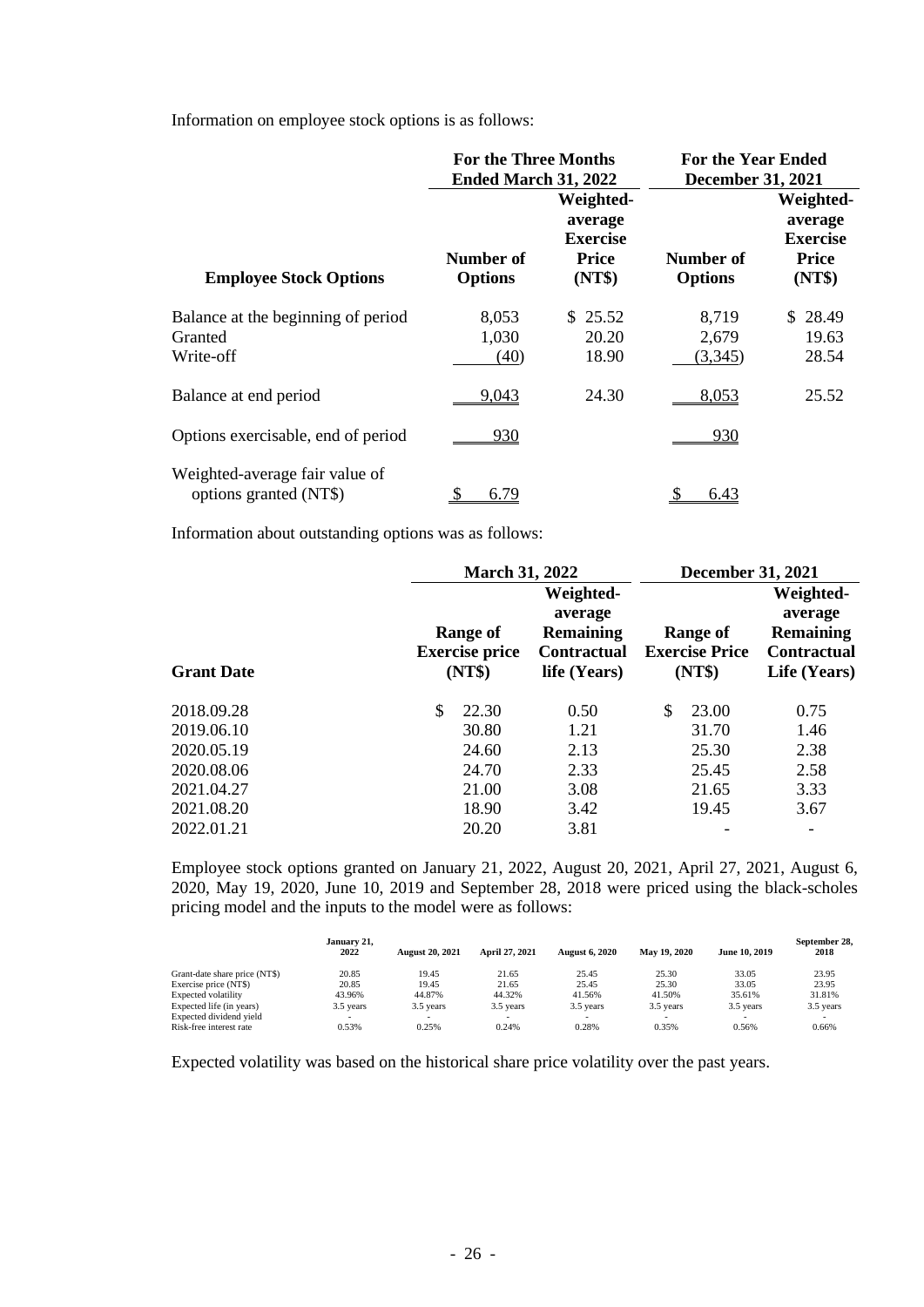The costs of employee stock options were as follows:

|                                  | <b>For the Three Months Ended</b> | <b>March</b> 31    |
|----------------------------------|-----------------------------------|--------------------|
|                                  | 2022<br>(Reviewed)                | 2021<br>(Reviewed) |
| Balance at the end of the period | 5,015                             |                    |

- f. Other equity items
	- 1) Exchange differences on translating the financial statements of foreign operations

Exchange differences relating to the translation of the results and net assets of the Group's foreign operations from their functional currencies to the Company's presentation currency (i.e. New Taiwan dollars) were recognized directly in other comprehensive income and accumulated in the foreign currency translation reserve. When all or a part of the foreign operations are disposed, exchange differences previously accumulated in the foreign currency translation reserve were reclassified to profit or loss on the disposal of the foreign operation.

2) Unrealized gain or loss on financial assets at FVTOCI

Unrealized gains or losses on financial assets at FVTOCI represent the cumulative gains and losses arising on the revaluation of financial assets at FVTOCI that have been recognized in other comprehensive income. The cumulative unrealized gains or losses will not be reclassified to profit or loss on disposal of the equity investments.

3) Unearned employee benefit

In the meetings of shareholders held on May 12, 2015, May 11, 2016 and June 8, 2017, the shareholders approved the restricted shares plans for employees respectively. Refer to Note 17(e) for the information of restricted shares issued.

#### **18. CONSOLIDATED NET PROFIT (LOSS)**

In addition to the disclosures made in other notes, the consolidated net profit (loss) shall include:

- a. Net revenue
	- 1) Contract information
		- a) Revenue from the sale of goods

The Group sells audio system related products and recognizes revenue at which time the goods are delivered to the customer's specific location. The Group does not provide any after-sales services, such as warranty, right to return, etc. The quotation of products is based on the current market price of the raw materials, the labor input and direct costs, and the expected profit. The term of sales of products is fixed price, not volatile. Since payment term granted to customers are usually less than 180 days, there is no significant financing component from contracts with customers.

b) Revenue from project service (recognized under non-operating income)

Please refer to the remark in Note 15 (b).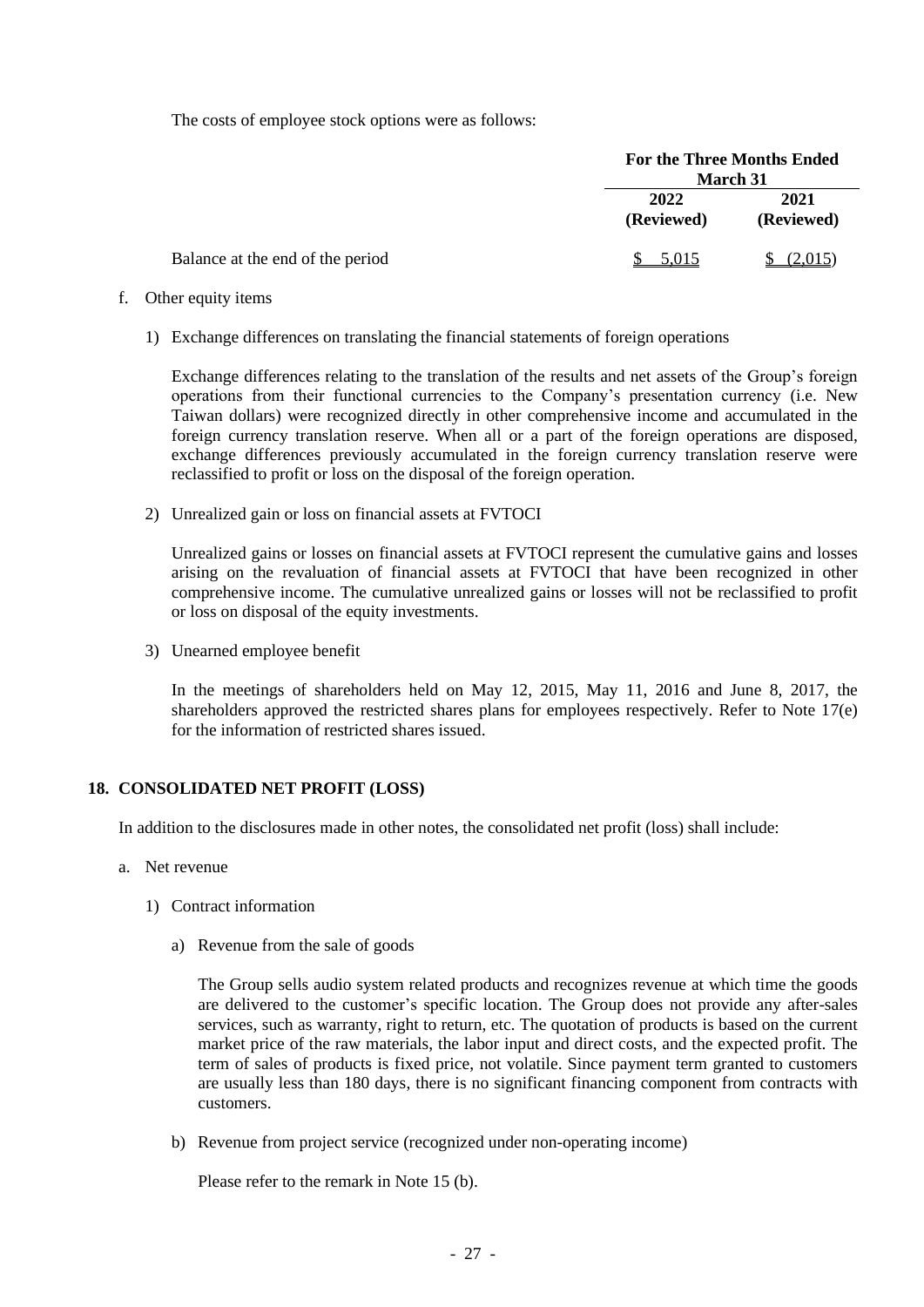#### 2) Contract balances

|                                             | March 31, 2022 December 31,<br>(Reviewed) | 2021 (Audited) |
|---------------------------------------------|-------------------------------------------|----------------|
| Notes and accounts receivable, net (Note 8) | \$ 1.841.225                              | \$1.978.358    |

### 3) Disaggregation of revenue from customer contracts

|                    | <b>For the Three Months Ended</b> |                 |  |
|--------------------|-----------------------------------|-----------------|--|
|                    | March 31<br>2022<br>2021          |                 |  |
|                    | (Reviewed)                        | (Reviewed)      |  |
| Home audio         | \$1,615,092                       | 1,028,612<br>S. |  |
| Personal audio     | 612,729                           | 456,110         |  |
| Transducer speaker | 98,702                            | 108,450         |  |
| Others             | 250,718                           | 315,356         |  |
|                    | 2,577,241                         | 1,908,528       |  |

### b. Depreciation and amortization expenses

|                                                                                                                              | <b>For the Three Months Ended</b><br><b>March 31</b> |                                  |
|------------------------------------------------------------------------------------------------------------------------------|------------------------------------------------------|----------------------------------|
|                                                                                                                              | 2022<br>(Reviewed)                                   | 2021<br>(Reviewed)               |
| Depreciation of property, plant and equipment<br>Amortization of other intangible assets<br>Depreciation right-of-use assets | \$33,063<br>5,356<br>10,089                          | 45,104<br>SS.<br>18,570<br>8,032 |
|                                                                                                                              | 48.508                                               | 71 706                           |

### c. Remuneration of directors and key management personnel and employee benefits expense

|                                              | <b>For the Three Months Ended</b><br>March 31 |                    |  |
|----------------------------------------------|-----------------------------------------------|--------------------|--|
|                                              | 2022<br>(Reviewed)                            | 2021<br>(Reviewed) |  |
| Remuneration of directors and key management |                                               |                    |  |
| Short-term benefits                          | \$<br>34,852                                  | \$<br>29,463       |  |
| Post-employment benefits                     | 706                                           | 707                |  |
| Share-based payments                         | 3,113                                         | (2,560)            |  |
| <b>Employee benefits</b>                     |                                               |                    |  |
| Short-term benefits                          | 355,464                                       | 363,091            |  |
| Post-employment benefits                     | 25,153                                        | 21,597             |  |
| Share-based payments                         | 1,902                                         | 138                |  |
|                                              |                                               | 412.436            |  |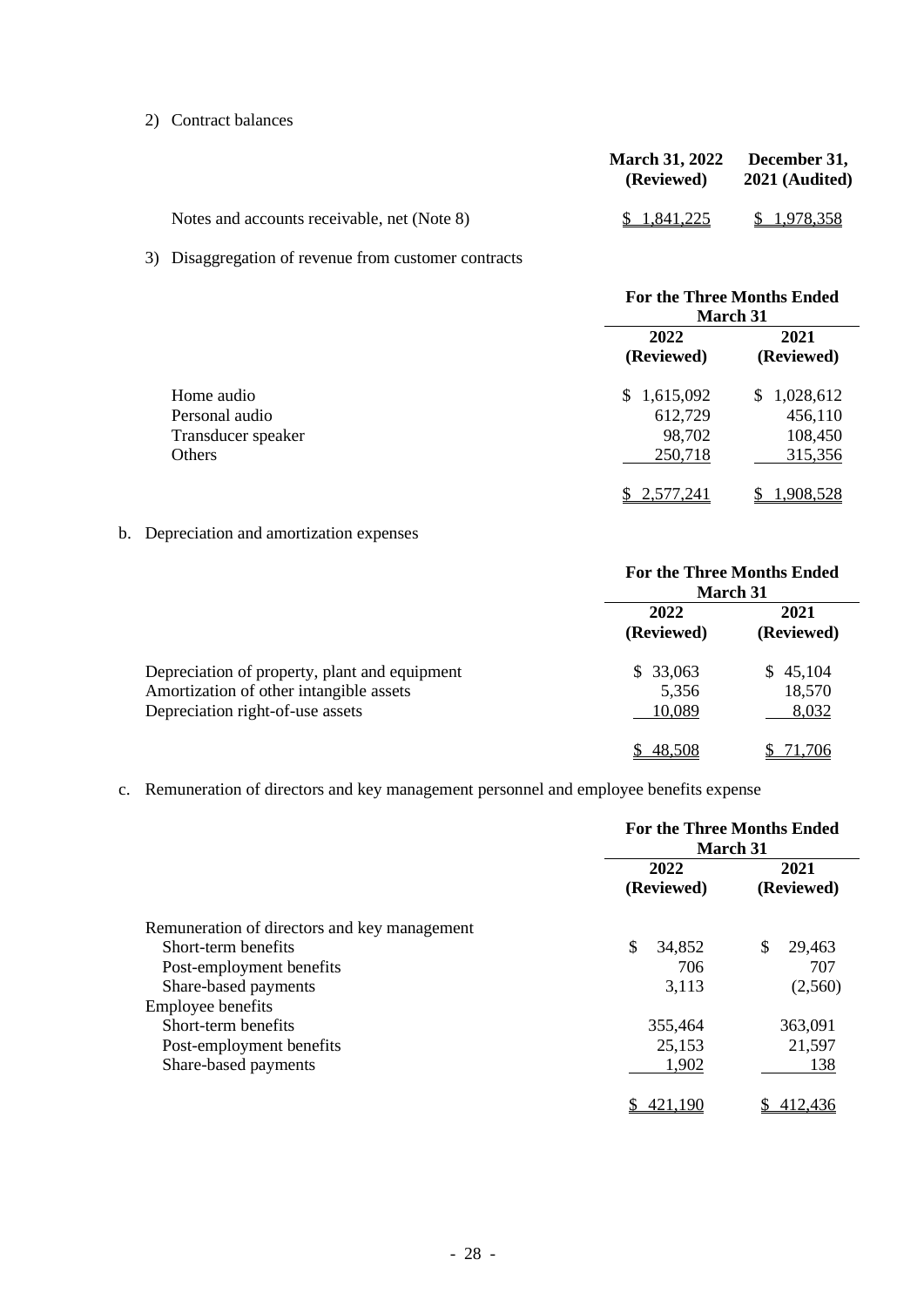d. Employees' compensation and remuneration of directors and supervisors

Under the Company's Article of Incorporation, the Company should distribute employees' remuneration at the rates no less than 1% and no higher than 15% and directors' remuneration at the rates no higher than 2%, respectively, of net profit before income tax, employees' and directors' remuneration.

For the three months ended March 31, 2022, the employees' compensation and the remuneration of directors and supervisors are as follows:

#### Accrual rate

|                                                                      | <b>For the Three</b><br><b>Months Ended</b><br><b>March 31, 2022</b> |
|----------------------------------------------------------------------|----------------------------------------------------------------------|
| Employees' compensation                                              | 5%                                                                   |
| Remuneration of directors and supervisors                            | 2%                                                                   |
| <b>Amount</b>                                                        |                                                                      |
|                                                                      | For the Three<br><b>Months Ended</b><br><b>March 31, 2022</b>        |
| Employees' compensation<br>Remuneration of directors and supervisors | 300                                                                  |

Due to deficit for the three months ended March 31, 2021, the Group did not accrue employees' compensation and remuneration of directors and supervisors.

The Group held the board of directors on February 25, 2022, and had the resolution of the employees' compensation and the remuneration of directors and supervisors of 2021. For the year ended 2021, the employees' compensation and the remuneration of directors and supervisors are as follows:

#### Amount

|                                           | For the Year of<br>2021 |
|-------------------------------------------|-------------------------|
| Employees' compensation                   | \$ 10,523               |
| Remuneration of directors and supervisors |                         |

If there is a change in the amounts after the annual consolidated financial statements are authorized for issue, the differences are recorded as a change in the accounting estimate.

There was no significant difference between the actual amounts of employees' and directors' remuneration paid and the amounts recognized in the consolidated financial statements for the year ended December 31, 2021.

Information on the employees' remuneration and directors' remuneration and supervisors resolved by the Company's board of directors is available at the Market Observation Post System website of the Taiwan Stock Exchange.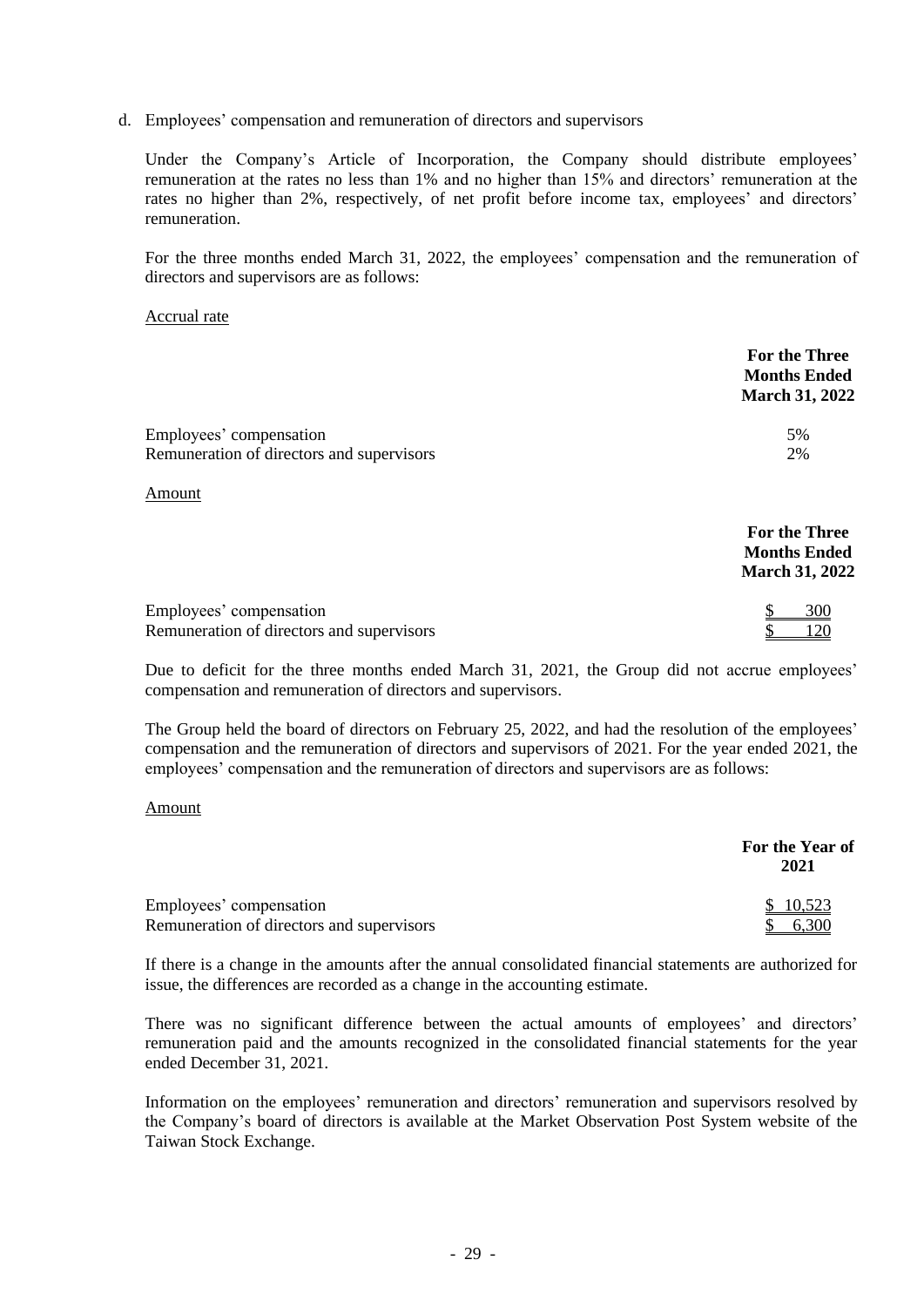#### e. Other income

|                                                                   | <b>For the Three Months Ended</b><br><b>March 31</b> |             |  |
|-------------------------------------------------------------------|------------------------------------------------------|-------------|--|
|                                                                   | 2022                                                 | 2021        |  |
|                                                                   | (Reviewed)                                           | (Reviewed)  |  |
| Government grants                                                 | \$<br>10                                             | \$<br>3,211 |  |
| Project service revenue                                           | 8,401                                                | 13,480      |  |
| Interest income                                                   | 317                                                  | 1,156       |  |
| Scrap income                                                      | 294                                                  | 468         |  |
| Rental revenue                                                    | 29                                                   | 213         |  |
| Gains on disposal of property, plant and equipment                | 131                                                  | 107         |  |
| Net gain on financial instruments at fair value through profit or |                                                      |             |  |
| loss                                                              | 3,469                                                | 45          |  |
| Bad debts recovered                                               | 1,284                                                |             |  |
| Reversal of accrued employee's severance pay                      | 6,485                                                |             |  |
| <b>Others</b>                                                     | 1,690                                                | 1,471       |  |
|                                                                   | 22,110                                               | 20,151      |  |

#### f. Other losses

|                                                                                                                                             | <b>For the Three Months Ended</b><br>March 31 |                    |     |                        |
|---------------------------------------------------------------------------------------------------------------------------------------------|-----------------------------------------------|--------------------|-----|------------------------|
|                                                                                                                                             |                                               | 2022<br>(Reviewed) |     | 2021<br>(Reviewed)     |
| Losses on fair value change of financial instruments at FVTPL<br>Losses on disposal and written off property, plant and equipment<br>Others | S                                             | 32<br>25<br>18     | SS. | 12,690<br>2,576<br>238 |
|                                                                                                                                             |                                               |                    |     | 15.504                 |

#### g. Finance costs

|                                                                                | <b>For the Three Months Ended</b><br><b>March 31</b> |                    |  |
|--------------------------------------------------------------------------------|------------------------------------------------------|--------------------|--|
|                                                                                | 2022<br>(Reviewed)                                   | 2021<br>(Reviewed) |  |
| Interest expense arising from bank borrowings<br>Interest on lease liabilities | 8,891<br>S<br>720                                    | 8,526<br>750       |  |
|                                                                                | .611                                                 |                    |  |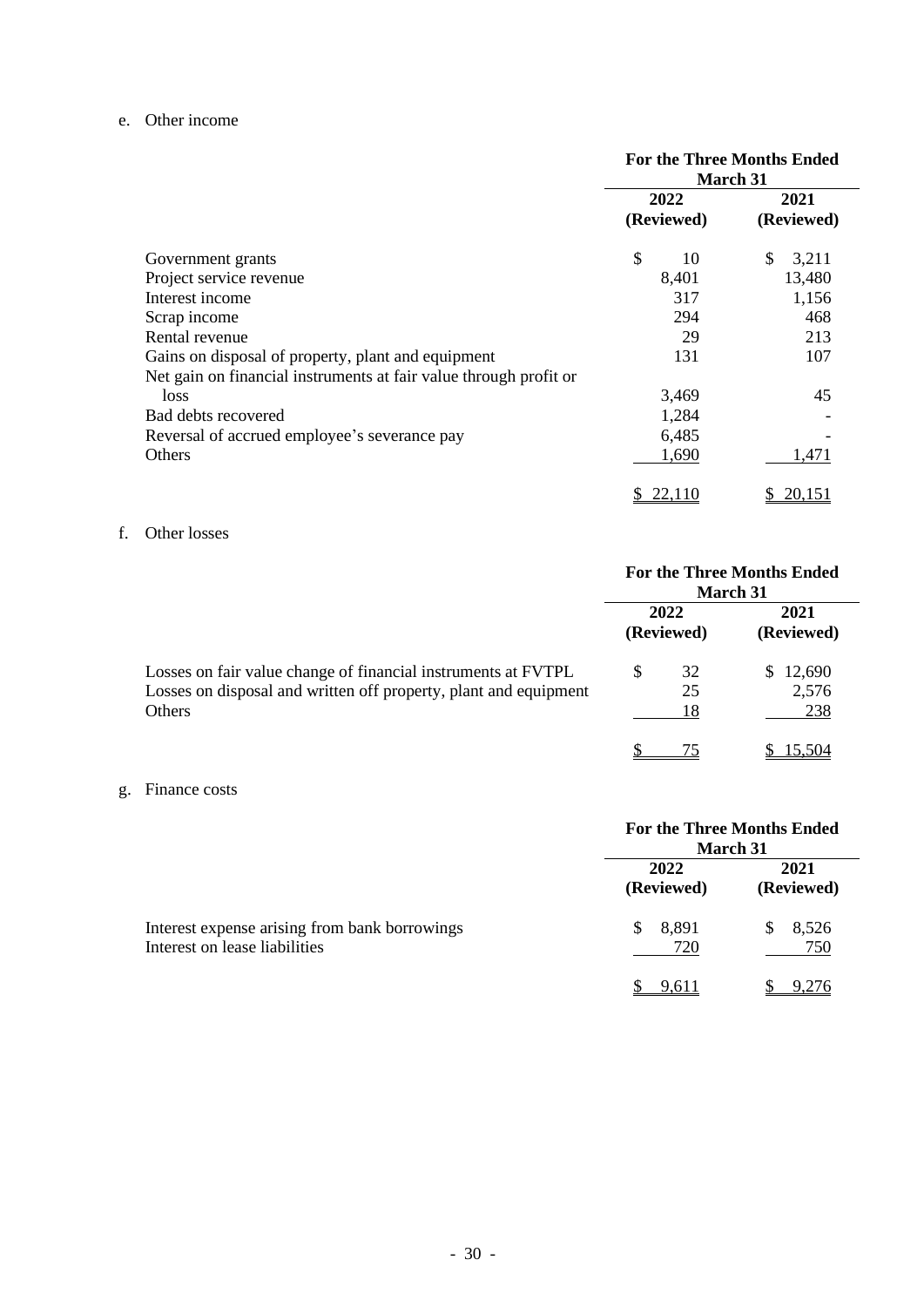#### **19. INCOME TAXES**

a. Income tax recognized in profit or loss

Major components of tax expense (benefit) are as follows:

|                                                                              | <b>For the Three Months Ended</b><br><b>March 31</b> |                    |  |
|------------------------------------------------------------------------------|------------------------------------------------------|--------------------|--|
|                                                                              | 2022<br>(Reviewed)                                   | 2021<br>(Reviewed) |  |
| Current tax<br>In respect of the current year<br>Adjustments for prior years | \$.<br>5,076<br>107                                  | 3,438<br>S<br>(1)  |  |
| Deferred tax<br>In respect of the current year                               | (129)                                                | (879)              |  |
| Income tax expense recognized in profit or loss                              | 5,054                                                | 2,558              |  |

The Group uses the estimated effective annual interest rate and calculating the income tax expense of each interim period. Therefore, the Group is unable to disclose the difference between the accounting income and the taxable income.

The Company was incorporated in accordance with the International Business Companies Order issued by the government of the Cayman Islands and is exempted from income tax charged by the government of the Cayman Islands.

The local tax rate for the subsidiaries in the PRC is 25%. EAHZ obtained the innovation and high technology enterprise certificates issued by local tax authorities in December 2021. Therefore, EAHZ is subject to the applicable preferential income tax rate. Its enterprise income tax rate has been reduced from 25% to 15%. EAHZ has obtained the approval by the local government. Therefore, EAHZ is subject to the applicable preferential income tax rate from 2021 to 2023.

In accordance with Enterprise Income Tax Law of the PRC as well as the interpretations and implementation of some clauses in the arrangement between the Mainland of China and Hong Kong Special Administrative Region on the avoidance of double taxation, if the foreign enterprise allocates dividend to the Hong Kong Company, 5% levy tax is imposed on the earnings distribution when it meets certain conditions.

The tax rate in Hong Kong is a two-level progressive tax. Tax rate for taxable income less than HK\$2 million is 8.25%, and for taxable income more than HK\$2 million is 16.5%.

The local tax rates for the subsidiaries in Denmark and Singapore are 22% and 17%, respectively. The local tax rate for the subsidiary in Vietnam is 20%. EAVN can enjoy the income tax exemption for the first two years after making profit and proceed with fifty percent reduction for the four subsequent years. The local tax rate for the subsidiaries in Taiwan is 20%.

b. Income tax assessments

The Company and its subsidiaries are located in the Cayman Islands, the PRC, Hong Kong, Singapore, Vietnam and Denmark. Their tax authorities will not take the initiative to send a tax returns assessment to enterprises. When there are tax disputes, they issue a tax payment notice to enterprises and reserve the right to propose additional taxes. The tax authorities have assessed income tax returns of ETT and ETW up to 2019 and 2020, respectively.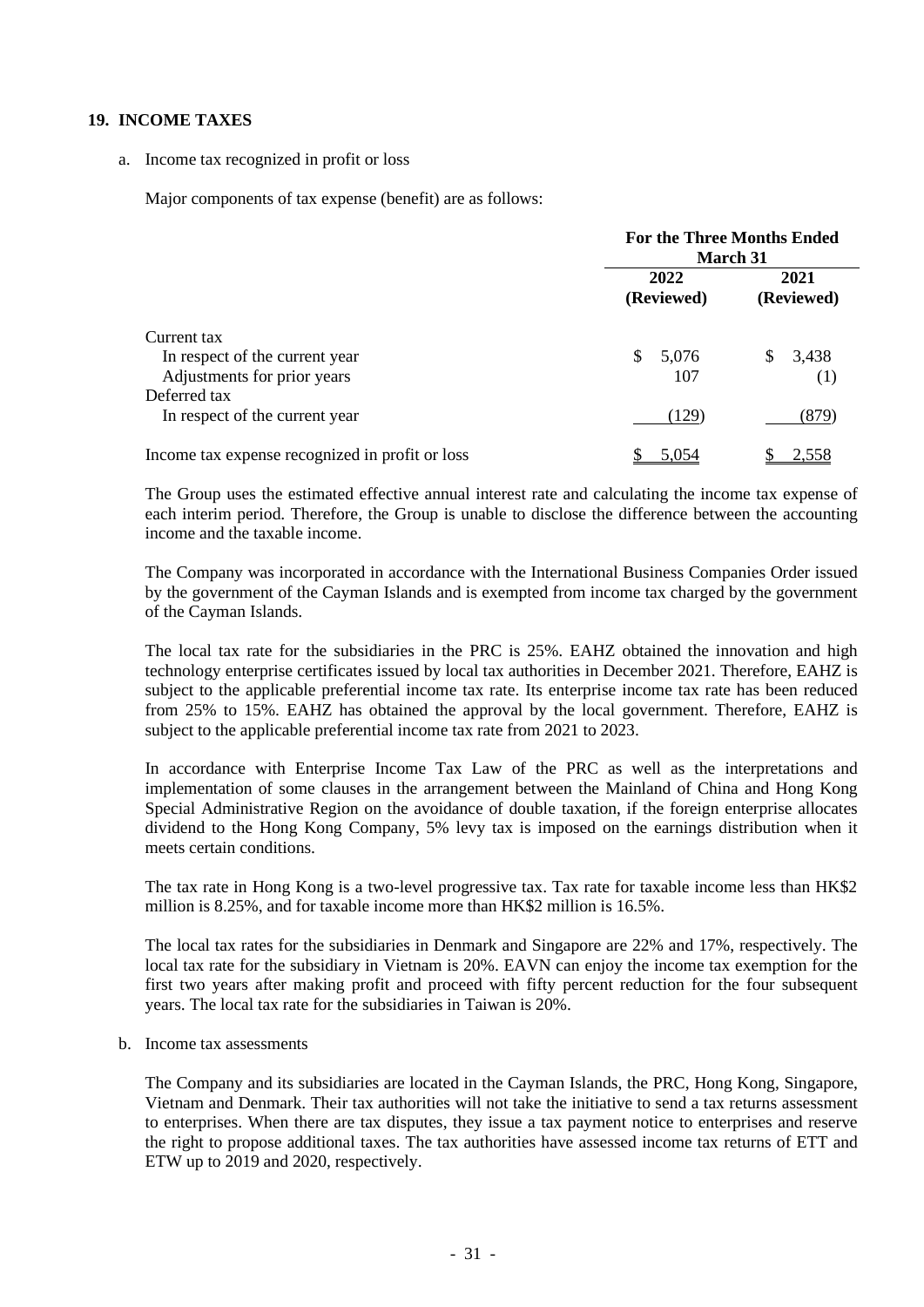#### **20. EARNINGS (LOSS) PER SHARE**

|                                                                      |                    | <b>For the Three Months Ended</b><br><b>March 31</b> |  |
|----------------------------------------------------------------------|--------------------|------------------------------------------------------|--|
|                                                                      | 2022<br>(Reviewed) | 2021<br>(Reviewed)                                   |  |
| Basic earnings (loss) per share<br>Diluted earnings (loss) per share | 0.01<br>-0.01      | (2.38)<br>(2.38)                                     |  |

The net profit (loss) and weighted average number of ordinary shares outstanding used in the computation of earnings (loss) per share are as follows:

Net profit (loss) for the period is as follows:

|                                                                    | <b>For the Three Months Ended</b><br><b>March</b> 31 |      |             |
|--------------------------------------------------------------------|------------------------------------------------------|------|-------------|
|                                                                    |                                                      | 2022 | 2021        |
| Profit (loss) for the period attributable to owners of the Company |                                                      | 524  | \$(145,033) |

The weighted average number of ordinary shares outstanding (in thousands of shares) is as follows:

|                                                                                                            | <b>For the Three Months Ended</b><br><b>March 31</b> |        |  |
|------------------------------------------------------------------------------------------------------------|------------------------------------------------------|--------|--|
|                                                                                                            | 2022                                                 | 2021   |  |
| Weighted average number of ordinary shares used in the<br>computation of basic earnings (loss) per share   | 60,953                                               | 60,989 |  |
| Effect of potentially dilutive ordinary shares<br>Employee stock options                                   |                                                      |        |  |
| Weighted average number of ordinary shares used in the<br>computation of diluted earnings (loss) per share | 60.953                                               |        |  |

The restricted shares plan for employees are entitled to vote and to receive dividends after granted. In additions, if employees resign in the vesting period, they are not required to return restricted shares and dividends. Therefore, the restricted shares are considered as the outstanding shares at the issuance date, and there is no dilutive effect on earnings (loss) per share.

In addition, for the three months ended March 31, 2022, the total execution price of employee stock options of the Group was higher than the average outstanding stock price during the period, hence, employee stock options are not as dilutive potential ordinary shares, therefore calculation for diluted earnings per share is not applicable. Since the Group was in a deficit for the three months ended March 31, 2021, which has an anti-diluted effect, calculation for diluted loss per share is not applicable.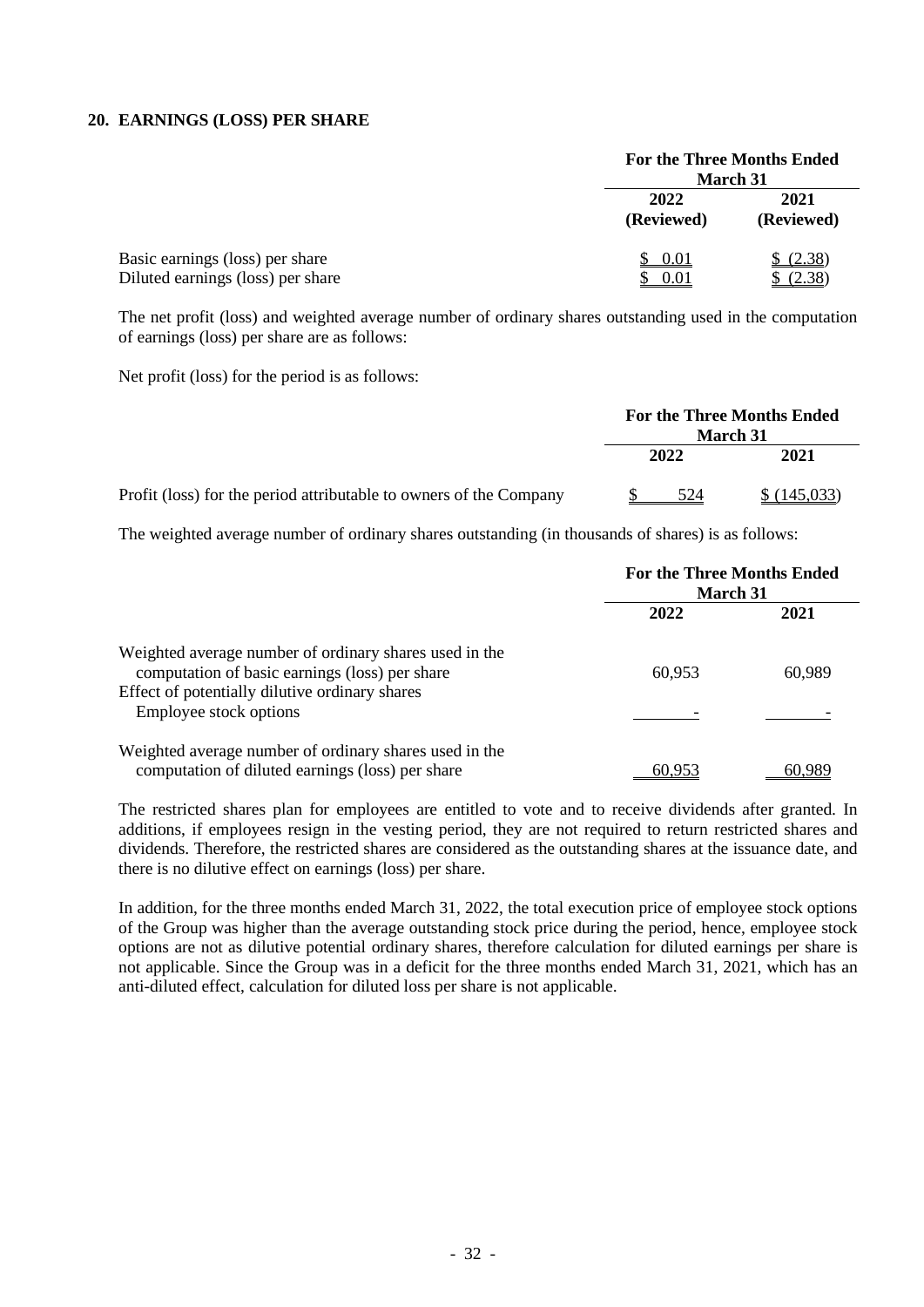#### **21. TRANSACTIONS WITH RELATED PARTIES**

Balance transactions between the Company and its subsidiaries, which are related parties of the Company, have been eliminated on consolidation and are not disclosed in this note. Besides information disclosed elsewhere in other notes, details of transactions between the Group and other related parties are disclosed below:

#### **Remuneration of Key Management Personnel**

The remuneration of directors and key management was determined by the remuneration committee based on the performance of individuals and market trends. Please refer to Note 18 (c) for details.

#### **22. ASSETS PLEDGED AS COLLATERAL OR FOR SECURITY**

The following assets were provided as collateral for bank borrowings. Part of loan guarantees is provided by the Chairman of the Company.

|                                                      | <b>March 31, 2022</b><br>(Reviewed) | December 31,<br>2021 (Audited) |
|------------------------------------------------------|-------------------------------------|--------------------------------|
| Other intangible assets                              | 15,234<br>S                         | 16,180<br>S                    |
| Accounts receivable with recourse                    | 158,473                             | 152,088                        |
| Machineries and office equipment                     | 13,674                              | 12,230                         |
| Inventories and other assets                         | 82,600                              | 82,637                         |
| Construction in progress                             | 6,262                               | 3,437                          |
| Pledge deposits (recognized under restricted assets) |                                     | 41,511                         |
|                                                      | 276.243                             | 308,083                        |

#### **23. COMMITMENTS AND CONTINGENT LIABILITIES**

#### a. Litigation

There is no significant progress regarding EAH's litigation in Brazil for the three months ended March 31, 2022. The status of litigation in the current phase please refer to Note 24 (a) of the consolidated financial statements for the year ended December 31, 2021.

- b. Financial guarantees within the Group refer to Table 2 of Note 27.
- c. As of March 31, 2022, the commitments that EAVN has contracted for the plant construction were approximately \$24,154 thousand.

#### **24. DISCLOSURE ON FINANCIAL INSTRUMENTS**

a. Capital risk management

The Group's capital risk management policy is consistent as consolidated financial statements for the year ended December 31, 2021. In addition, the Group is not subject to any externally imposed capital requirements.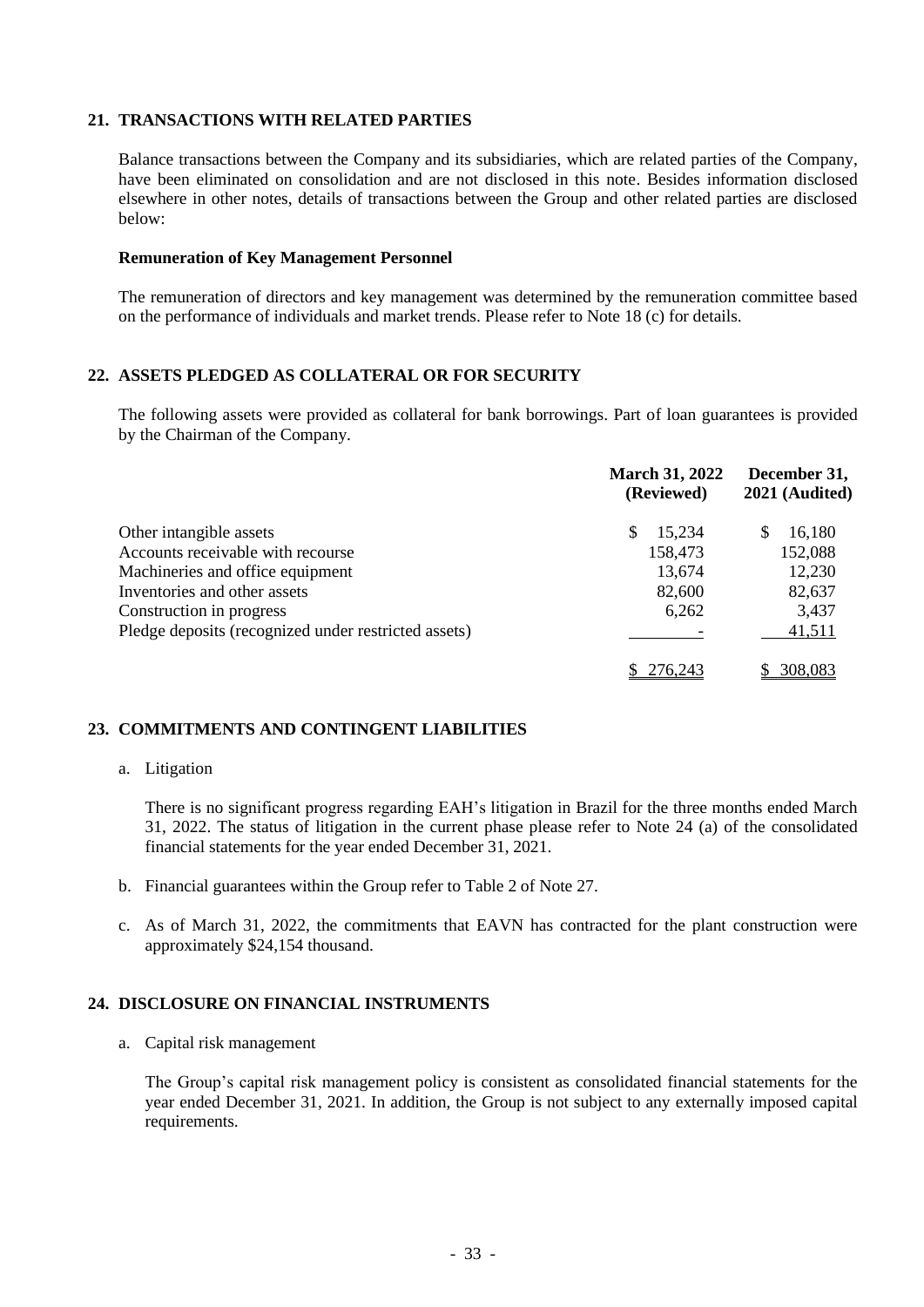- b. Fair value of financial instruments
	- 1) Fair value of financial instruments not measured at fair value

If a non-derivative instrument has short maturity, its future amount receivable and payable approximate its carrying amount, and its carrying amount provides a reasonable basis for estimation of fair value, then the fair value of which shall be estimated based on its carrying amount as shown in the balance sheet. Hence, the carrying amounts of the following financial instruments approximate their fair values:

Cash and cash equivalents, notes and accounts receivable, net, other financial assets, notes and accounts payable, other payables and bank borrowings approach other fair values.

2) Fair value of financial instruments measured at fair value on a recurring basis

Fair value hierarchy

March 31, 2022

| Financial assets at FVTPL                                        | Level 1          | <b>Level 2</b>         | Level 3       | <b>Total</b>                         |
|------------------------------------------------------------------|------------------|------------------------|---------------|--------------------------------------|
| Derivatives<br>Foreign-listed stocks<br>Domestic-unlisted stocks | \$<br><b>200</b> | \$<br>2,957            | \$<br>112,506 | \$<br>2,957<br><b>200</b><br>112,506 |
|                                                                  | 200              | 2,957                  | \$112,506     | 115,663                              |
| December 31, 2021                                                |                  |                        |               |                                      |
| Financial assets at FVTPL                                        | <b>Level 1</b>   | Level 2                | Level 3       | <b>Total</b>                         |
| Derivatives<br>Foreign-listed stocks<br>Domestic-unlisted stocks | \$<br>226        | $\mathcal{S}$<br>1,371 | \$<br>108,912 | \$<br>1,371<br>226<br>108,912        |
|                                                                  | 226              | 371                    | 108,912       | 10,509                               |

3) Reconciliation of Level 3 fair value measurements of financial instruments

For the three months ended March 31, 2022:

|                                                                                                               | <b>Financial Assets</b><br>at FVTPL |                  |
|---------------------------------------------------------------------------------------------------------------|-------------------------------------|------------------|
| <b>Financial Assets</b>                                                                                       | <b>Equity</b><br><b>Instruments</b> | <b>Total</b>     |
| Balance at January 1, 2022<br>Recognized in profit or loss<br>Effect of foreign currency exchange differences | \$108,912<br>3,594                  | 108,912<br>3,594 |
| Balance at March 31, 2022                                                                                     | \$112,506                           | 112,506          |
| Recognized in other gains and losses - unrealized                                                             |                                     |                  |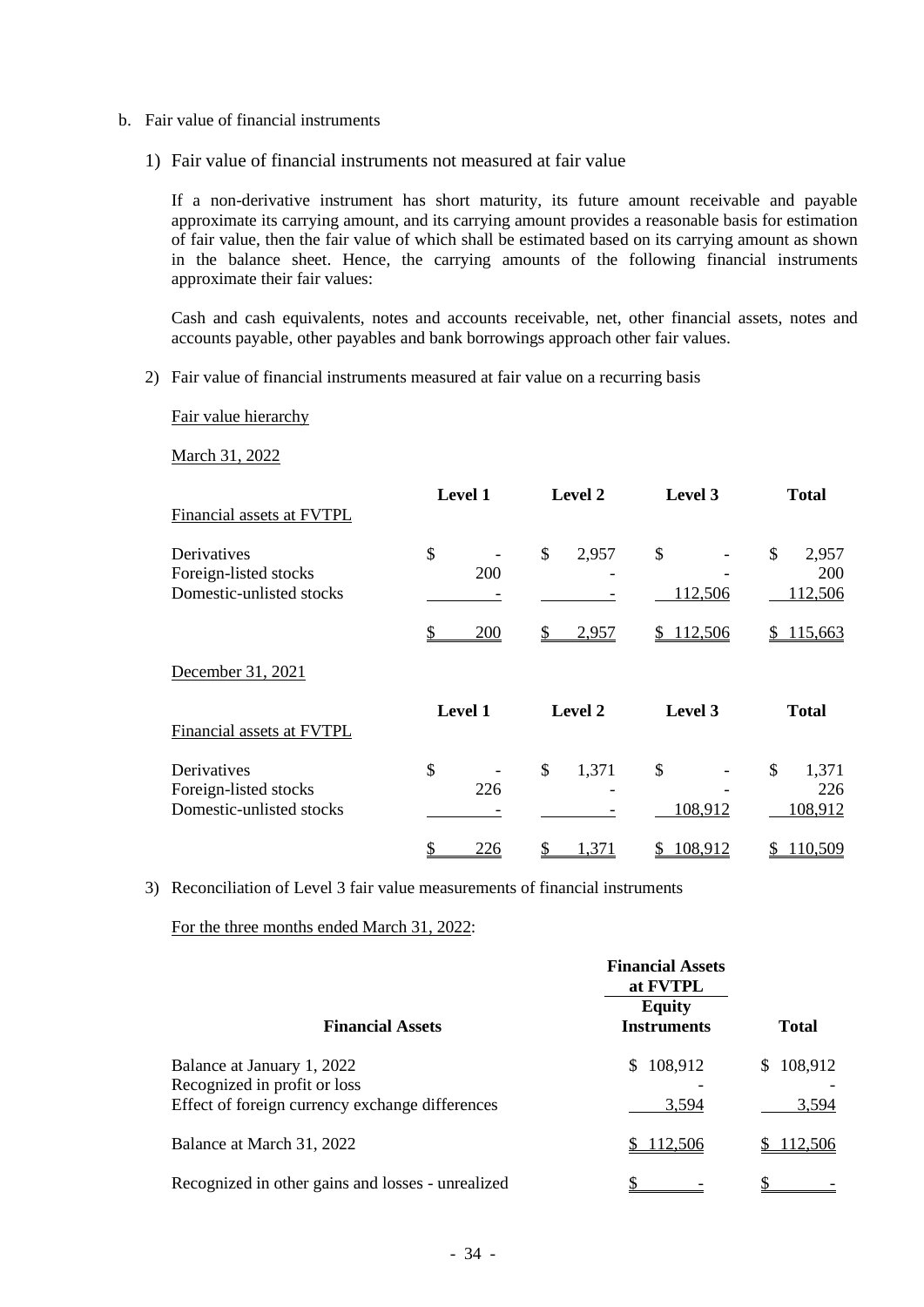For the year ended December 31, 2021:

|                                                   | <b>Financial Assets</b><br>at FVTPL |              |  |
|---------------------------------------------------|-------------------------------------|--------------|--|
| <b>Financial Assets</b>                           | <b>Equity</b><br><b>Instruments</b> | <b>Total</b> |  |
| Balance at January 1, 2021                        | S<br>83,496                         | 83,496<br>\$ |  |
| Recognized in profit or loss                      | 25,416                              | 25,416       |  |
| Effect of foreign currency exchange differences   |                                     |              |  |
| Balance at December 31, 2021                      | 108,912                             | 108,912      |  |
| Recognized in other gains and losses - unrealized | 25,416                              | 25,416       |  |

4) Valuation techniques and inputs applied for Level 3 fair value measurement

 The fair values of equity investments at FVTPL are determined by using the market approach. Fair values are estimated using the market method valuation techniques based on parameters such as prices based on market transactions of equity instruments of identical or comparable entities. The main assumptions are Price-Earnings (P/E) ratio of comparable listed companies and Price-Book (P/B) ratio of comparable listed companies and give different weights as the basis for estimate. The estimate has also adjusted the discount for lack of marketability.

The significant unobservable inputs as of December 31, 2021 are as follows:

| <b>Significant Unobservable Inputs</b>            | <b>Relationship Between Inputs and Fair Value</b>                                             |
|---------------------------------------------------|-----------------------------------------------------------------------------------------------|
| $P/E$ is 14; $P/B$ is 1.45                        | The higher the ratios, the higher the fair value<br>estimates                                 |
| Discount rate for lack of marketability is<br>30% | The higher the discount rate for lack of<br>marketability, the lower the fair value estimates |

If the inputs to the valuation model change so as to reflect reasonably possible alternative assumptions while all the other variables remain constant, the fair value changes as follows:

If discount rate for lack of marketability increases by 5%, the fair value will decrease by NT\$9,000 thousand; if discount rate for lack of marketability decreases by 5%, the fair value will increase by NT\$9,000 thousand.

The Group's portfolio of financial instruments measured at Level 3 fair value on a recurring basis. Its quantity is not much and the amount is also not significant. In addition, the business model of the Group is not mainly for investment earnings. Hence, the Group will perform Level 3 fair value on a recurring basis measurement in the end of the year based on the Group's valuation policy. Only if the underlying investment has significant operating and financial changes in the reporting period, the Group will perform additional and timely fair value valuation and measurement. After understanding the operating status of the underlying investment, there is no significant change in the first three month ended March 31, 2022. According to the Group's valuation policy, the Group does not have to perform fair value assessments. The Group expect the fair value as of March 31, 2022 is minor difference with the fair value as of December 31, 2021.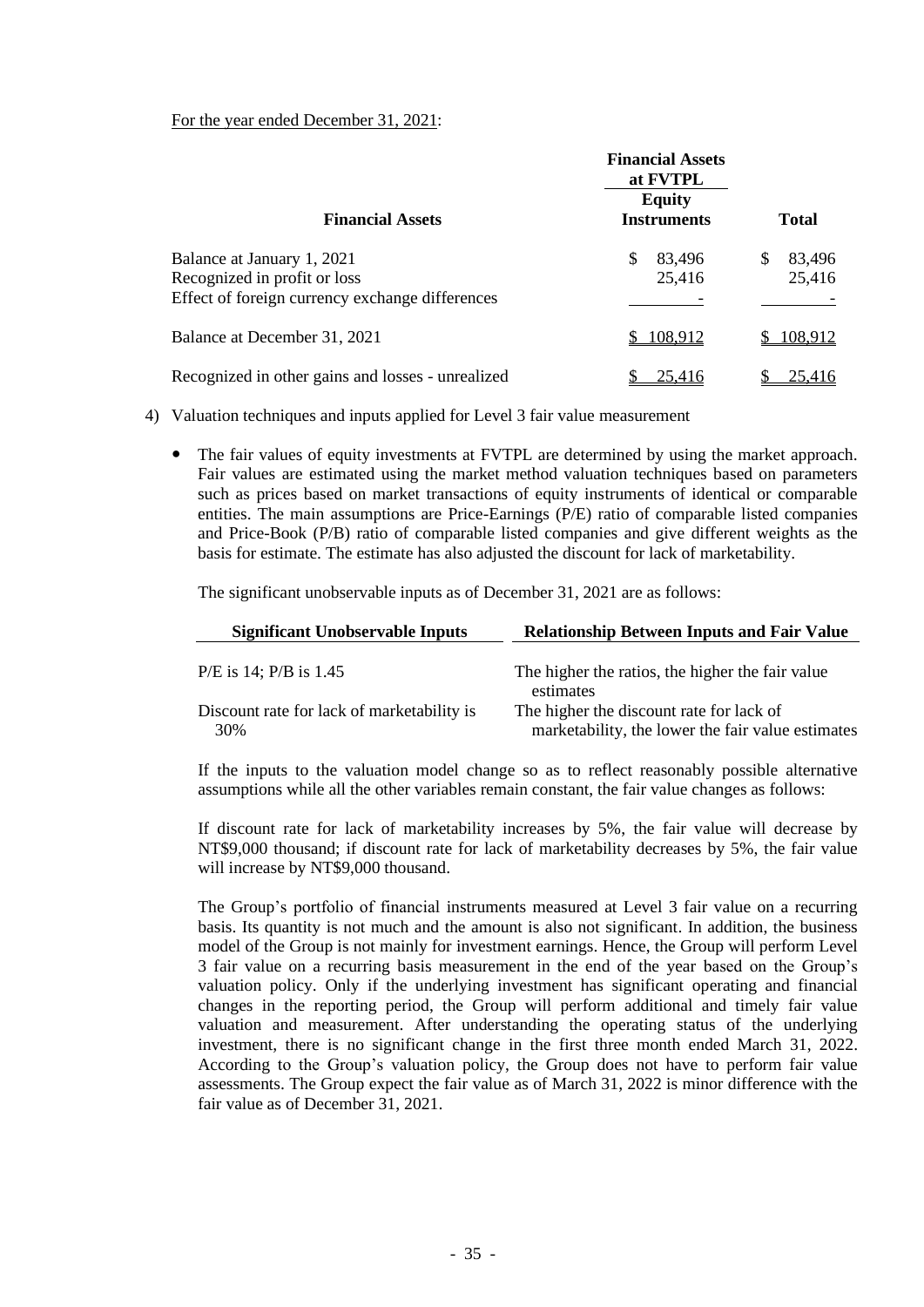c. Categories of financial instruments

|                                                  | <b>March 31, 2022</b><br>(Reviewed) | December 31,<br>2021 (Audited) |
|--------------------------------------------------|-------------------------------------|--------------------------------|
| Financial assets                                 |                                     |                                |
| Financial assets at FVTPL                        |                                     |                                |
| Held for trading                                 | \$<br>3,157                         | \$<br>1,597                    |
| Mandatorily at FVTPL                             | 112,506                             | 108,912                        |
| Financial assets at amortized cost (Note 1)      | 3,261,298                           | 3,511,712                      |
|                                                  | \$3,376,961                         | 3,622,221                      |
| <b>Financial liabilities</b>                     |                                     |                                |
| Financial liabilities at amortized cost (Note 2) | 4,736,905                           | 4,553,809                      |

- Note 1: The balance includes financial assets at amortized cost, which comprise cash and cash equivalents (including pledged deposits), notes and accounts receivable, other receivables and refundable deposits, etc.
- Note 2: The balances include financial liabilities at amortized cost, which comprise bank borrowings, accounts payable and other payables, etc.
- d. Financial risk management objectives and policies

The Group's major financial instruments include cash and cash in bank, notes and accounts receivable, other financial assets, bank borrowings and financial liabilities etc. Details of the aforementioned financial instruments have been disclosed in the consolidated financial statements.

Set out below are the risks related to the financial instruments, policies to mitigate the risks, how the management monitor the risks in order to adopt timely, appropriate and effective measures.

e. Financial risk information

Based on the internal report containing analysis of exposure of and amount involved in risks by financial units, the Group monitors and manages financial risks relating to the enterprise as a whole, the domestic and international financial market and the operations of the Group. These risks include market risk (foreign exchange risk and interest rate risk), credit risk and liquidity risk.

Financial units of the Group constantly report to the management. Management will then monitor the risks and execute policies according to its duties and responsibilities so as to mitigate exposure.

There is no change on the Group's type of exposure and its management and measurement thereof.

1) Market risk

The Group's financial instrument transaction is exposed to foreign exchange risk and interest rate risk (refer to (2) and (3) below).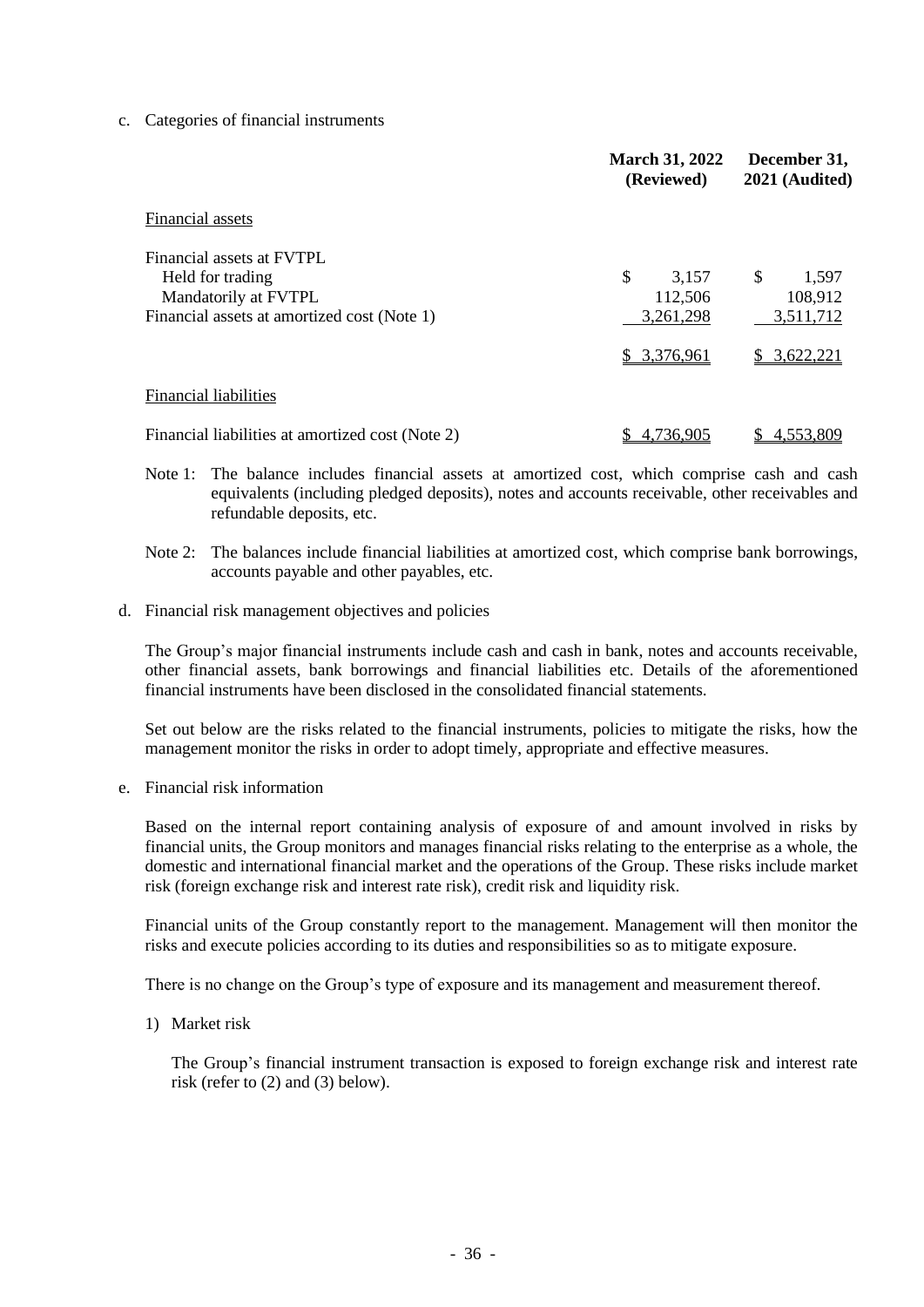#### 2) Foreign exchange risk

The Group has foreign currency-denominated transactions that are exposed to the risk caused by fluctuation of exchange rates in the market. To monitor the risk, the responsible team of the Group reviews constantly the portion of assets and liabilities that are exposed to the risk and makes appropriate adjustment so as to control any risk arising from fluctuation of exchange rates.

Since the principal currency of the Group is the US dollar, thus the Group is exposed to risk of exchange rate fluctuation. Fortunately, the risk is mitigated as the majority of receivables and payables and bank borrowings are denominated in US dollar.

As of the reporting period, the carrying amounts of the significant foreign currency-denominated assets and liabilities that are expected to be exposed to exchange rates fluctuation were as follows:

|                          |                                     | <b>Assets</b>                  |  |  |
|--------------------------|-------------------------------------|--------------------------------|--|--|
|                          | <b>March 31, 2022</b><br>(Reviewed) | December 31,<br>2021 (Audited) |  |  |
| <b>USD</b><br><b>HKD</b> | \$2,252,552<br>1,451                | \$2,050,202<br>2,133           |  |  |
|                          | \$2,254,003                         | 2,052,335<br>\$                |  |  |
|                          | <b>Liabilities</b>                  |                                |  |  |
|                          | <b>March 31, 2022</b><br>(Reviewed) | December 31,<br>2021 (Audited) |  |  |
| <b>USD</b><br><b>HKD</b> | 1,884,962<br>\$<br>21,055           | \$2,110,314<br>32,547          |  |  |
|                          | 1,906,017                           | 2,142,861                      |  |  |

The following table details the Company's sensitivity to a 5% increase and decrease in the foreign currency against the relevant foreign currencies. 5% is the sensitivity rate used when reporting foreign currency risk internally to key management personnel and represents management's assessment of the reasonably possible change in foreign exchange rates. The sensitivity analysis included only outstanding foreign currency denominated monetary items designated as cash flow hedges, and adjusts their translation at the end of the reporting period for a 5% change in foreign currency rates. A positive number below indicates an increase in pre-tax profit associated with currency strengthen 5% against the relevant currency. For a 5% weakening of currency against the relevant currency, there would be an equal and opposite impact on pre-tax profit would be negative.

|                | <b>Currency USD Impact</b>                                           |                                                      |  |
|----------------|----------------------------------------------------------------------|------------------------------------------------------|--|
|                | <b>For the Three</b><br><b>Months Ended</b><br><b>March 31, 2022</b> | For the Year<br><b>Ended</b><br>December 31,<br>2021 |  |
| Profit or loss | \$18,380                                                             | \$ (3,006)                                           |  |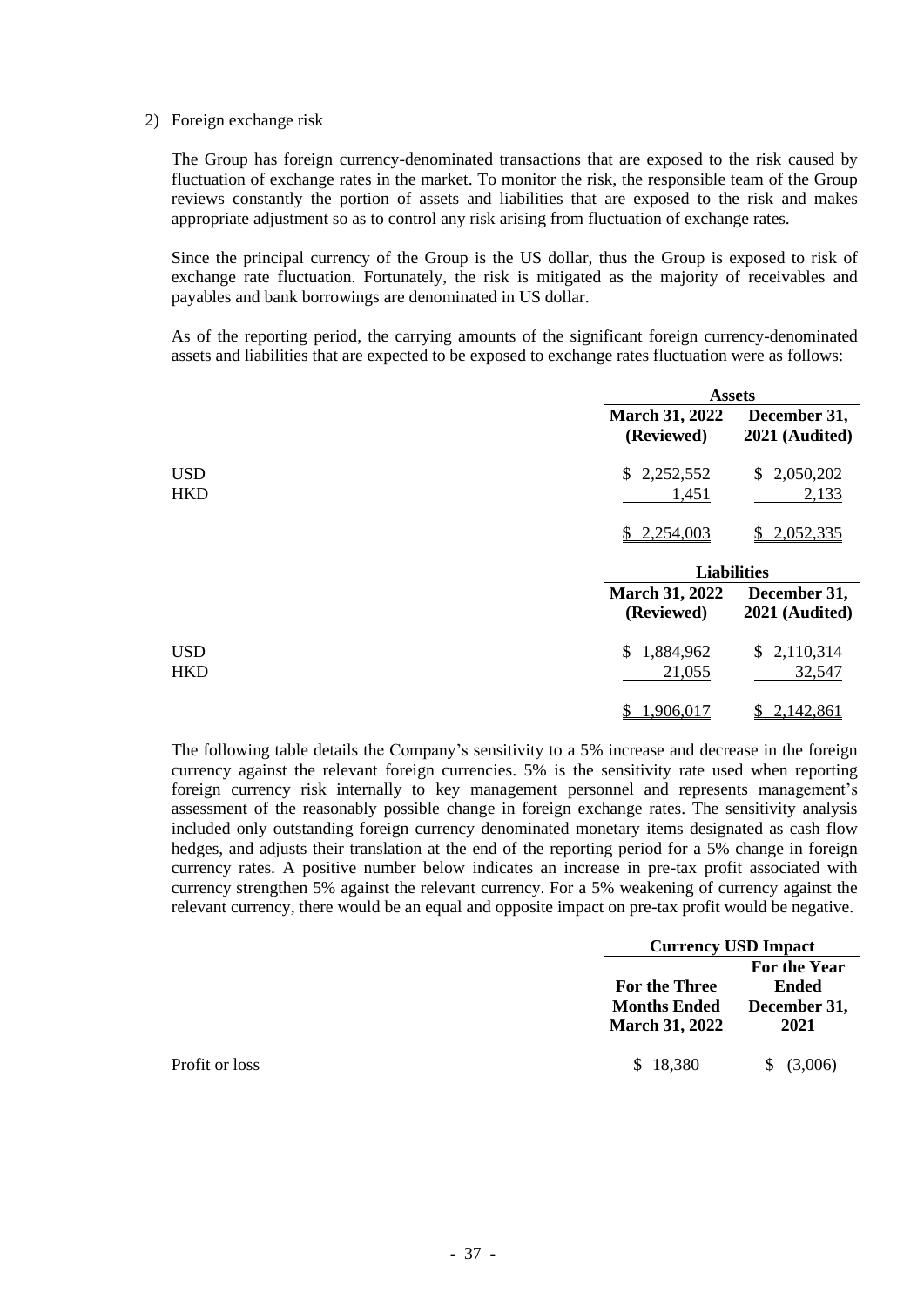|                | <b>Currency H.K. Dollars Impact</b> |              |
|----------------|-------------------------------------|--------------|
|                |                                     | For the Year |
|                | <b>For the Three</b>                | <b>Ended</b> |
|                | <b>Months Ended</b>                 | December 31, |
|                | <b>March 31, 2022</b>               | 2021         |
| Profit or loss | (980)<br>\$.                        | (1,521)      |

The management considers that the sensitivity analysis is unrepresentative of the inherent foreign exchange rate risk as the year end exposure does not reflect the exposure during the period.

3) Interest rate risk

#### Management of interest rate risk

The Group is subject to interest rate risk arising from bank deposits and borrowings bearing floating interest rate. The current policy of the Group is to maintain borrowings bearing floating interest rate so as to mitigate risk arising from interest rate fluctuation. There is no financial instrument held for hedging purpose. Management of the Group reviews interest rate risk periodically and will implement measures when necessary to address significant interest rate risk for proper monitoring in light of any change in market interest rate.

#### Sensitivity analysis of interest rate

The following sensitivity analysis is prepared based on the exposure to interest rate of non-derivative instrument at the end of the reporting period.

0.5% increase or decrease has been used by the Group as a reasonable estimation of interest rate fluctuation when reporting to the management. With other variations remain unchanged, without taking into account capitalization of interests, if the interest rate increased 0.5%, the profit and loss of the Group for the three months ended March 31, 2022 and for the years ended December 31, 2021 would have been increased by NT\$905 thousand and decreased by NT\$3,950 thousand, respectively.

4) Credit risk

The Group is exposed to credit risk in the event of the counterparties' failure to perform their obligations under the contracts. The credit risk of the Group is assessed based on the contracts with positive fair values as at the end of the reporting period. Counterparties of the Group are creditworthy financial institutes and corporate entities, and the extent of credit risk that may arise from the counterparties and their creditworthiness are reviewed annually by a special team. Therefore, it is expected that the credit risk is insignificant.

The accounts receivables of the Group concentrate in certain clients who are mainly internationally renowned brands of media players and are not connected. Credit assessments on the financial status of the clients have been conducted. Therefore, it is expected that the credit risk from accounts receivables is minimal.

The maximum exposure of the Group to credit risk is the net amount of carrying amount less amount required to be offset and impairment loss required to be recognized under relevant rules (i.e. carrying amount of financial assets), without taking into account any security and other credit enhancement. The credit risk on derivative financial instruments is limited because the counterparties are banks with high credit ratings assigned by international credit-rating agencies.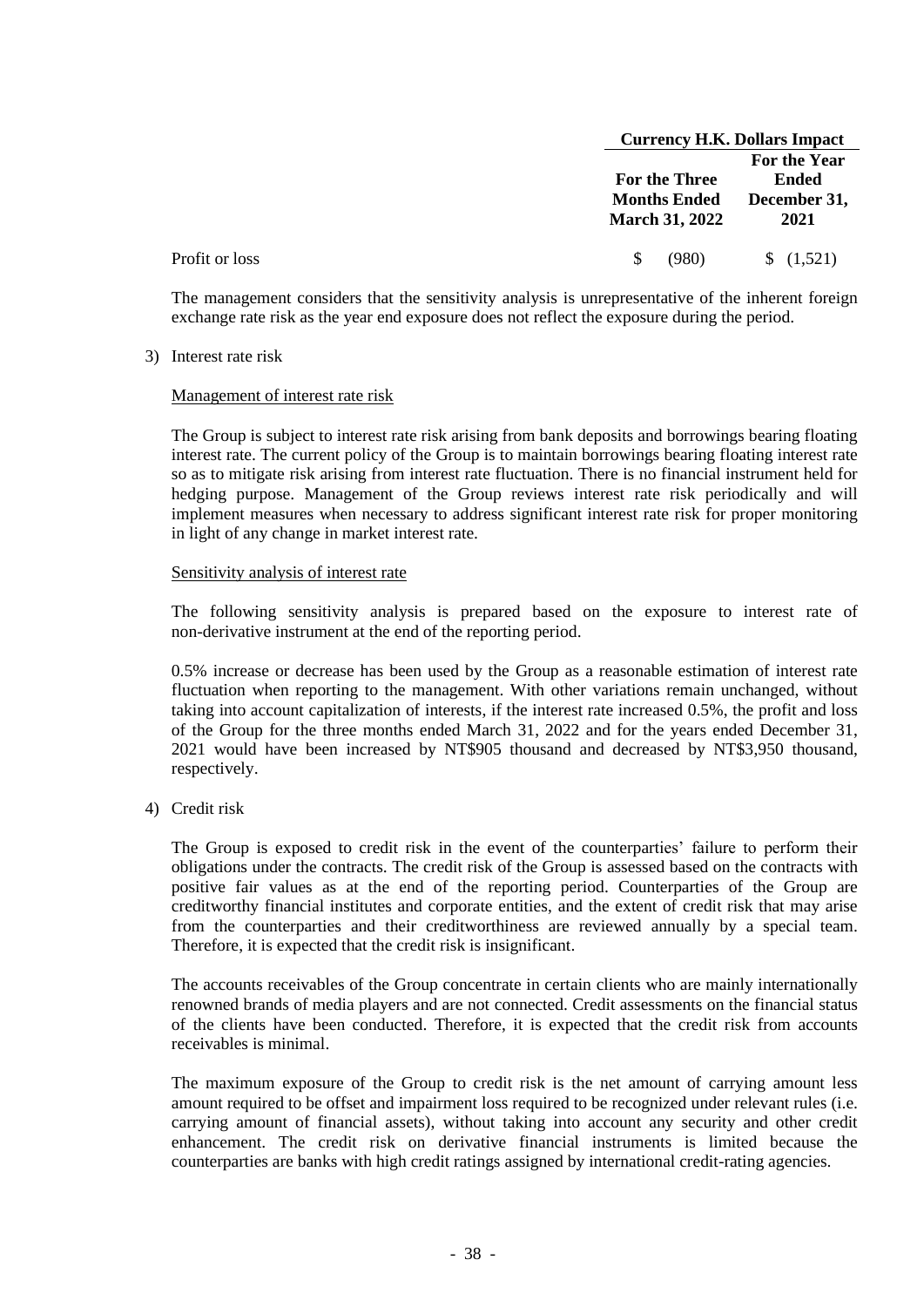#### 5) Liquidity risk

Appropriate management structure addressing liquidity risk is formulated by the management to monitor short, medium and long term financing and solvency. As such, the Group is not exposed to any liquidity risk attributable to failure to perform obligation under the contract due to inability to finance funds.

The table below analyzes the remaining unexpired maturity of non-derivative financial liabilities with fixed term of repayment based on the undiscounted cash flow of the financial liabilities on the earliest date that repayment shall be made on demand, and the interest and principal are included in the analysis. In respect of the interest cash flow payable at floating rates, the undiscounted interests are estimated based on yield curve as at the end of the reporting period. Maturities of contracts are estimated on the earliest date of repayment on demand. When the amount payable or receivable is not fixed, disclosure of such amount is determined based on the estimated interest rate derived from the yield curve on the balance sheet date.

|                                     | <b>March 31, 2022</b> |                      |                                |           |  |              |
|-------------------------------------|-----------------------|----------------------|--------------------------------|-----------|--|--------------|
|                                     | <b>Effective</b>      | <b>On Demand or</b>  | 2 Years to 5                   | More than |  |              |
|                                     | <b>Interest Rate</b>  | <b>Within 1 Year</b> | <b>Years</b>                   | 5 Years   |  | <b>Total</b> |
| Non-interest bearing<br>liabilities |                       |                      |                                |           |  |              |
| Notes and accounts payable          |                       | \$2,876,077          | \$<br>$\overline{\phantom{a}}$ | \$        |  | \$2,876,077  |
| Other payables                      | -                     | 706,057              | 5,930                          |           |  | 711,987      |
| Dividends payable                   | -                     | 36,844               | -                              |           |  | 36,844       |
| Interest bearing liabilities        |                       |                      |                                |           |  |              |
| Lease liabilities                   | 2.42%-4.63%           | 48.191               | 54,245                         |           |  | 102.436      |
| <b>Bank borrowings</b>              | 2.42%                 | 929.796              | 205,856                        |           |  | 1,135,652    |

#### Additional information about the maturity analysis for lease liabilities

|                                              | Less than<br>1 Year                      | 1-5 Years                                   | 5-10 Years   | 10-15<br><b>Years</b>        |                      | $15 - 20$<br><b>Years</b> | $20+Years$             |
|----------------------------------------------|------------------------------------------|---------------------------------------------|--------------|------------------------------|----------------------|---------------------------|------------------------|
| Lease liabilities                            | \$48,191                                 | \$ 54,245                                   | $\mathbb{S}$ |                              |                      |                           |                        |
|                                              | December 31, 2021                        |                                             |              |                              |                      |                           |                        |
|                                              | <b>Effective</b><br><b>Interest Rate</b> | <b>On Demand or</b><br><b>Within 1 Year</b> |              | 2 Years to 5<br><b>Years</b> | More than<br>5 Years |                           | <b>Total</b>           |
| Non-interest bearing<br>liabilities          |                                          |                                             |              |                              |                      |                           |                        |
| Notes and accounts payable<br>Other payables |                                          | \$2,393,148<br>796,137                      | \$           | 5,887                        | \$                   |                           | \$2,393,148<br>802,024 |
| Interest bearing liabilities                 |                                          |                                             |              |                              |                      |                           |                        |
| Lease liabilities<br><b>Bank borrowings</b>  | 2.51%-4.63%<br>2.27%                     | 53,349<br>1,161,572                         |              | 60,888<br>227,958            |                      |                           | 114,237<br>1,389,530   |

#### Additional information about the maturity analysis for lease liabilities

|                   | Less than<br>1 Year | 1-5 Years 5-10 Years  | 10-15<br>Years | 15-20<br><b>Years</b> | $20+Years$ |
|-------------------|---------------------|-----------------------|----------------|-----------------------|------------|
| Lease liabilities | \$ 53.349           | $$60,888$ \$ \$ \$ \$ |                |                       | $S -$      |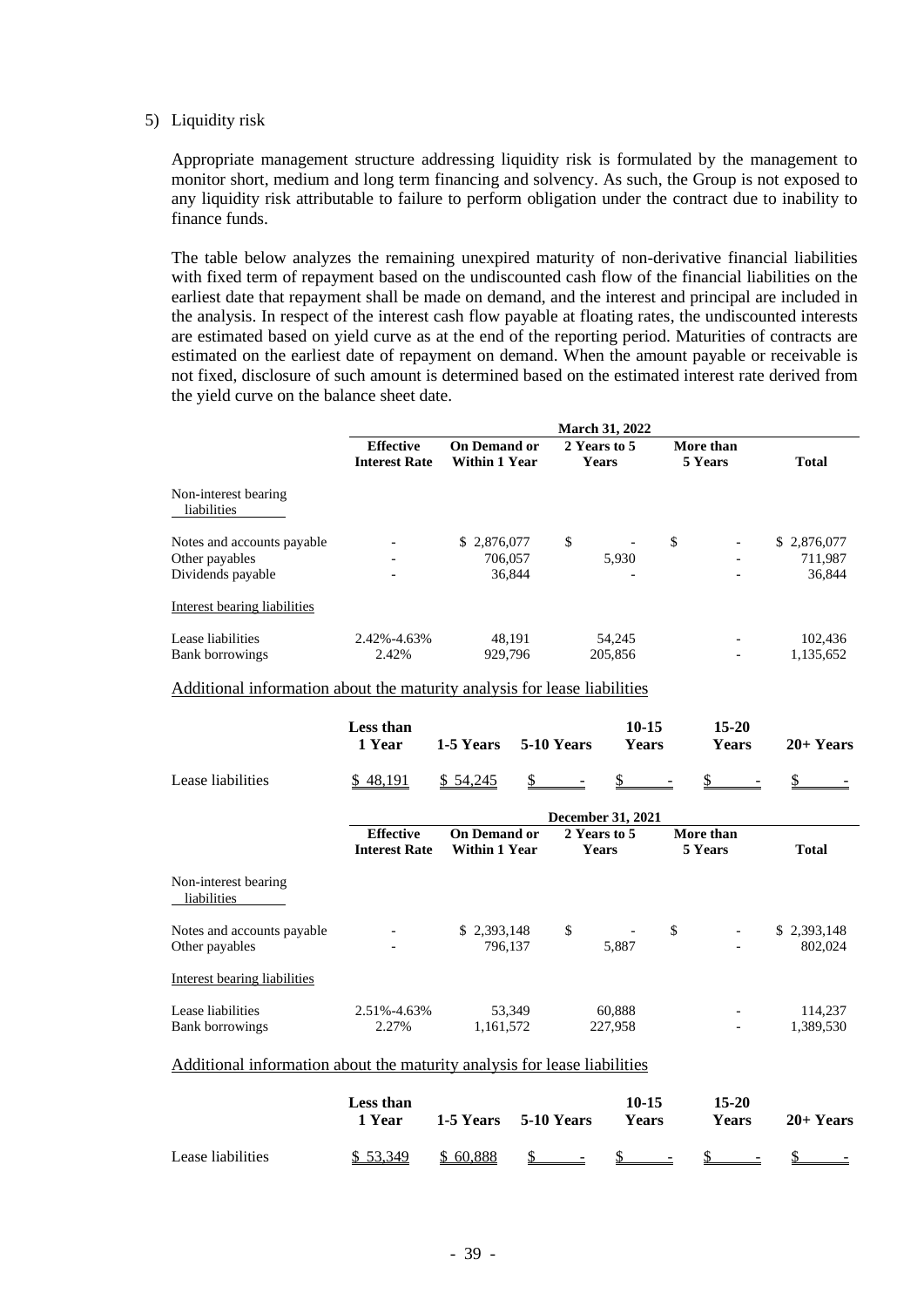#### f. Financial facilities

#### Bank borrowings

|                                     |                                     | <b>Liabilities</b>               |  |  |
|-------------------------------------|-------------------------------------|----------------------------------|--|--|
|                                     | <b>March 31, 2022</b><br>(Reviewed) | December 31,<br>$2021$ (Audited) |  |  |
| Secured borrowings<br>Amount unused | \$665,294                           | \$822,038                        |  |  |

g. Significant assets and liabilities denominated in foreign currencies

The following information was aggregated by the foreign currencies other than functional currencies of the Group entities and the exchange rates between foreign currencies and respective functional currencies were disclosed. The significant assets and liabilities denominated in foreign currencies were as follows:

#### March 31, 2022

#### **Unit: Foreign Currencies (In Thousands)**

|                                                                                      | Foreign<br><b>Currencies</b>                                                                  | <b>Function</b><br><b>Currencies</b>                               | <b>Exchange Rate</b><br>(Note)                 | Carrying<br><b>Amount (NT\$)</b>                                                    |
|--------------------------------------------------------------------------------------|-----------------------------------------------------------------------------------------------|--------------------------------------------------------------------|------------------------------------------------|-------------------------------------------------------------------------------------|
| <b>Financial assets</b>                                                              |                                                                                               |                                                                    |                                                |                                                                                     |
| Monetary items<br><b>USD</b><br><b>USD</b><br><b>USD</b><br><b>USD</b><br><b>USD</b> | \$<br>76,654<br>1,006<br>276<br>138<br>645<br>\$<br>78,719                                    | <b>HKD</b><br><b>NTD</b><br><b>RMB</b><br><b>DKK</b><br><b>VND</b> | 28.615<br>28.615<br>28.615<br>28.615<br>28.615 | 2,193,464<br>$\mathbb{S}$<br>28,790<br>7,898<br>3,950<br><u>18,450</u><br>2,252,552 |
| <b>Financial liabilities</b>                                                         |                                                                                               |                                                                    |                                                |                                                                                     |
| Monetary items<br><b>USD</b><br><b>USD</b><br><b>USD</b><br><b>USD</b><br><b>USD</b> | $\mathsf{\$}$<br>37,587<br>10,348<br>1<br>270<br>17,667                                       | <b>HKD</b><br><b>RMB</b><br><b>NTD</b><br><b>DKK</b><br><b>VND</b> | 28.615<br>28.615<br>28.615<br>28.615<br>28.615 | 1,075,560<br>\$<br>296,112<br>24<br>7,719<br>505,547                                |
| <b>HKD</b><br><b>HKD</b>                                                             | $\overline{\mathcal{L}}$<br>65,873<br>\$<br>5,631<br>112<br>$\overline{\mathcal{L}}$<br>5,743 | <b>RMB</b><br><b>NTD</b>                                           | 3.6657<br>3.6657                               | 1,884,962<br>\$<br>\$<br>20,643<br>412<br>$\mathcal{P}$<br>21,055                   |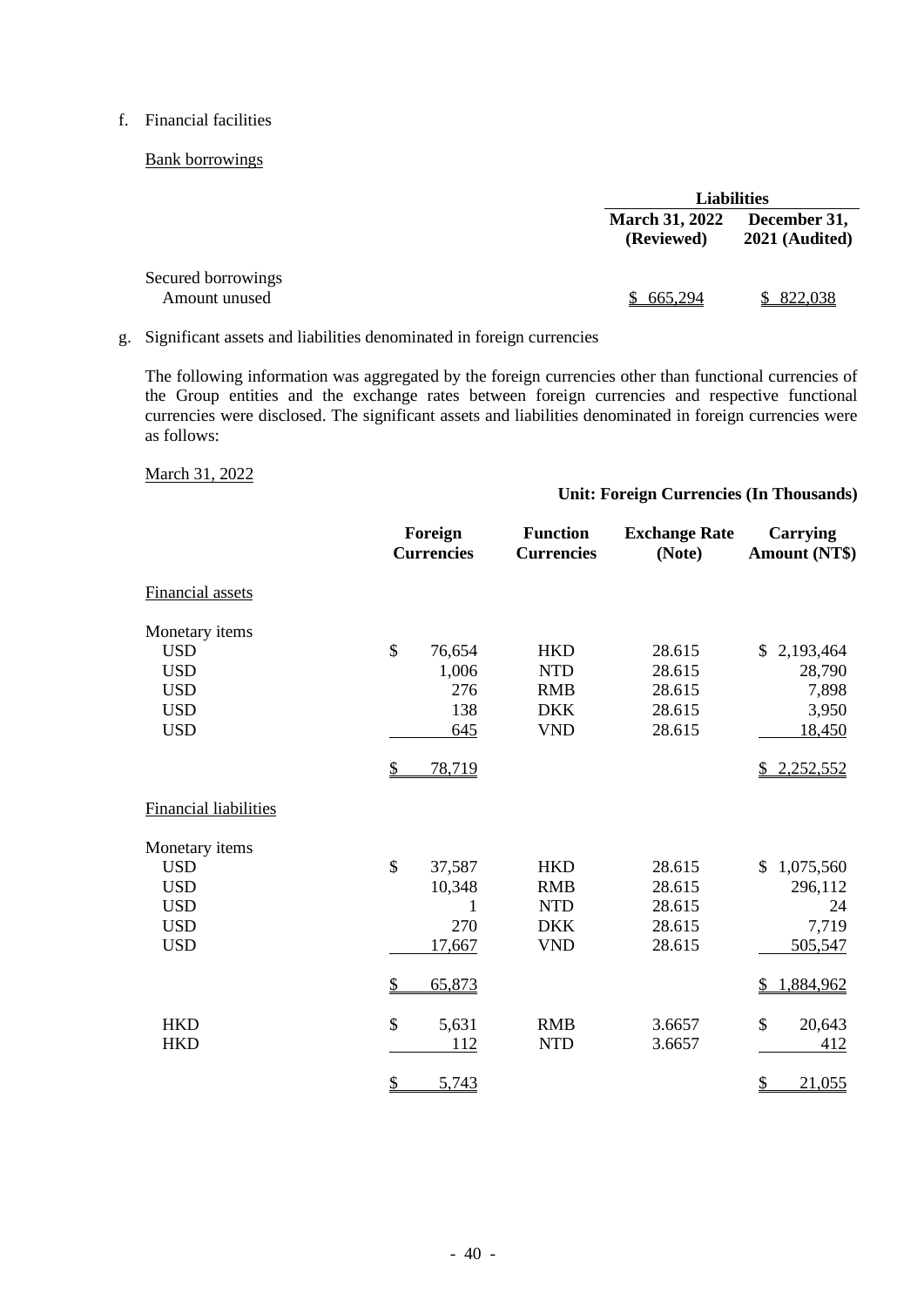#### **Unit: Foreign Currencies (In Thousands)**

|                              | Foreign<br><b>Currencies</b> | <b>Function</b><br><b>Currencies</b> | <b>Exchange Rate</b><br>(Note) | Carrying<br><b>Amount (NT\$)</b> |
|------------------------------|------------------------------|--------------------------------------|--------------------------------|----------------------------------|
| <b>Financial assets</b>      |                              |                                      |                                |                                  |
| Monetary items               |                              |                                      |                                |                                  |
| <b>USD</b>                   | \$<br>71,529                 | <b>HKD</b>                           | 27.68                          | 1,979,928<br>\$                  |
| <b>USD</b>                   | 1,261                        | <b>NTD</b>                           | 27.68                          | 34,896                           |
| <b>USD</b>                   | 326                          | <b>RMB</b>                           | 27.68                          | 9,012                            |
| <b>USD</b>                   | 366                          | <b>DKK</b>                           | 27.68                          | 10,134                           |
| <b>USD</b>                   | 586                          | <b>VDN</b>                           | 27.68                          | 16,232                           |
|                              | \$<br>74,068                 |                                      |                                | 2,050,202                        |
| <b>Financial liabilities</b> |                              |                                      |                                |                                  |
| Monetary items               |                              |                                      |                                |                                  |
| <b>USD</b>                   | \$<br>43,823                 | <b>HKD</b>                           | 27.68                          | 1,213,008<br>\$                  |
| <b>USD</b>                   | 9,996                        | <b>RMB</b>                           | 27.68                          | 276,700                          |
| <b>USD</b>                   | 9,502                        | <b>NTD</b>                           | 27.68                          | 263,004                          |
| <b>USD</b>                   | 287                          | <b>DKK</b>                           | 27.68                          | 7,932                            |
| <b>USD</b>                   | 12,633                       | <b>VDN</b>                           | 27.68                          | 349,670                          |
|                              | \$<br>76,241                 |                                      |                                | 2,110,314                        |
| <b>HKD</b>                   | \$<br>9,082                  | <b>RMB</b>                           | 3.5486                         | 32,227<br>S                      |

Note: Exchange rates represent the closing exchange rate of foreign currency into New Taiwan dollars.

Information of foreign exchange gains and losses are as follow:

|                                                                                    | <b>For the Three Months Ended</b><br><b>March 31</b> |                      |  |
|------------------------------------------------------------------------------------|------------------------------------------------------|----------------------|--|
|                                                                                    | 2022<br>(Reviewed)                                   | 2021<br>(Reviewed)   |  |
| Realized foreign exchange gains (loss)<br>Unrealized foreign exchange (loss) gains | 6,085<br>S<br>(12,400)                               | \$(49,538)<br>37,722 |  |
|                                                                                    | (6.315)                                              | \$(11,816)           |  |

It is impractical to disclose net foreign exchange gain (loss) by each significant foreign currency due to the variety of the foreign currency transactions and functional currencies of the group entities.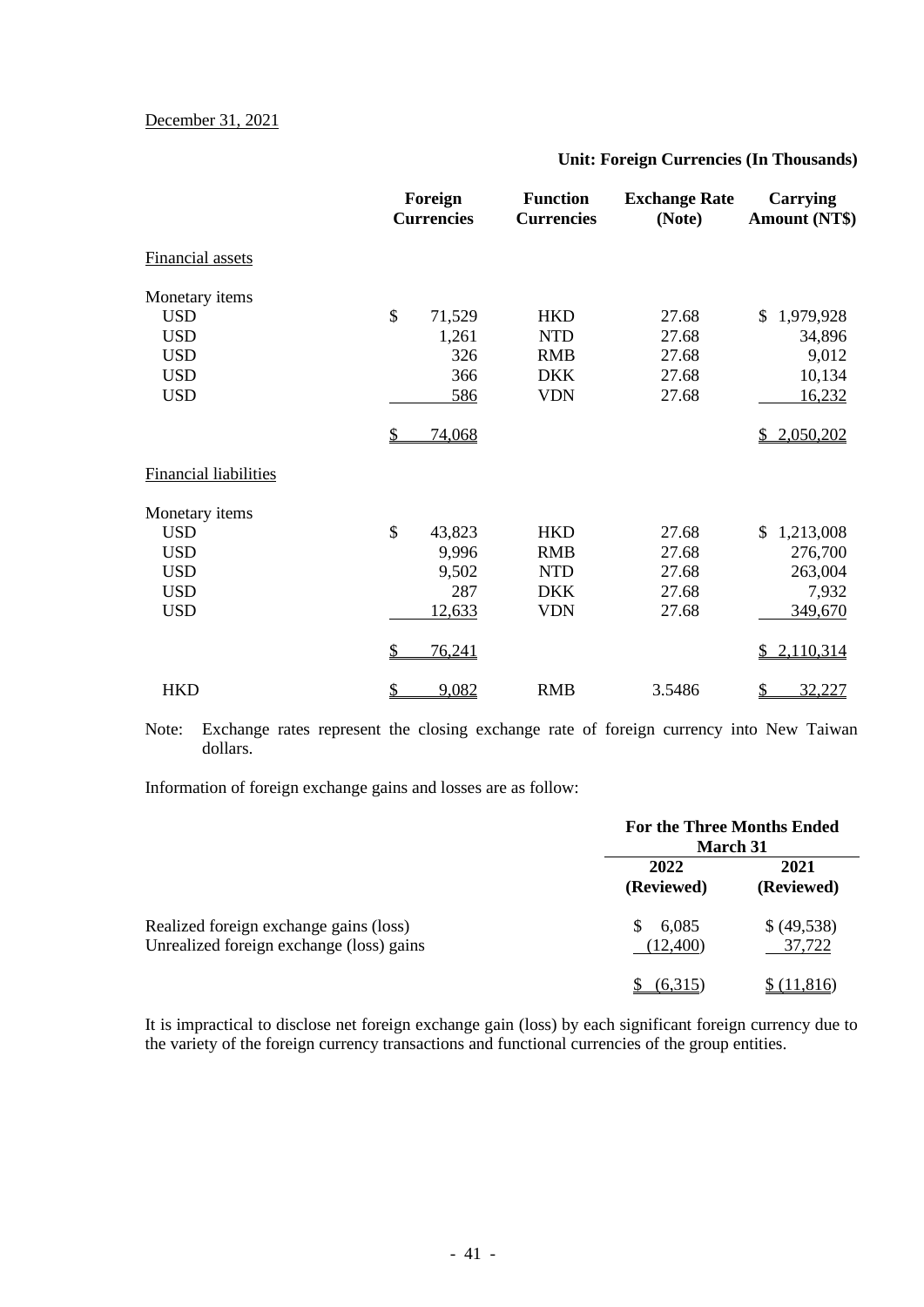h. Information of transferred financial assets

As of March 31, 2022 and December 31, 2021, the Group entered into several trade receivable factoring agreements with the banks. According to the factoring agreement, the Group received certain percentage of trade receivable in cash from the bank in advance. If the trade receivables are uncollected at maturity, the bank has the right to request the Group to repay the unsettled difference. As the Group has not transferred the significant risks and rewards relating to these trade receivables, the Group continues to recognize the full carrying amount of the receivables and the factoring amount as secured bank borrowings.

As of March 31, 2022 and December 31, 2021, the carrying amount of the trade receivables that have been transferred but have not been derecognized and the related liabilities recognized please refer to Notes 22 and 14, respectively.

#### **25. OTHERS**

The management of the Group assessed that the impact of Covid-19 pandemic did not have a significant impact on the Group's ability to continue operations, asset impairment and financing. The major consumer markets - Europe and the United States have been lifted lockdown one after another, and compensatory consumption has grown. However, including the lockdown and power cuts in many cities in the PRC, which have led to the disconnection of China's supply chain, lack of IC materials, port congestion and high freight rates. On the other hand, geopolitics and wars cause the rising of energy prices. The aforementioned issues have brought uncertain variables to the industry, and the Group will continue to evaluate the related impacts.

#### **26. SEGMENT INFORMATION**

#### **Operating Segments**

IFRS 8 requires that operating units shall be identified based on the internal report to the chief decision maker for periodical review for the purpose of resource allocation to each component of the Group and assessment of their performance. Since the Group is engaged in the processing of speaker systems, and AV electronics products (from acquisition of ETT Group's original business units), under the model that the Hong Kong or Taiwan outsources production orders to the subsidiaries in PRC, there is no other segment which has allocated resources or whose performance has been assessed other than processing of speaker systems, earphones and AV electronics products.

Since the Group's speaker systems, earphones and AV electronics sectors have been fully integrated and centrally managed and the financial management information provided to chief decision maker has also been changed to a single segment, the entire Group's resources to be allocated to and evaluates the overall performance, no longer distinguish from the speaker system, headphones and audio-visual electronic sector. As a result, the operating information to the chief decision maker for periodical review is measured in the same way as the financial statements, which is reported by a single segment. For the three months ended March 31, 2022 and 2021, the revenue and operating results of the operating segment can be found in the consolidated income statement for the three months ended March 31, 2022 and 2021. The product revenue of the Group please refer to Note 18(a).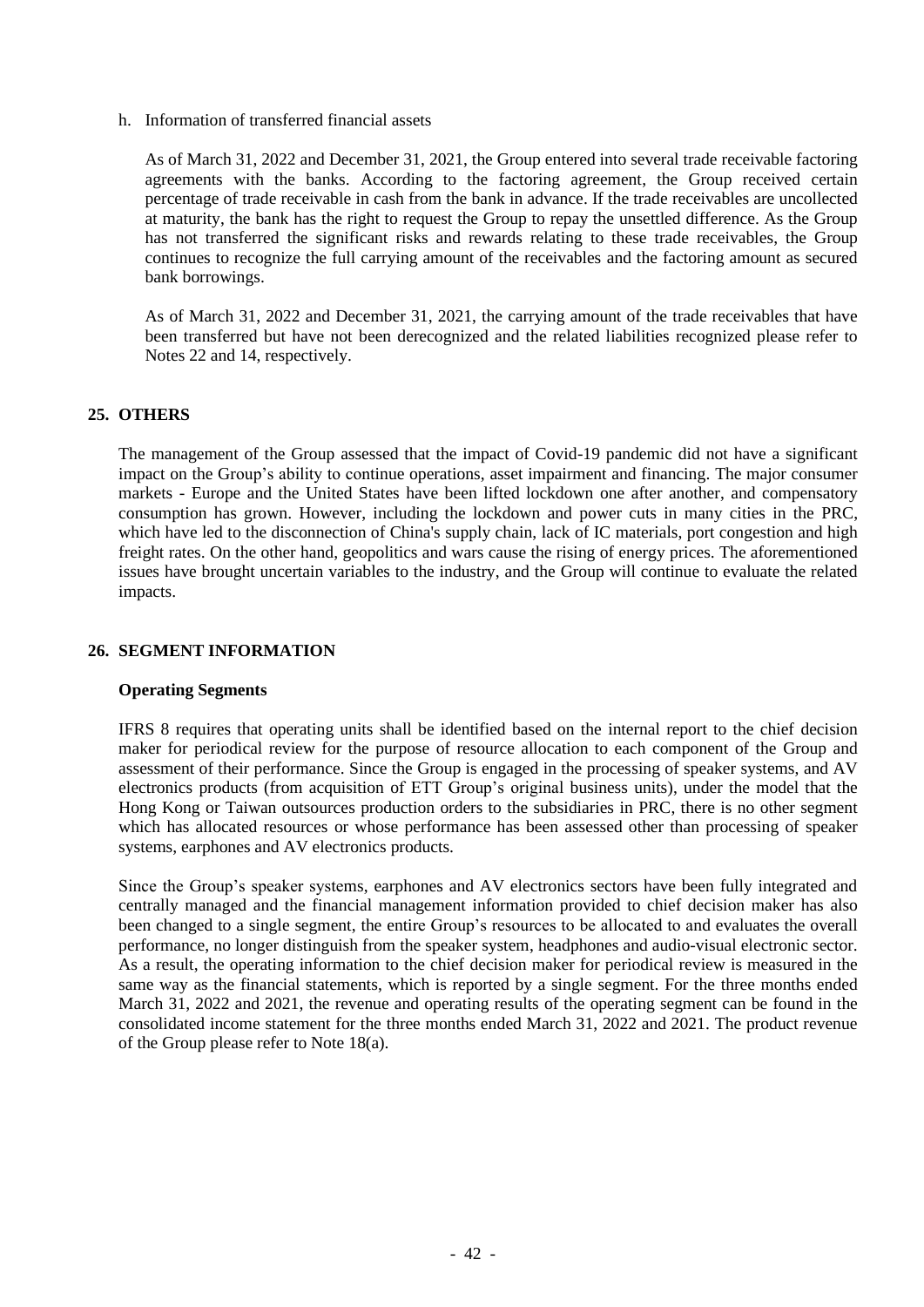#### **27. SEPARATELY DISCLOSED ITEMS**

- a. Information about significant transactions and investees:
	- 1) Financing provided to others (Table 1)
	- 2) Endorsements/guarantees provided (Table 2)
	- 3) Marketable securities held (excluding investments in subsidiaries, associates and joint ventures) (Table 3)
	- 4) Marketable securities acquired and disposed of at costs or prices of at least NT\$300 million or 20% of the paid-in capital (Table 4)
	- 5) Acquisition of individual real estate at costs of at least NT\$300 million or 20% of the paid-in capital (None)
	- 6) Disposal of individual real estate at prices of at least NT\$300 million or 20% of the paid-in capital (None)
	- 7) Total purchases from or sales to related parties amounting to at least NT\$100 million or 20% of the paid-in capital (Table 5)
	- 8) Receivables from related parties amounting to at least NT\$100 million or 20% of the paid-in capital (Table 6)
	- 9) Trading in derivative instruments (Note 7)
	- 10) Intercompany relationships and significant intercompany transactions (Table 7)
	- 11) Information on investees (Table 8)
- b. Information on investments in mainland China
	- 1) Information on any investee company in mainland China, showing the name, principal business activities, paid-in capital, method of investment, inward and outward remittance of funds, ownership percentage, net income of investees, investment income or loss, carrying amount of the investment at the end of the period, repatriations of investment income, and limit on the amount of investment in the mainland China area (Table 9)
	- 2) Any of the following significant transactions with investee companies in mainland China, either directly or indirectly through a third party, and their prices, payment terms, and unrealized gains or losses (Table 9):
		- a) The amount and percentage of purchases and the balance and percentage of the related payables at the end of the period
		- b) The amount and percentage of sales and the balance and percentage of the related receivables at the end of the period
		- c) The amount of property transactions and the amount of the resultant gains or losses
		- d) The balance of negotiable instrument endorsements or guarantees or pledges of collateral at the end of the period and the purposes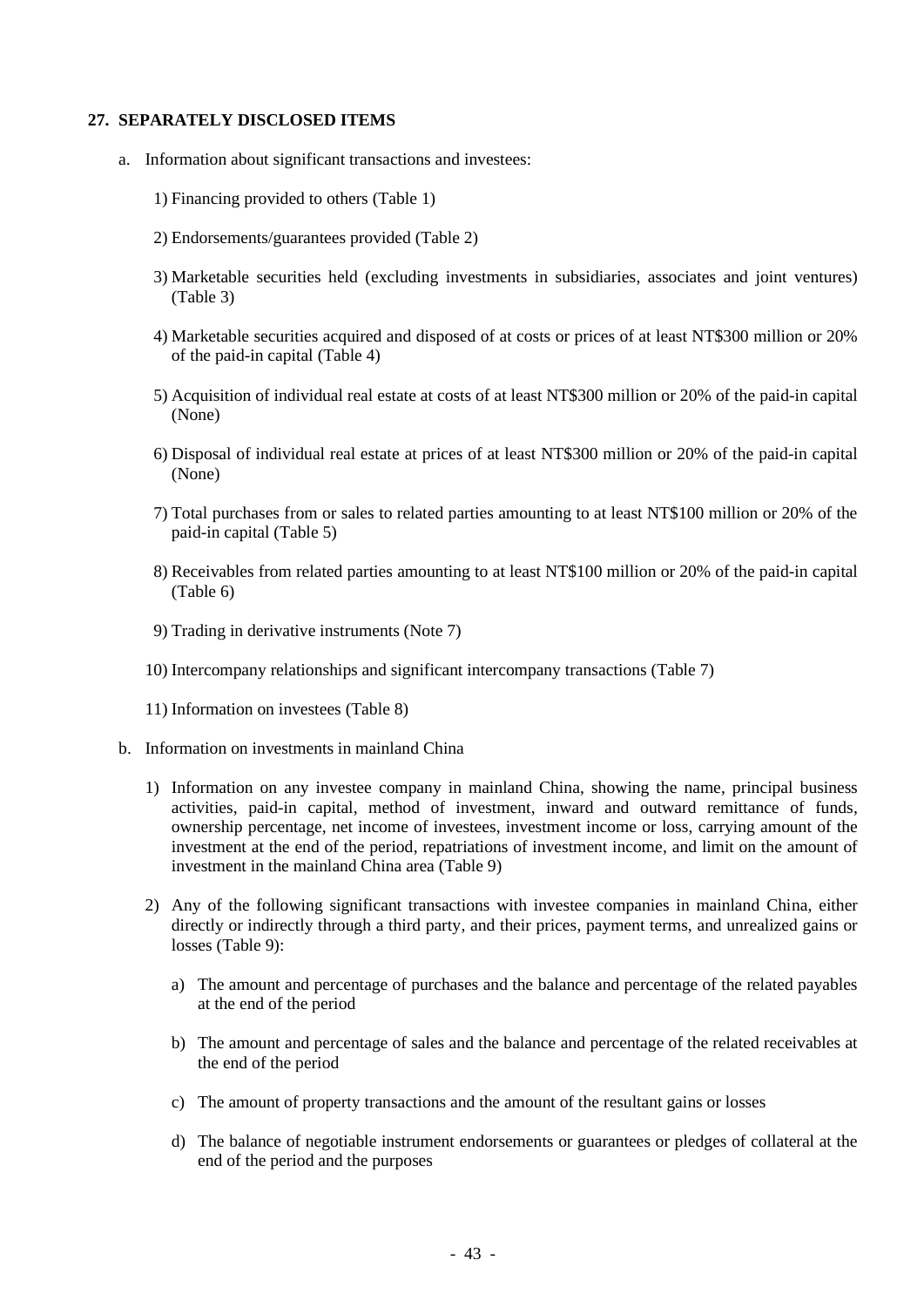- e) The highest balance, the end of period balance, the interest rate range, and total current period interest with respect to the financing of funds
- f) Other transactions that have a material effect on the profit or loss for the year or on the financial position, such as the rendering or receipt of services
- 3) Information of major shareholders: List all shareholders with ownership of 5% or greater showing the name of the shareholder, the number of shares owned, and percentage of ownership of each shareholder (Table 10)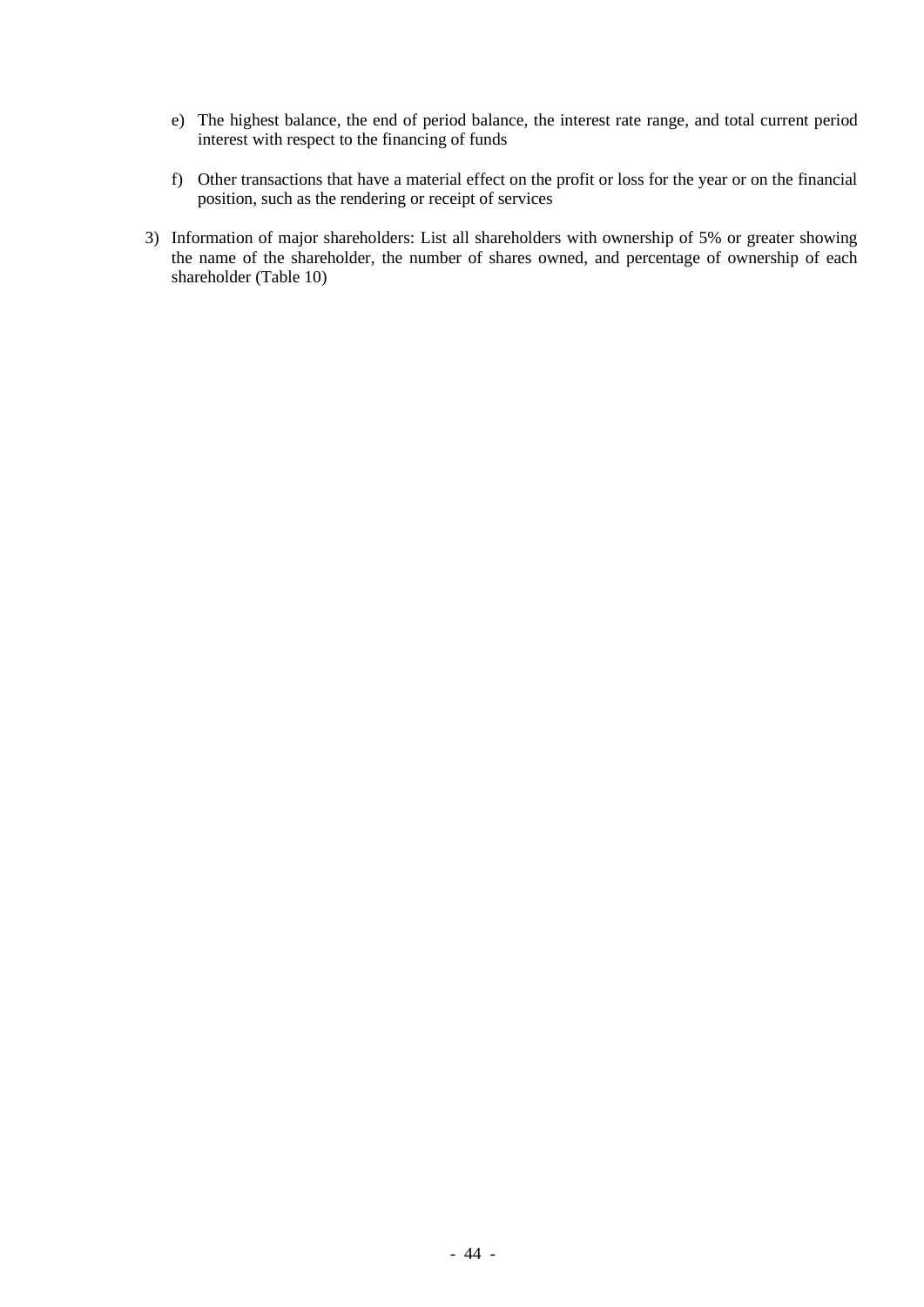#### **EASTECH HOLDING LIMITED AND SUBSIDIARIES**

#### **FINANCING PROVIDED TO OTHERS FOR THE THREE MONTHS ENDED MARCH 31, 2022 (In Thousands of New Taiwan Dollars)**

| No. | Lender     | <b>Borrower</b>           | <b>Financial Statement Related   Highest Balance  </b><br>Account                      | Party      | for the Period                      | <b>Ending Balance</b> | Actual<br><b>Borrowing</b><br>Amount | <b>Interest Rate</b><br>(%) | <b>Nature of Financing</b>                                                   | <b>Business</b><br>Fransaction<br>Amount | <b>Reasons for</b><br>Short-term<br><b>Financing</b>                                         | <b>Allowance for</b><br><b>Impairment Loss</b> | <b>Item</b> | <b>Collateral</b><br><b>Value</b> |                                    | <b>Financing Limit</b><br>for Each<br>Borrower<br>(Note) | Aggregate<br><b>Financing Limit</b><br>(Note) |
|-----|------------|---------------------------|----------------------------------------------------------------------------------------|------------|-------------------------------------|-----------------------|--------------------------------------|-----------------------------|------------------------------------------------------------------------------|------------------------------------------|----------------------------------------------------------------------------------------------|------------------------------------------------|-------------|-----------------------------------|------------------------------------|----------------------------------------------------------|-----------------------------------------------|
|     | <b>EAH</b> | <b>EAVN</b><br><b>ETH</b> | Other receivables<br>from related parties<br>Other receivables<br>from related parties | Yes<br>Yes | 443,200<br><sup>\$</sup><br>171,690 | 286,150<br>171,690    | 228,920<br>$\overline{\phantom{0}}$  | $\sim$<br>$\sim$            | The need for short-term<br>financing<br>The need for short-term<br>financing | - \$                                     | Operating capital<br>Operating capital                                                       |                                                |             |                                   |                                    | \$1,494,081<br>1,494,081                                 | \$1,494,081<br>1,494,081                      |
|     | 2 EAHZ     | <b>ESZ</b>                | Other receivables<br>from related parties                                              | Yes        | 44,930                              | 44,930                | 22,465                               | 4                           | The need for short-term<br>financing                                         |                                          | Operating capital                                                                            |                                                |             |                                   | $\overline{\phantom{0}}$           | 413,625                                                  | 413,625                                       |
|     | <b>ETH</b> | <b>EAH</b><br><b>ETT</b>  | Other receivables<br>from related parties<br>Other receivables<br>from related parties | Yes<br>Yes | 257,535<br>11,116                   | 257,535<br>11,116     | 214,613<br>8,540                     | $\sim$<br>$\sim$            | The need for short-term<br>financing<br>The need for short-term<br>financing | $\sim$                                   | Operating capital<br>Overdue other<br>receivables<br>transferred to<br>financing<br>provided | $\overline{\phantom{0}}$                       |             |                                   | $\sim$<br>$\overline{\phantom{0}}$ | 2,282,406<br>304,321                                     | 2,282,406<br>304,321                          |

Note 1: The individual financing amount provided to parent and a subsidiary that EAH holds, directly or indirectly, 100% of the voting shares shall not exceed 100% of the net worth of EAH. The individual financing amount provided to parent and a subsidiary that ETH and EAHZ hold, directly or indirectly, 100% of the voting shares shall not exceed 300% of the net worth of ETH and EAHZ. The individual financing amount provided to a Taiwan subsidiary that the Company holds, directly or indirectly, 100% of the voting shares shall not exceed 40% of the net worth of ETH.

Note 2: According to the Company's guidance of financing provide to others, the amount of financing limit is based on the net value of the most recent financial statements reviewed or audited by CPA. The information on the 2022 is different from the amounts listed above, the reason is that the financial statements for the three months ended March 31, 2022 have not been reviewed by CPA at the announcement moment, thus the Company announced th months ended March 31, 2022.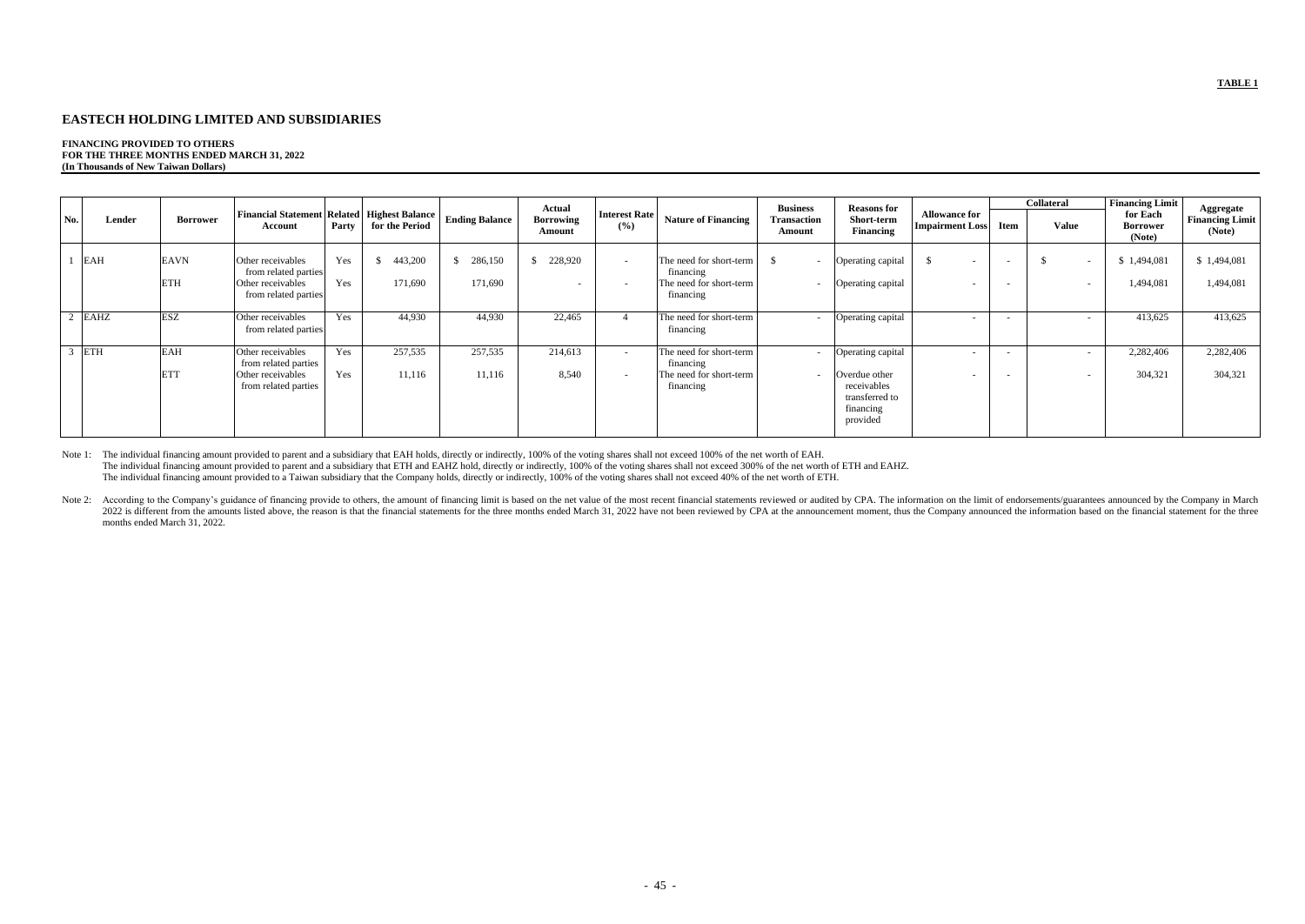### **EASTECH HOLDING LIMITED AND SUBSIDIARIES**

#### **ENDORSEMENTS/GUARANTEES PROVIDED FOR THE THREE MONTHS ENDED MARCH 31, 2022 (In Thousands of New Taiwan Dollars)**

|     |                           |             | <b>Endorsee/Guarantee</b> |                                                                                         |                                                                                           |                                                                                       |                                      |                                                                  | <b>Ratio of</b>                                                                                                                   |                                                                    |                                                                                                             |                                                                                          |                                                                                                                           |
|-----|---------------------------|-------------|---------------------------|-----------------------------------------------------------------------------------------|-------------------------------------------------------------------------------------------|---------------------------------------------------------------------------------------|--------------------------------------|------------------------------------------------------------------|-----------------------------------------------------------------------------------------------------------------------------------|--------------------------------------------------------------------|-------------------------------------------------------------------------------------------------------------|------------------------------------------------------------------------------------------|---------------------------------------------------------------------------------------------------------------------------|
| No. | <b>Endorser/Guarantor</b> | <b>Name</b> | Relationship<br>(Note 1)  | Limit on<br>Endorsement/<br><b>Guarantee</b><br><b>Given on Behalf</b><br>of Each Party | <b>Maximum</b><br>Amount<br>Endorsed/<br><b>Guaranteed</b><br>During the<br><b>Period</b> | Outstanding<br>Endorsement/<br><b>Guarantee at</b><br>the End of the<br><b>Period</b> | Actual<br><b>Borrowing</b><br>Amount | Amount<br>Endorsed/<br><b>Guaranteed by</b><br><b>Collateral</b> | <b>Accumulated</b><br>Endorsement/<br><b>Guarantee to</b><br>Net Equity in<br><b>Latest Financial</b><br><b>Statements</b><br>(%) | Aggregate<br>Endorsement/<br><b>Guarantee</b><br>Limit<br>(Note 2) | Endorsement/<br><b>Guarantee</b><br>Given by<br><b>Parent on</b><br><b>Behalf</b> of<br><b>Subsidiaries</b> | Endorsement/<br><b>Guarantee</b><br><b>Given by</b><br><b>Behalf</b> of<br><b>Parent</b> | Endorsement/<br><b>Guarantee</b><br><b>Given on Behalf</b><br>Subsidiaries on of Companies in<br><b>Mainland</b><br>China |
|     | Eastech                   | <b>EAH</b>  |                           | \$6,739,764                                                                             | 783,780                                                                                   | 783,780                                                                               | 235,099                              | $\mathbb{S}$                                                     | 46.52                                                                                                                             | \$6,739,764                                                        | Yes                                                                                                         | N <sub>o</sub>                                                                           | $\rm No$                                                                                                                  |
|     |                           | <b>ETH</b>  |                           | 6,739,764                                                                               | 1,583,641                                                                                 | 1,281,353                                                                             | 454,742                              | $\sim$                                                           | 76.05                                                                                                                             | 6,739,764                                                          | Yes                                                                                                         | No                                                                                       | $\rm No$                                                                                                                  |
|     |                           |             | a                         |                                                                                         |                                                                                           |                                                                                       |                                      | $\overline{\phantom{0}}$                                         |                                                                                                                                   |                                                                    |                                                                                                             |                                                                                          |                                                                                                                           |
|     |                           | <b>EAVN</b> | a                         | 6,739,764                                                                               | 290,442                                                                                   | 290,442                                                                               | 266,373                              | $\overline{\phantom{a}}$                                         | 17.24                                                                                                                             | 6,739,764                                                          | Yes                                                                                                         | No                                                                                       | No                                                                                                                        |
|     | <b>EAH</b>                | <b>EAHZ</b> | a                         | 1,494,081                                                                               | 14,880                                                                                    | 14,880                                                                                | 13,383                               | $\overline{\phantom{0}}$                                         | 1.00                                                                                                                              | 1,494,081                                                          | Yes                                                                                                         | N <sub>o</sub>                                                                           | Yes                                                                                                                       |
|     |                           | <b>ETH</b>  | a                         | 1,494,081                                                                               | 334,680                                                                                   | $\overline{\phantom{0}}$                                                              |                                      | $\overline{\phantom{0}}$                                         |                                                                                                                                   | 1,494,081                                                          | Yes                                                                                                         | No                                                                                       | <b>No</b>                                                                                                                 |
|     |                           |             |                           |                                                                                         |                                                                                           |                                                                                       |                                      |                                                                  |                                                                                                                                   |                                                                    |                                                                                                             |                                                                                          |                                                                                                                           |
|     | <b>ESHY</b>               | <b>ESZ</b>  | $\mathbf{C}$              | 102,023                                                                                 | 10,154                                                                                    | 10,154                                                                                | 5,285                                | $\overline{a}$                                                   | 9.95                                                                                                                              | 102,023                                                            | No                                                                                                          | N <sub>o</sub>                                                                           | Yes                                                                                                                       |

Note 1: Relationship of the guarantee:

Note 3: According to the Company's guidance of endorsement/guarantees provided, the amount of endorsement/guarantees is based on the net value of the most recent financial statements reviewed or audited by CPA. The informa limit of endorsements/guarantees announced by the Company in March 2022 is different from the amounts listed above, the reason is that the financial statements for the three months ended March 31, 2022 have not been audite at the announcement moment, thus the Company announced the information based on the financial statements for the year ended December 31, 2021.

- a. Entities that Company hold, directly or indirectly, more than 50% of voting shares.
- b. Companies hold, directly or indirectly, more than 50% of voting share of entities.
- c. Entities whose voting shares are more than 90% owned directly or indirectly the Company.
- Note 2: a. The Company's limitations of the endorsements/guarantees are set forth below:
	- 1) The total amount of the guarantee provided by the Company to other entities shall not exceed four hundred percent (400%) of the Company's consolidated net worth.
	- 2) The total amount of the guarantee provided by the Company and its subsidiaries to any individual entity shall not exceed five hundred percent (500%) of the Company's consolidated net worth.
	- b. EAH and ESHY's limitation of the endorsements/guarantees are set forth below:
		- 1) The total amount of the guarantee provided by EAH to other entities shall not exceed one hundred percent (100%) of the Company's consolidated net worth.
		- 2) The total amount of the guarantee provided by ESHY to other entities shall not exceed one hundred percent (100%) of the Company's consolidated net worth.

Note: Limitations of the endorsements/guarantees are not be limited by 10% of the statutory net value, only applicable to the subsidiaries that Company hold, directly or indirectly, 100% of voting shares.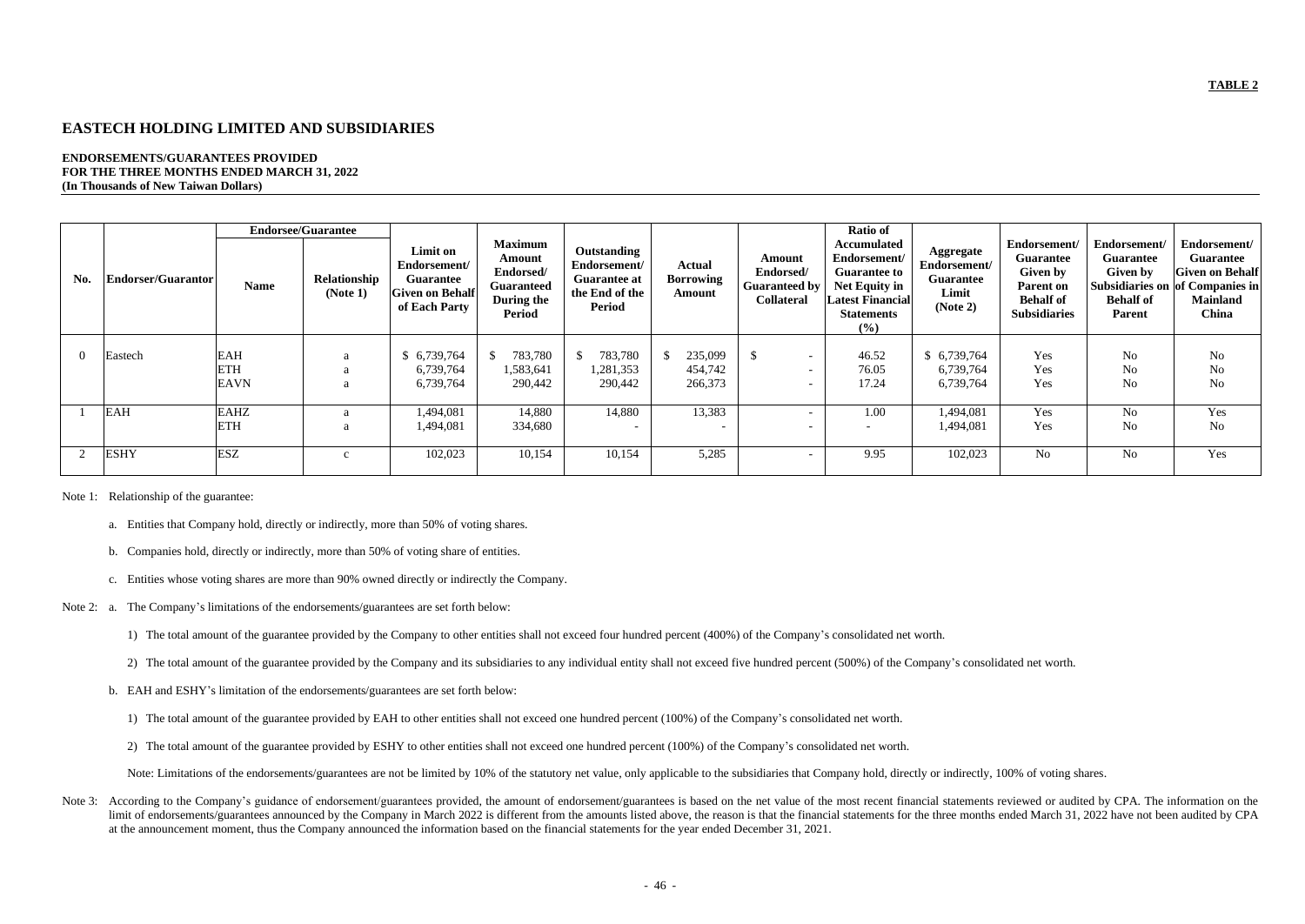# **EASTECH HOLDING LIMITED AND SUBSIDIARIES**

# **MARKETABLE SECURITIES HELD MARCH 31, 2022**

**(In Thousands of New Taiwan Dollars)**

|                             |                                                                      | <b>Relationship with the</b> |                                    |                            |                    | <b>March 31, 2022</b>                     |                   |             |
|-----------------------------|----------------------------------------------------------------------|------------------------------|------------------------------------|----------------------------|--------------------|-------------------------------------------|-------------------|-------------|
| <b>Holding Company Name</b> | <b>Type and Name of Marketable Securities</b>                        | <b>Holding Company</b>       | <b>Financial Statement Account</b> | Number of<br><b>Shares</b> | Carrying<br>Amount | <b>Percentage of</b><br>Ownership $(\% )$ | <b>Fair Value</b> | <b>Note</b> |
| <b>ETH</b>                  | Oversea publicly traded stocks<br>Audio Pixels Holdings Limited      |                              | <b>FVTPL</b> - current             | 500                        | 200                | $\overline{\phantom{a}}$                  | 200               |             |
| <b>ETT</b>                  | Taiwan publicly traded stocks<br><b>Eastech Holding Limited</b>      | Subsidiary                   | <b>FVTPL</b>                       | 453,000                    | \$11,280           |                                           | 11,280            | Note        |
|                             | Taiwan non-publicly traded stocks<br>HT Precision Technologies, Inc. | $\overline{\phantom{a}}$     | <b>FVTPL</b> - non-current         | 6,223,497                  | \$112,506          | 19                                        | \$112,506         |             |

Note: The stocks are held by the Company's subsidiary; hence, the investment is accounted for treasury shares.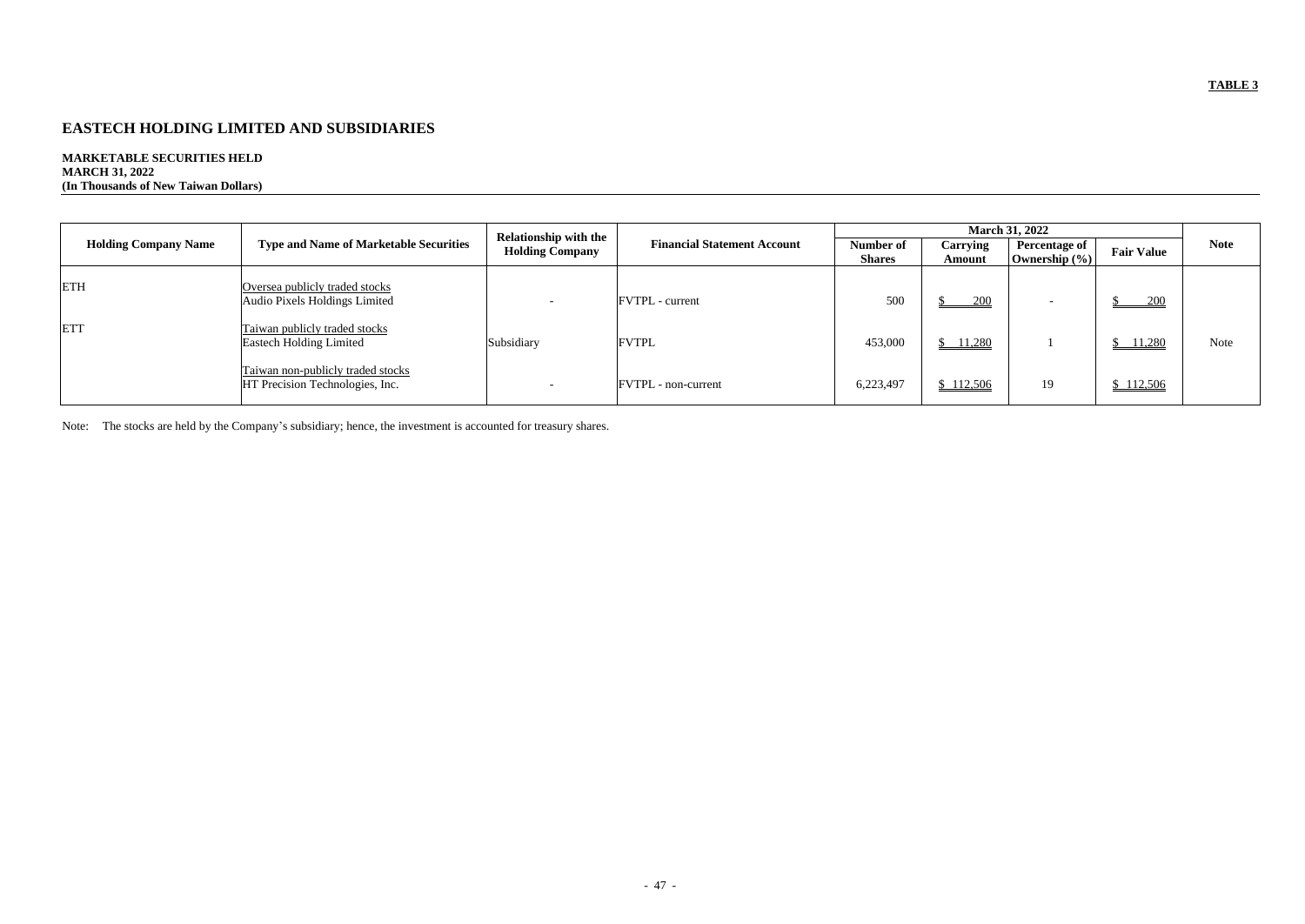### **EASTECH HOLDING LIMITED AND SUBSIDIARIES**

#### **MARKETABLE SECURITIES ACQUIRED OR DISPOSED OF AT COSTS OR PRICES OF AT LEAST NT\$300 MILLION OR 20% OF THE PAID-IN CAPITAL MARCH 31, 2022**

**(In Thousands of New Taiwan Dollars)**

|                     | <b>Type and Name of</b>         | <b>Financial Statement</b> |              |              | <b>Beginning Balance</b>   |         | Acquisition                |         | <b>Disposa</b>             |        |                                  |                                   | <b>Ending Balance</b>      |         |
|---------------------|---------------------------------|----------------------------|--------------|--------------|----------------------------|---------|----------------------------|---------|----------------------------|--------|----------------------------------|-----------------------------------|----------------------------|---------|
| <b>Company Name</b> | Marketable<br><b>Securities</b> | Account                    | Counterparty | Relationship | Number of<br><b>Shares</b> | Amount  | Number 01<br><b>Shares</b> | Amount  | Number of<br><b>Shares</b> | Amount | <b><i>Carrying</i></b><br>Amount | Gain (Loss) on<br><b>Disposal</b> | Number of<br><b>Shares</b> | Amoun   |
| <b>EAH</b>          | EAHZ                            | Long-term investment       | <b>EAHZ</b>  | Subsidiary   |                            | 204,551 |                            | 138,877 |                            |        |                                  |                                   |                            | 343,428 |

Note: On December 14, 2021, the board of directors of the company resolved that EAHZ made a cash capital increase of US\$5,000 thousand (equivalents to NT\$138,877 thousand) which were fully subscribed by EAH on January 12 a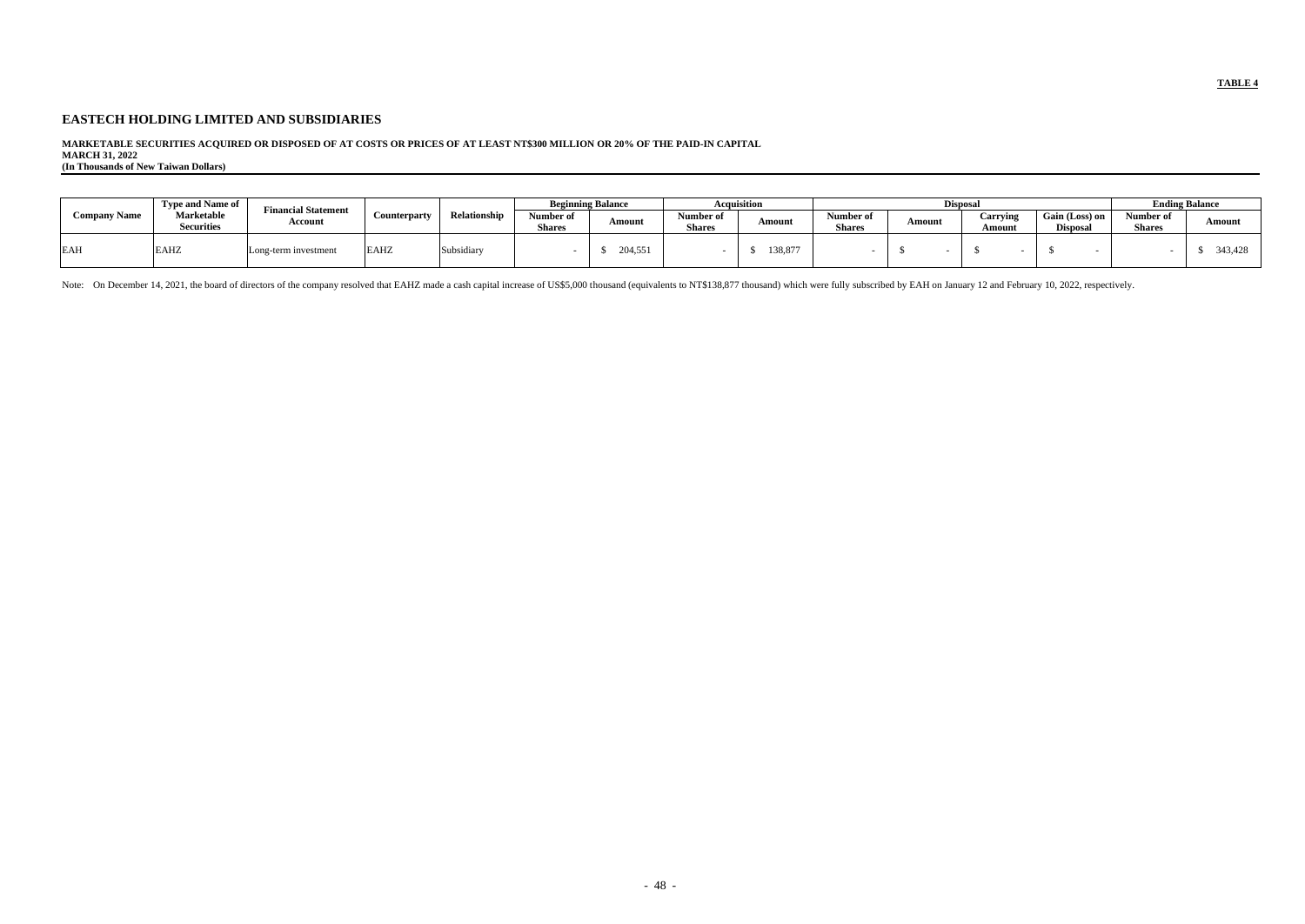### **EASTECH HOLDING LIMITED AND SUBSIDIARIES**

**Buyer Related Party Relationship Transaction Details Abnormal Trans Purchase/ Sale Amount of Sale Amount of Total Payment Terms Ending Balance Paym** EAH  $ESHY$  ESHY Parent and subsidiary Purchase | \$ 194,420 | 14 |90 days | \$ - | - | \$ (69,253) | (10) | Note ESHY BAH Rarent and subsidiary Sale (194,420) (97) 90 days 1993 - 1996 - 199,253 93 Note EAH EAVN BAVN Parent and subsidiary Purchase 767,929 57 90 days 190 days 281,957 38 Note EAVN [EAH Parent and subsidiary Sale (767,929) (86) 90 days - - (281,957) (20) Note EAVN [EAH Parent and subsidiary Purchase | 272,319 | 32 | 90 days | - | - | (281,957) | (20) | Note EAH EAVN EAVN Parent and subsidiary Sale (272,319) (20) 90 days - - 281,957 38 Note ETH Fellow subsidiary Purchase 900,576 86 90 days - - (407,761) (80) Note EAHZ FETH Fellow subsidiary Sale (900,576) (68) 90 days - - 407,761 48 Note ETH [EAVN Fellow subsidiary Purchase 116,170 | 11 |90 days | - | - | (51,810) | (10) Note EAVN ETH Fellow subsidiary Sale (116,170) (13) 90 days - - 51,810 11 Note EAVN [ESZ Fellow subsidiary Purchase 328,503 | 39 |90 days | - | - | (339,942) | (24) | Note ESZ [EAVN Fellow subsidiary Sale | (328,503) | (91) |90 days | - | - | 339,942 | 99 | Note

#### **TOTAL PURCHASES FROM OR SALES TO RELATED PARTIES AMOUNTING TO AT LEAST NT\$100 MILLION OR 20% OF THE PAID-IN CAPITAL FOR THE THREE MONTHS ENDED MARCH 31, 2022 (In Thousands of New Taiwan Dollars)**

| action | <b>Notes/Accounts</b><br><b>Receivable (Payable)</b> |                        |             |
|--------|------------------------------------------------------|------------------------|-------------|
|        | nent Terms Ending Balance                            | $%$ of<br><b>Total</b> | <b>Note</b> |
|        | \$<br>(69, 253)                                      | (10)                   | <b>Note</b> |
|        | 69,253                                               | 93                     | Note        |
|        | 281,957                                              | 38                     | <b>Note</b> |
|        | (281, 957)                                           | (20)                   | <b>Note</b> |
|        | (281, 957)                                           | (20)                   | <b>Note</b> |
|        | 281,957                                              | 38                     | Note        |
|        | (407,761)                                            | (80)                   | <b>Note</b> |
|        | 407,761                                              | 48                     | <b>Note</b> |
|        | (51, 810)                                            | (10)                   | <b>Note</b> |
|        | 51,810                                               | 11                     | <b>Note</b> |
|        | (339, 942)                                           | (24)                   | <b>Note</b> |
|        | 339,942                                              | 99                     | <b>Note</b> |
|        |                                                      |                        |             |

Note: Intercompany transactions are eliminated in consolidated financial statement.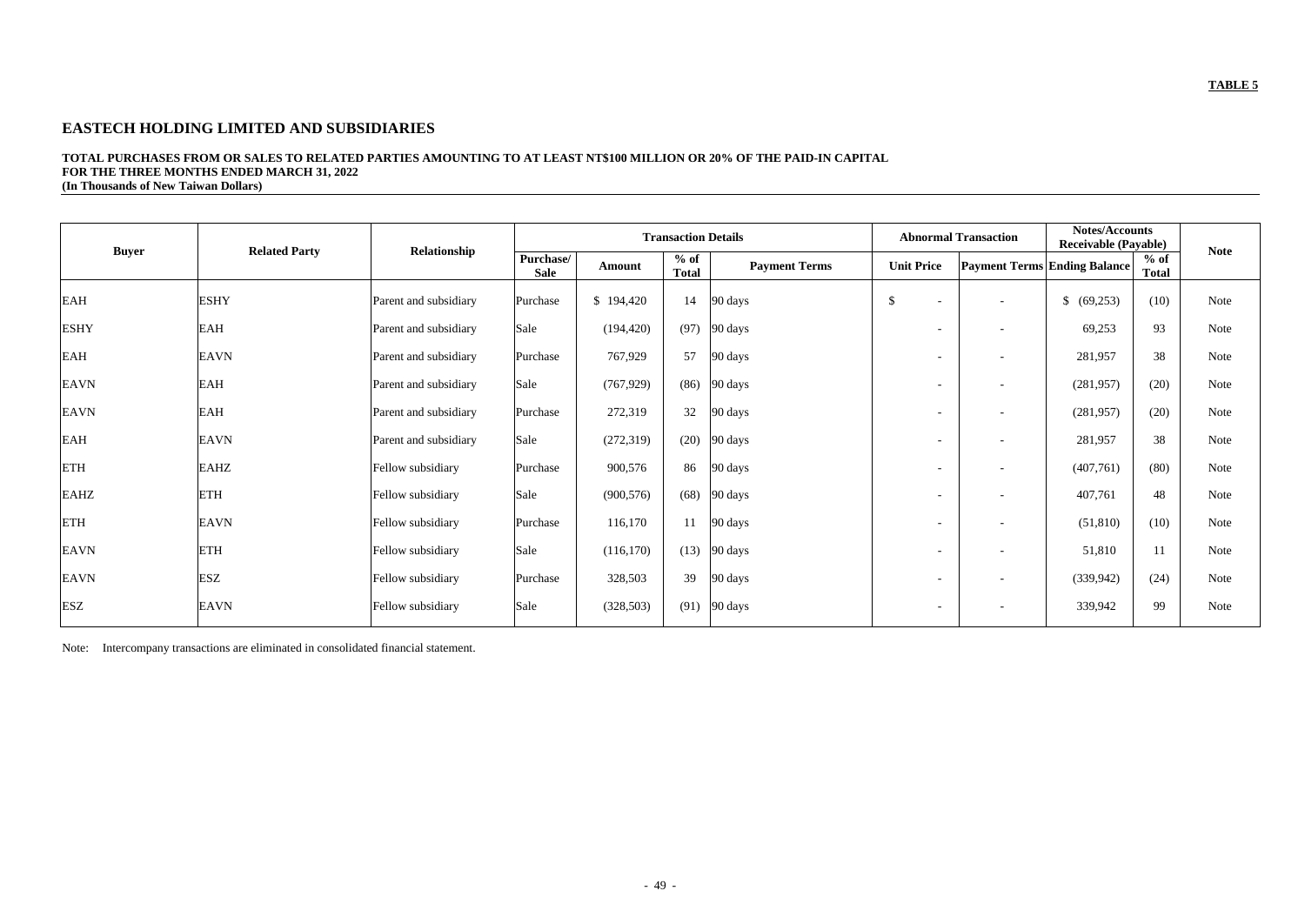# **EASTECH HOLDING LIMITED AND SUBSIDIARIES**

### **RECEIVABLES FROM RELATED PARTIES AMOUNTING TO AT LEAST NT\$100 MILLION OR 20% OF THE PAID-IN CAPITAL MARCH 31, 2022**

**(In Thousands of New Taiwan Dollars)**

| <b>Company Name</b> | <b>Related Party</b> | Relationship          | <b>Ending Balance</b> | <b>Turnover</b> |                          | Overdue              | <b>Amount Received in</b> | <b>Allowance for</b>   |  |
|---------------------|----------------------|-----------------------|-----------------------|-----------------|--------------------------|----------------------|---------------------------|------------------------|--|
|                     |                      |                       |                       | Rate            | Amount                   | <b>Actions Taken</b> | <b>Subsequent Period</b>  | <b>Impairment Loss</b> |  |
| <b>EAHZ</b>         | <b>ETH</b>           | Fellow subsidiary     | 6407,761              | 10.27           | $\overline{\phantom{a}}$ |                      | 379                       |                        |  |
| <b>EAH</b>          | <b>EAVN</b>          | Parent and subsidiary | 281,957               | 3.07            | 228,920                  | Financing provided   | 79,151                    |                        |  |
| <b>ESZ</b>          | <b>EAVN</b>          | Fellow subsidiary     | 339,942               | 5.62            |                          |                      | 144                       |                        |  |
| <b>ETH</b>          | <b>EAH</b>           | Parent and subsidiary | 215,165               | (Note)          | 214,613                  | Financing provided   | 215,103                   |                        |  |

Note: It is a fund loan and collection and payment, so there is no need to calculate the turnover rate.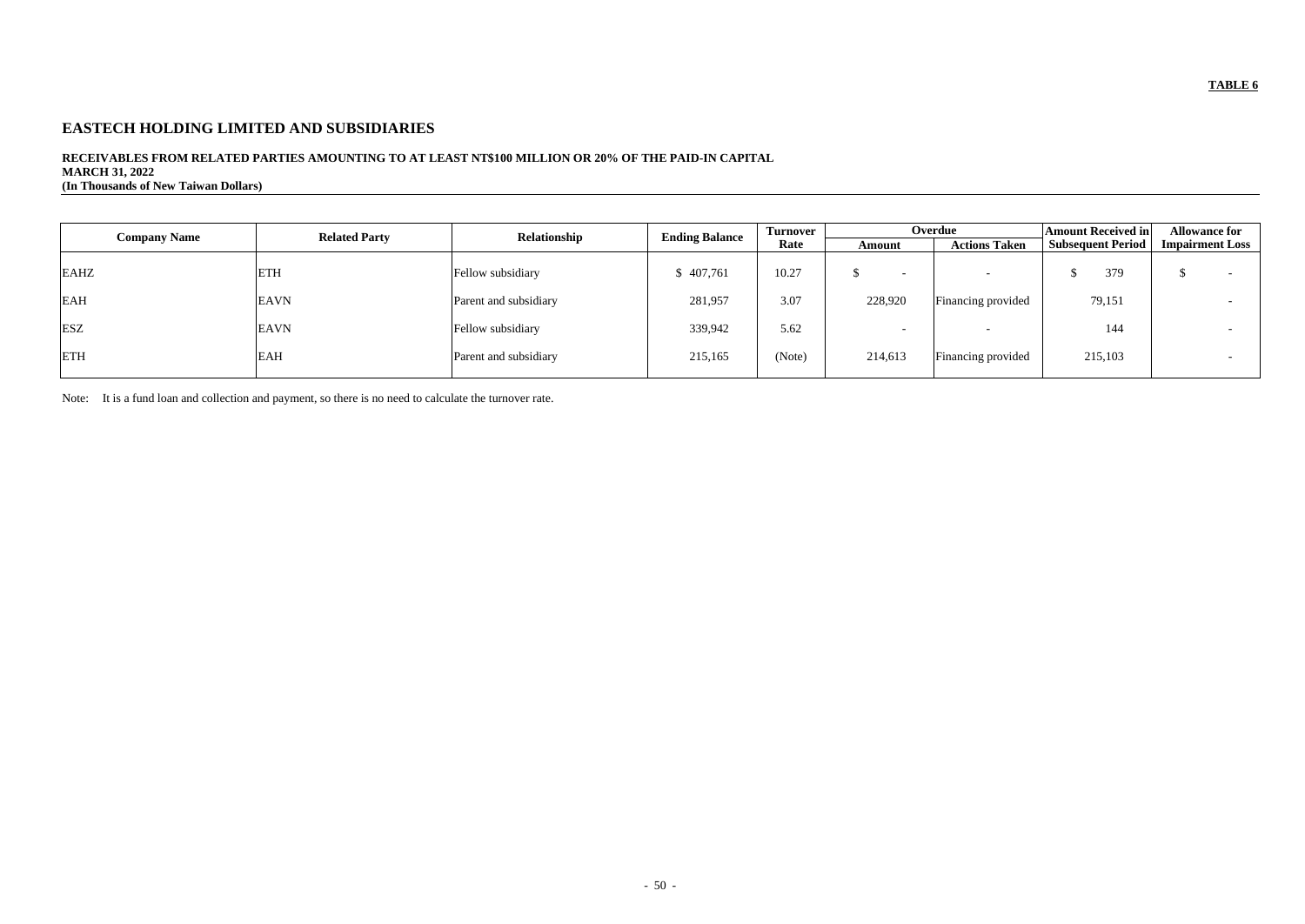# **EASTECH HOLDING LIMITED AND SUBSIDIARIES**

# **INTERCOMPANY RELATIONSHIPS AND SIGNIFICANT INTERCOMPANY TRANSACTIONS FOR THE THREE MONTHS ENDED MARCH 31, 2022**

**(In Thousands of New Taiwan Dollars)**

| <b>Transaction Details</b>  |                         |                     |              |                                                              |         |                                              |                                    |  |  |  |
|-----------------------------|-------------------------|---------------------|--------------|--------------------------------------------------------------|---------|----------------------------------------------|------------------------------------|--|--|--|
| No.<br>(Note 1)             | <b>Investee Company</b> | <b>Counterparty</b> | Relationship | <b>Financial Statement Accounts</b>                          |         |                                              | % of Total                         |  |  |  |
|                             |                         |                     | (Note 2)     |                                                              | Amount  | <b>Payment Terms</b>                         | <b>Sales or Assets</b><br>(Note 3) |  |  |  |
|                             | 2022 Q1                 |                     |              |                                                              |         |                                              |                                    |  |  |  |
|                             |                         |                     |              |                                                              |         |                                              |                                    |  |  |  |
| $\Omega$                    | The Company             | <b>EAH</b>          | a, b         | Other receivables from and other payables to related parties | 55,070  | Dividends payable and collection and payment |                                    |  |  |  |
|                             |                         | <b>EAH</b>          | a, b         | Dividend income                                              | 41,622  | Dividends                                    | $\mathcal{D}$                      |  |  |  |
|                             | <b>EAH</b>              | <b>EAVN</b>         | a, b         | Other receivables from and other payables to related parties | 228,920 | Short-term financing, 1 year loan            | 3                                  |  |  |  |
|                             |                         | <b>ESHY</b>         | a, b         | Net revenue from sale of goods and purchase                  | 73,346  | Credit on transfer pricing policy            | 3                                  |  |  |  |
|                             |                         | <b>EAVN</b>         | a, b         | Net revenue from sale of goods and purchase                  | 272,319 | Credit on transfer pricing policy            |                                    |  |  |  |
|                             |                         | <b>EAVN</b>         | a, b         | Receivables from and payables to related parties             | 53,037  | 90 days                                      |                                    |  |  |  |
| $\mathcal{D}_{\mathcal{L}}$ | <b>ESHY</b>             | <b>EAH</b>          | a, b         | Net revenue from sale of goods and purchase                  | 194,420 | Credit on transfer pricing policy            | 8                                  |  |  |  |
|                             |                         | <b>EAH</b>          | a, b         | Receivables from and payables to related parties             | 69,253  | 90 days                                      |                                    |  |  |  |
| $\mathcal{R}$               | <b>ETH</b>              | <b>EAH</b>          | a, b         | Other receivables from and other payables to related parties | 214,613 | Short-term financing, 1 year loan            | $\mathfrak{Z}$                     |  |  |  |
|                             | <b>EAVN</b>             | <b>EAH</b>          | a, b         | Net revenue from sale of goods and purchase                  | 767,929 | Credit on transfer pricing policy            | 30                                 |  |  |  |
|                             |                         | <b>ETH</b>          | $\mathbf{c}$ | Net revenue from sale of goods and purchase                  | 116,170 | Credit on transfer pricing policy            | 5                                  |  |  |  |
|                             |                         | <b>ETH</b>          | $\mathbf{c}$ | Receivables from and payables to related parties             | 51,810  | 90 days                                      |                                    |  |  |  |
| $\overline{5}$              | <b>EAHZ</b>             | <b>ETH</b>          | $\mathbf{c}$ | Net revenue from sale of goods and purchase                  | 900,576 | Credit on transfer pricing policy            | 35                                 |  |  |  |
|                             |                         | <b>EMH</b>          | $\mathbf{c}$ | Net revenue from sale of goods and purchase                  | 69,521  | Credit on transfer pricing policy            | 3                                  |  |  |  |
|                             |                         | <b>ETH</b>          | $\mathbf{c}$ | Receivables from and payables to related parties             | 407,761 | 90 days                                      |                                    |  |  |  |
|                             |                         | <b>EMH</b>          | $\mathbf{c}$ | Receivables from and payables to related parties             | 35,194  | 90 days                                      |                                    |  |  |  |
| 6                           | <b>ESZ</b>              | <b>EAH</b>          | a, b         | Net revenue from sale of goods and purchase                  | 33,667  | Credit on transfer pricing policy            |                                    |  |  |  |
|                             |                         | <b>EAVN</b>         | $\mathbf{c}$ | Net revenue from sale of goods and purchase                  | 328,053 | Credit on transfer pricing policy            | 13                                 |  |  |  |
|                             |                         | <b>EAVN</b>         | $\mathbf{c}$ | Receivables from and payables to related parties             | 339,942 | 90 days                                      |                                    |  |  |  |

Note 1: For the disclosure of intercompany transactions within the Group, individual code numbers are assigned to each entity of the Group, which are set forth below:

- a. No. 0 represents the parent company.
- b. The code number for the subsidiaries is listed below:

No. 1: EAH; No. 2: ESHY; No. 3: ETH; No. 4: EAVN; No. 5: EAHZ; No. 6: ESZ.

(Continued)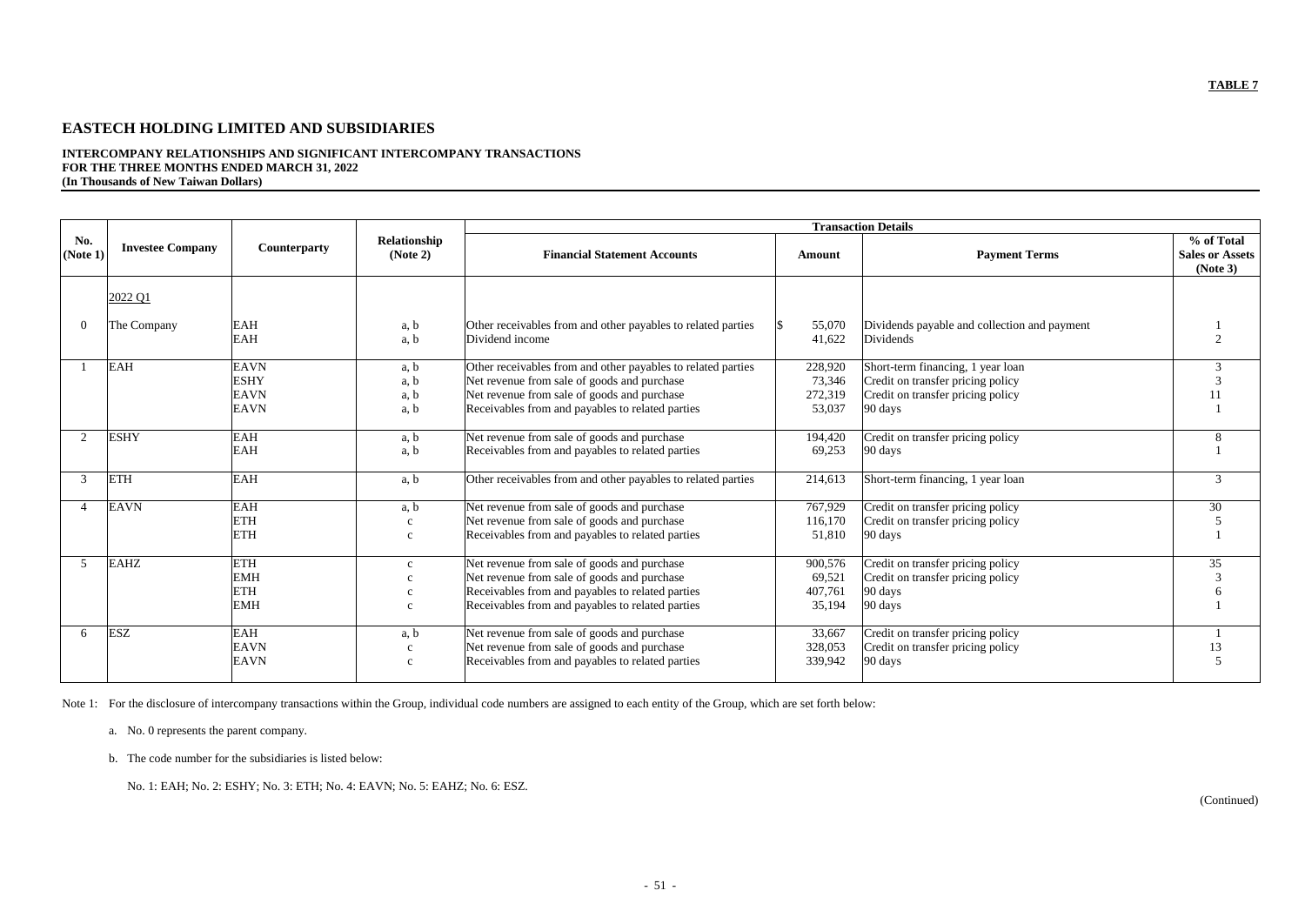- Note 2: There are three categories of the related party transactions:
	- a. Parent company to its subsidiary.
	- b. Subsidiary to its parent company.
	- c. Subsidiary to other subsidiary.
- Note 3: In calculation the weight percentages of related party transactions over total sales or total assets, the consolidated total asset is used for calculating the balance sheet item, whereas the consolidated sales accu for calculating the net income items.

(Concluded)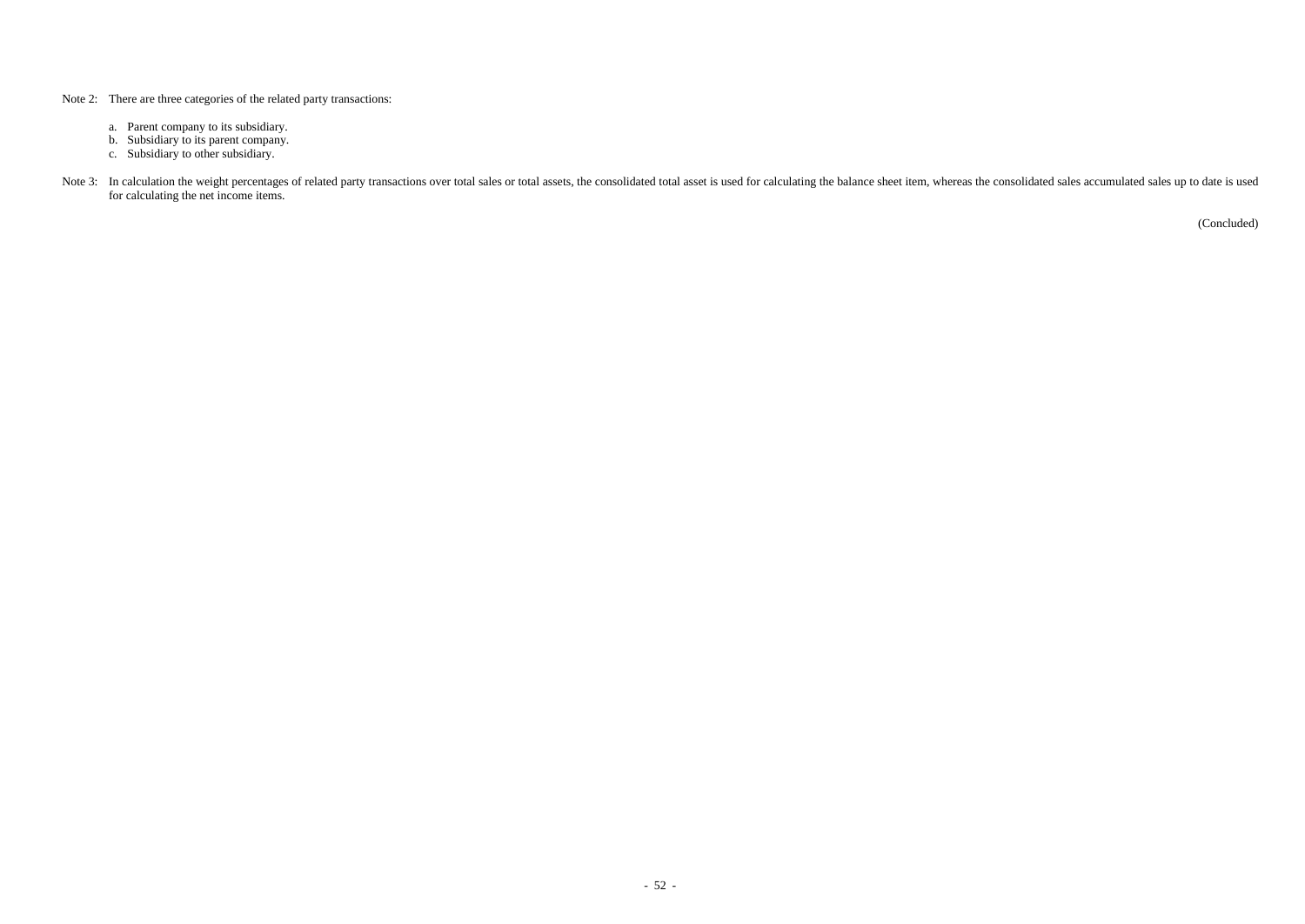# **EASTECH HOLDING LIMITED AND SUBSIDIARIES**

#### **INFORMATION ON INVESTEES FOR THE THREE MONTHS ENDED MARCH 31, 2022 (In Thousands of New Taiwan Dollars)**

|                         |                                          |                                                                          |                                                                                                                                            |                   | <b>Original Investment Amount</b> |                            | As of March 31, 2022 |                                       |                                                       |                                              |             |
|-------------------------|------------------------------------------|--------------------------------------------------------------------------|--------------------------------------------------------------------------------------------------------------------------------------------|-------------------|-----------------------------------|----------------------------|----------------------|---------------------------------------|-------------------------------------------------------|----------------------------------------------|-------------|
|                         | <b>Investor Company Investee Company</b> | Location                                                                 | <b>Main Businesses and Products</b>                                                                                                        | March 31,<br>2022 | December 31,<br>2021              | Number of<br><b>Shares</b> | $\frac{0}{0}$        | <b>Carrying</b><br>Amount<br>(Note 1) | <b>Net Income</b><br>(Loss) of the<br><b>Investee</b> | <b>Share of Profit</b><br>(Loss)<br>(Note 1) | <b>Note</b> |
| The Company             | <b>EAH</b>                               | Hong Kong                                                                | Sales of speaker systems and headphones                                                                                                    | \$1,341,546       | \$1,341,546                       | 80,000,000                 | 100.00               | \$1,341,546                           | 8,190                                                 |                                              |             |
| <b>EAH</b>              | <b>ScS</b>                               | Denmark                                                                  | Research, development, production and sales of high-end<br>speakers                                                                        | 225,530           | 225,530                           | 1,320,045                  | 100.00               | 106,652                               | 6,152                                                 |                                              |             |
|                         | <b>ETT</b>                               | Taiwan                                                                   | Design and sales of smart speakers and AV electronics<br>home entertainment systems                                                        | 431,452           | 431,452                           | 6,530,494                  | 99.98                | $\overline{\phantom{a}}$              | 5,845                                                 |                                              |             |
|                         | <b>ESG</b>                               | Singapore                                                                | Research and development of system architecture/new<br>product concept/state-of-the-art products/sound and<br>acoustics advance technology | 1,056             | 1,056                             | 50,000                     | 100.00               | 1,056                                 | (307)                                                 |                                              |             |
|                         | <b>EAVN</b>                              | Vietnam                                                                  | Production, assembly and sales of transducer speakers,<br>Bluetooth speakers and headphones                                                | 238,206           | 238,206                           | $\overline{\phantom{a}}$   | 100.00               | 238,206                               | 18,418                                                |                                              |             |
|                         | <b>EMH</b>                               | Hong Kong                                                                | Sales of headphones and AV products                                                                                                        | 386               | 386                               | 100,000                    | 100.00               | 386                                   | 1,664                                                 |                                              |             |
|                         | <b>ETW</b>                               | Taiwan                                                                   | New technology research, product design and development                                                                                    | 30,000            | 30,000                            | 3,000,000                  | 100.00               |                                       | 1,061                                                 | $\overline{\phantom{0}}$                     |             |
| <b>ETH</b><br>Hong Kong |                                          | Sales of smart speakers and AV electronics home<br>entertainment systems | 201,653                                                                                                                                    | 201,653           | 115,000,000                       | 100.00                     | 201,653              | 3,068                                 |                                                       |                                              |             |
|                         | <b>ETV</b>                               | Vietnam                                                                  | Sales of speaker systems and headphones                                                                                                    | 5,599             | 5,599                             | $\overline{\phantom{a}}$   | 100.00               | 5,599                                 | 62                                                    |                                              |             |

Note 1: Based on IAS 27: The investments in subsidiaries are account for at cost less impairment. Dividends from a subsidiary are recognized in profit or loss.

Note 2: Please refer to Table 8 for the information on investments in mainland China.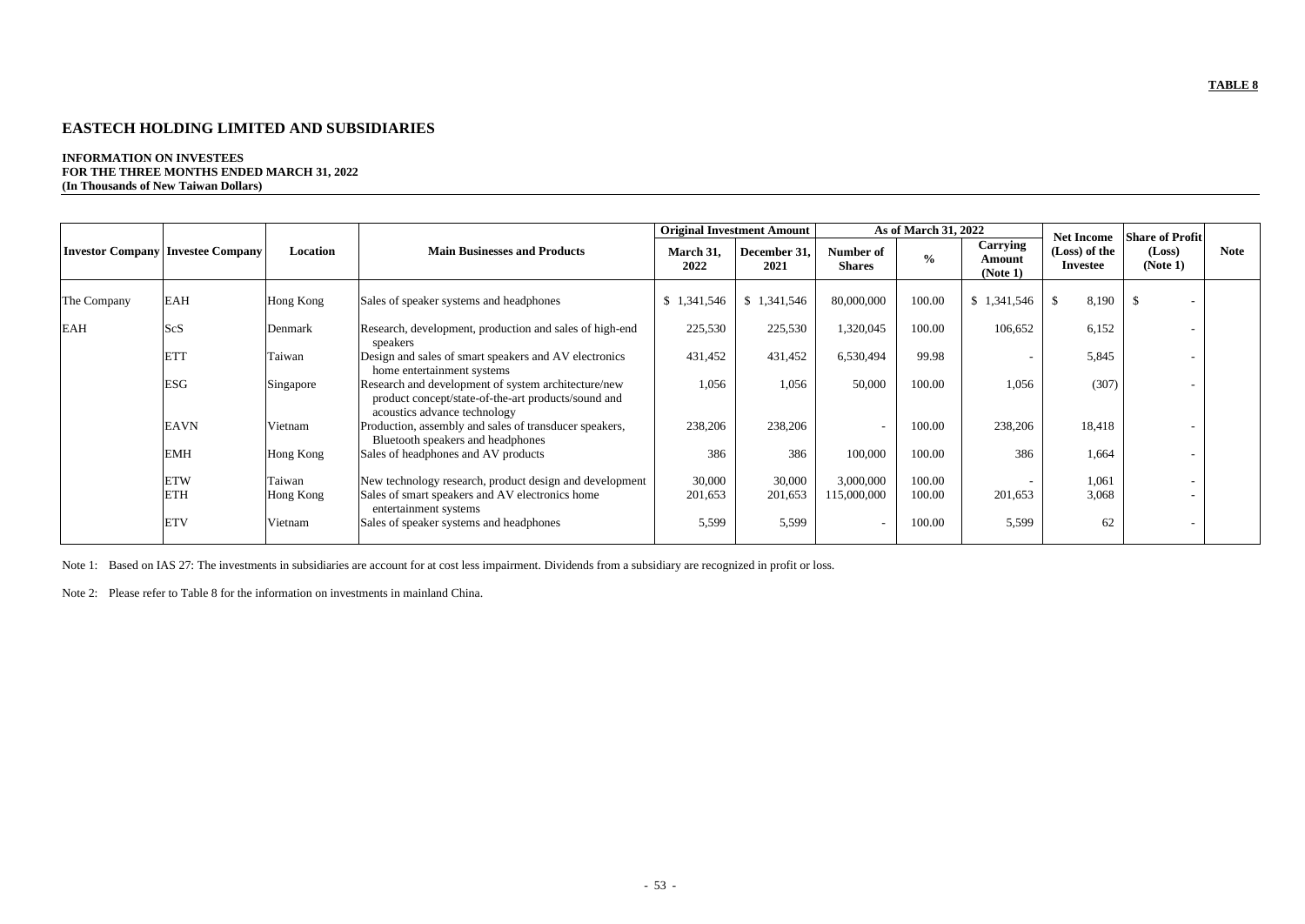# **EASTECH HOLDING LIMITED AND SUBSIDIARIES**

### **INFORMATION ON INVESTMENTS IN MAINLAND CHINA FOR THE THREE MONTHS ENDED MARCH 31, 2022 (In Thousands of New Taiwan Dollars, Unless Specified Otherwise)**

1. Information of investee company, main business and products, total amount of paid-in capital, method of investment, remittance of funds, net income of the investee, % of ownership, carrying amount of investments and rep investment income:

| <b>Investee</b><br>Company | <b>Main Businesses and Products</b>                                                                                                                     | <b>Total Amount</b><br>of Paid-in<br>Capital<br>(Note 1) | <b>Method of</b><br><b>Investment</b><br>(Note 2) | <b>Accumulated</b><br>Outward<br><b>Remittance for</b><br>Investment<br>from Taiwan<br>as of<br>December 31,<br>2021 | Outward                         | <b>Remittance of Funds</b><br><b>Inward</b> | <b>Accumulated</b><br>Outward<br><b>Remittance for</b><br>Investment<br>from Taiwan as<br>of March 31,<br>2022 | <b>Net Income</b><br>(Loss) of the<br><b>Investee</b> | $\frac{0}{0}$<br>Ownership<br>of Direct or<br><b>Indirect</b><br><b>Investment</b> | Investment<br>Gain (Loss)<br>(Note 3) | Carrying<br>Amount as of<br><b>March 31, 2022</b><br>(Note 3) | Accumulated<br><b>Repatriation of</b><br>Investment<br>Income as of<br><b>March 31, 2022</b> |
|----------------------------|---------------------------------------------------------------------------------------------------------------------------------------------------------|----------------------------------------------------------|---------------------------------------------------|----------------------------------------------------------------------------------------------------------------------|---------------------------------|---------------------------------------------|----------------------------------------------------------------------------------------------------------------|-------------------------------------------------------|------------------------------------------------------------------------------------|---------------------------------------|---------------------------------------------------------------|----------------------------------------------------------------------------------------------|
| <b>ESHY</b>                | Production and sales of speaker<br>systems                                                                                                              | HK\$ 9,000                                               | c.                                                | $\mathcal{S}$                                                                                                        | -\$<br>$\overline{\phantom{a}}$ | $\mathcal{S}$                               | $\mathcal{S}$<br>$\overline{\phantom{a}}$                                                                      | 4,126<br>$\boldsymbol{\mathsf{S}}$                    | 100.00                                                                             | S.<br>(3)                             | 35,810<br>$\mathcal{S}$                                       | $\mathbb{S}$<br>$\sim$                                                                       |
| <b>EAHZ</b>                | Production, assembly and sales of<br>speaker systems and accessories,<br>headphones, smart speakers and<br>AV electronics home<br>entertainment systems | US\$ 12,145                                              | c.                                                |                                                                                                                      | $\overline{\phantom{0}}$        |                                             |                                                                                                                | (49, 131)                                             | 100.00                                                                             | (3)                                   | 343,428                                                       |                                                                                              |
| <b>ESZ</b>                 | Import and export trading of audio<br>and headphones products,<br>machinery and equipment                                                               | RMB 2,000                                                | b.                                                |                                                                                                                      | $\overline{\phantom{a}}$        | $\overline{\phantom{a}}$                    | $\overline{\phantom{0}}$                                                                                       | 11,926                                                | 100.00                                                                             | (3)                                   | $\overline{a}$                                                | $-$                                                                                          |

2. Upper limit on the amount of investment in mainland China:

| <b>Accumulated Outward</b><br><b>Remittance for Investment in</b><br><b>Mainland China as of</b><br><b>March 31, 2022</b> | <b>Investment Amount Authorized</b><br>by Investment Commission,<br><b>MOEA</b> | <b>Upper Limit on the Amount of</b><br><b>Investment Stipulated by</b><br><b>Investment Commission, MOEA</b> |  |  |
|---------------------------------------------------------------------------------------------------------------------------|---------------------------------------------------------------------------------|--------------------------------------------------------------------------------------------------------------|--|--|
| $N/A$ (Note 2)                                                                                                            | $N/A$ (Note 2)                                                                  | $N/A$ (Note 2)                                                                                               |  |  |

(Continued)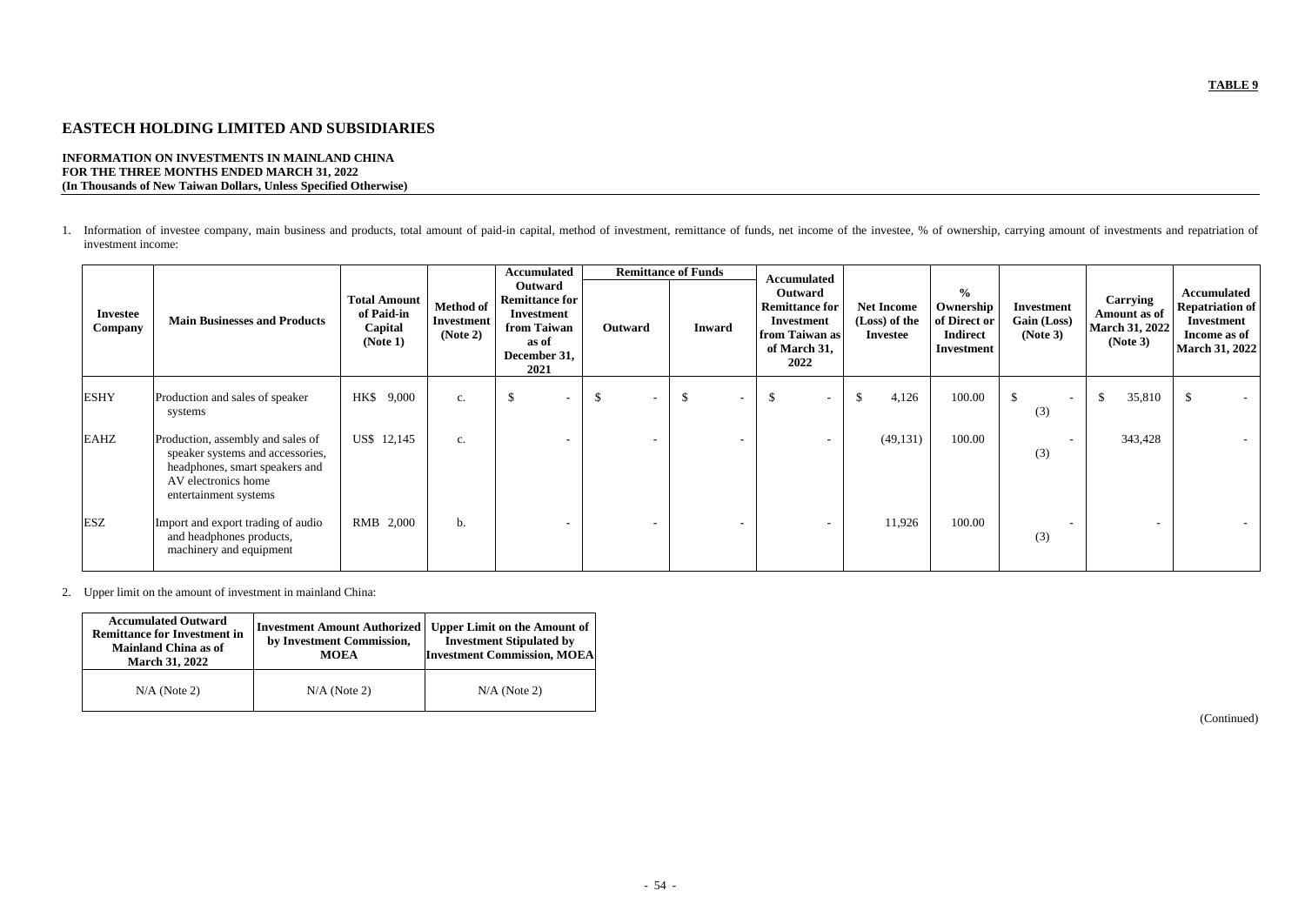- 3. The significant transactions (including purchases and sales, property transactions, and the rendering or receipt of services) with investee companies in mainland China, either directly or indirectly through a third part
- 4. The negotiable instrument endorsements or guarantees or pledges with investee companies in mainland China, either directly or indirectly through a third party: Table 2.
- 5. The financing of funds with investee companies in mainland China, either directly or indirectly through a third party: Table 1.
- Note 1: The amounts are represented registered capital.
- Note 2: The Method of Investment is divided into 3 types as follows:
	- a. Direct investment from the Company.
	- b. Indirect investment via the Company's subsidiary in Hong Kong.
	- c. The Company was established in the Cayman Islands and is a foreign company listed in Taiwan. The companies located in China had established before the Company listed in Taiwan, so the main source of investment funds wer come from Taiwan.
- Note 3: a. If the investee company is in preparation, and no investment income and losses are recognized, it should be noted.
	- b. Recognized investment income (loss):
		- 1) The basis for investment income (loss) recognition is from the financial statements audited and attested by international accounting firm which has cooperative relationship with accounting firm in R.O.C.
		- 2) The basis for investment income (loss) recognition is from the financial statements audited and attested by R.O.C. parent company's CPA.
		- 3) Other. (Based on IAS 27: The investments in subsidiaries are account for at cost less impairment. Dividends from a subsidiary are recognized in profit or loss.)

(Concluded)